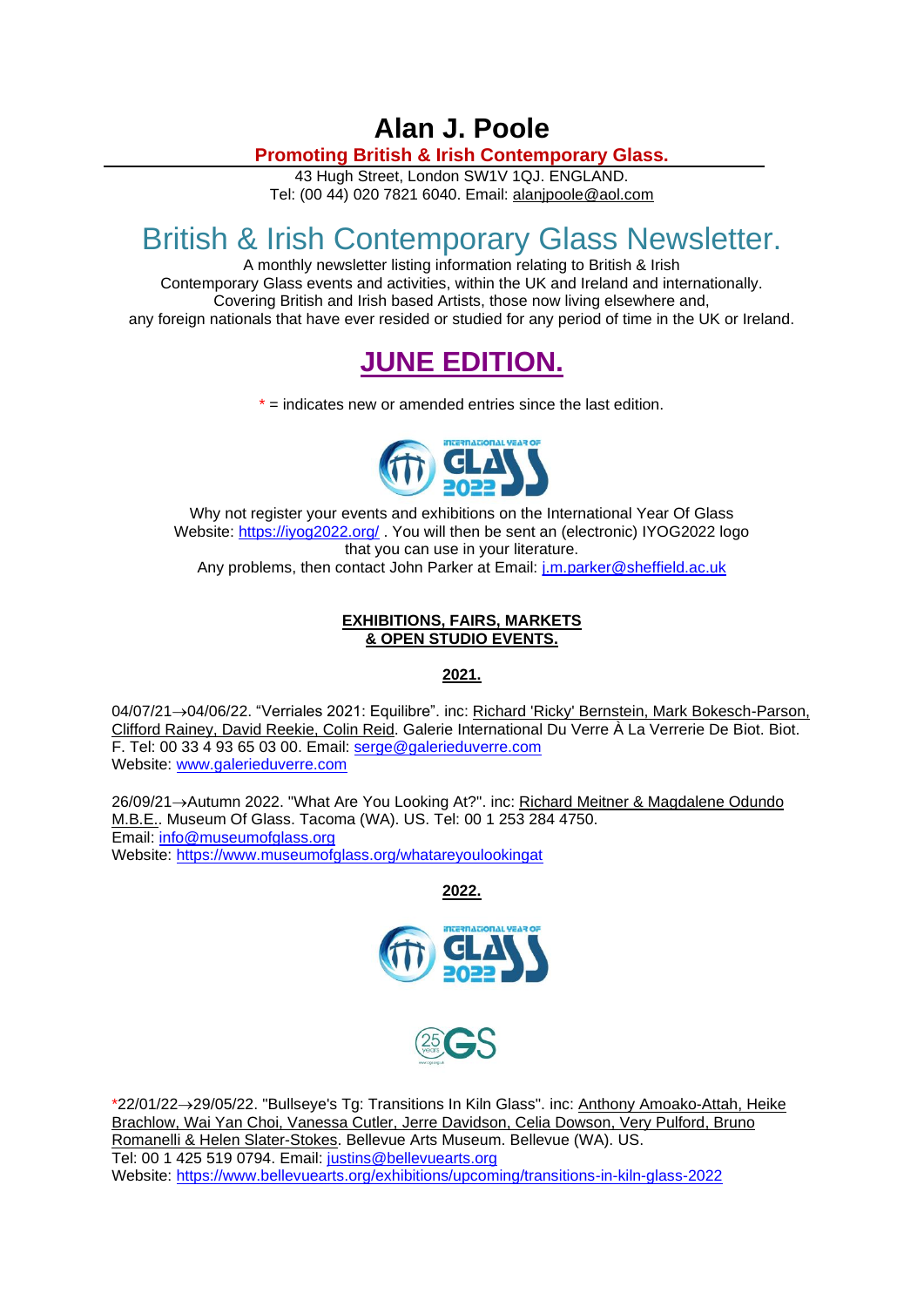12/02/22→21/08/22. "Cabinet De Curiosité./Cabinet Of Curiosities". inc: George William Bell, Angela Jarman, Joanna Manousis, James Maskrey & Elliot walker. MusVerre. Sars-Poteries. F. Tel: 00 33 3 59 73 16 15. Email: [anne.vanlatum@lenord.fr](mailto:anne.vanlatum@lenord.fr) Website:<https://musverre.lenord.fr/fr/Accueil/Nosrendezvous/Lesexpositions.aspx>

18/02/22→05/06/22. "A State Of Matter: Modern & Contemporary Glass Sculpture". inc: Luke Jerram, Alena Matéjká, Elliot Walker & Emma Woffenden. Henry Moore Institute. Leeds. GB. Tel: 0113 246 7467. Website: [https://www.henry-moore.org/whats-on/2022/02/18/a-state-of-matter](https://www.henry-moore.org/whats-on/2022/02/18/a-state-of-matter-modern-and-contemporary-glass-sculpture?utm_source=London+Craft+Week+Newsletter+Subscribers&utm_campaign=ad19529af2-EMAIL_CAMPAIGN_2018_02_23_COPY_01&utm_medium=email&utm_term=0_253dec21fa-ad19529af2-142115733)[modern-and-contemporary-glass](https://www.henry-moore.org/whats-on/2022/02/18/a-state-of-matter-modern-and-contemporary-glass-sculpture?utm_source=London+Craft+Week+Newsletter+Subscribers&utm_campaign=ad19529af2-EMAIL_CAMPAIGN_2018_02_23_COPY_01&utm_medium=email&utm_term=0_253dec21fa-ad19529af2-142115733)[sculpture?utm\\_source=London+Craft+Week+Newsletter+Subscribers&utm\\_campaign=ad19529af2-](https://www.henry-moore.org/whats-on/2022/02/18/a-state-of-matter-modern-and-contemporary-glass-sculpture?utm_source=London+Craft+Week+Newsletter+Subscribers&utm_campaign=ad19529af2-EMAIL_CAMPAIGN_2018_02_23_COPY_01&utm_medium=email&utm_term=0_253dec21fa-ad19529af2-142115733) [EMAIL\\_CAMPAIGN\\_2018\\_02\\_23\\_COPY\\_01&utm\\_medium=email&utm\\_term=0\\_253dec21fa](https://www.henry-moore.org/whats-on/2022/02/18/a-state-of-matter-modern-and-contemporary-glass-sculpture?utm_source=London+Craft+Week+Newsletter+Subscribers&utm_campaign=ad19529af2-EMAIL_CAMPAIGN_2018_02_23_COPY_01&utm_medium=email&utm_term=0_253dec21fa-ad19529af2-142115733)[ad19529af2-142115733#](https://www.henry-moore.org/whats-on/2022/02/18/a-state-of-matter-modern-and-contemporary-glass-sculpture?utm_source=London+Craft+Week+Newsletter+Subscribers&utm_campaign=ad19529af2-EMAIL_CAMPAIGN_2018_02_23_COPY_01&utm_medium=email&utm_term=0_253dec21fa-ad19529af2-142115733)

23/03/22→16/10/22. "Humanity Revealed". inc. Vic Bamforth & Alison Kinnaird M.B.E. Johansfors Gallery Broakulla. S. Tel: 00 46 471 40119. Email: [duncan.timms@johansforsgallery.com](mailto:duncan.timms@johansforsgallery.com) Website: [www.johansforsgallery.com](http://www.johansforsgallery.com/)

\*02/04/22→09/10/22. "Chinese Whispers". Erin Dickson Solo Exhibition. Glazen Huis. Lommel. B. Tel: 00 32 11 541 335. Email: [info@hetglazenhuis.be](mailto:info@hetglazenhuis.be) Website:<https://glazenhuis.be/en/tentoonstelling/summer-expo/>

02/04/22→29/05/22. "Flow": Contemporary Glass Society 25th. Anniversary Members Exhibition. inc: Nour El Huda Awad, Carolyn Basing, Chris Bird-Jones, Jacky Edwards, Mark Fenn, Trish Goodbody, Amber Hiscott, Pratibha Mistry, Paul Mitchell, Linda Norris, Kate Pasvol, Rachel Phillips, Verity Pulford, Susan Purser Hope, Kathryn Roberts, Nicholas Rutherford, Anna Selway, E. Ruth Shelley, Cathryn Shilling, Phillipa Silcock, Amelia Skachill Burne, Susan Thorne, Angela Thwaites, Neil Wilkin, James Witchell & Bethan Yates. Makers Guild Wales/Craft In the Bay, Cardiff. GB. Tel: 029 2048 4611. Email: [admin@makersguildinwales.org.uk](mailto:admin@makersguildinwales.org.uk) Website:<https://www.makersguildinwales.org.uk/exhibitions.html>

04/04/22→18/06/22 "Craft Open 2022". Mixed Media Exhibition. inc: Gina Clarke, Claire Cornish, Rosemary Murphy & Chrissy Webster. Platform Gallery. Clitheroe. GB. Tel: 01200 425 566. Email: [platform.gallery@ribblevalley.gov.uk](mailto:platform.gallery@ribblevalley.gov.uk) Website: [www.ribblevalley.gov.uk/platformgallery](http://www.ribblevalley.gov.uk/platformgallery)

09/04/22→12/06/22. "Abigail Reynolds@ Flux". Abigail Reynolds Solo Exhibition. Kestle Barton. Manaccan. Helston. GB. Tel: 01326 231 811. Email: [info@kestlebarton.co.uk](mailto:info@kestlebarton.co.uk) Website:<http://www.kestlebarton.co.uk/arts-and-events/abigail-reynolds-flux/>

09/04/22→10/07/22. "Vanessa Cutler: Journeys & Horizons". Vanessa Cutler Solo Exhibition. Stourbridge Glass Museum. Wordsley. GB. Tel: 01384 431 761. Email: [info@stourbridgeglassmuseum.org.uk](mailto:info@stourbridgeglassmuseum.org.uk) Website. [www.stourbridgeglassmuseum.org.uk](http://www.stourbridgeglassmuseum.org.uk/)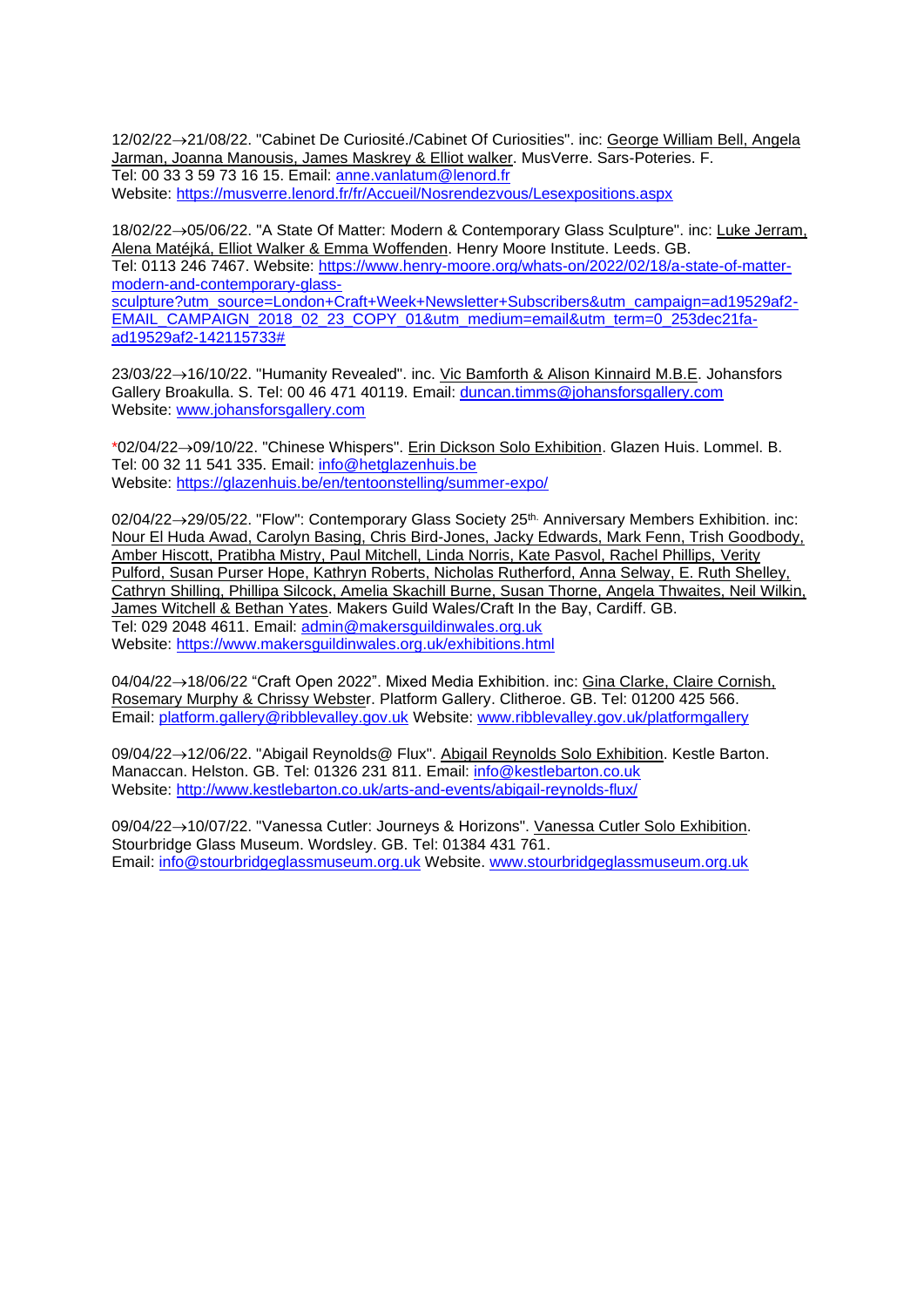10/04/22→25/09/22. "Coburger Glaspreis 2022 Für Zeitgenossische Glaskunst In Europa". inc: Giampaolo Amoruso, Galia Amsel, Sarah Baharymoghaddam, Veronika Beckh, Æsa Björk, Juliana Bolaños-Durman, Peter Brorekovics, Heike Brachlow, Effie Burns, Ned Cantrell, Anna Carlgren, Mathilde Caylou, Kee-Ryong Choi, Katharine Coleman M.B.E., Vanessa Cutler, Lukas Derow, Maria Bang Espersen, Sally Fawkes, Lena Feldmann, Carrie Fertig, Dominic Fondé, Ula Forsell, Shige Fujishiro, Giuliano Gaigher, Hannah Gibson, Hartmann Greb, Mathieu Grodet, Wilfred Grootens, Jens Gussek, Iris Haschek, Adam Hejduk, Masami Hirohata, Palo Macho & Jana Hojstričová, Jochen Holz, Petr Hora, Krista Israel, Angela Jarman, Dafna Kaffeman, Saman Kalantari, Micha Karlslund, Morten Klitgaard Madsen, Maria Koshenkova, Remigijus Kriukas, Marzena Krzeminska Baluch, Zuzana Kubelková, Juliette Leperlier, James Lethbridge, Susan Liebold, Kristína Ligačová, Alison Lowry, Joanna Manousis, Markus Marschmann, James Maskrey, Gayle Matthias, Melanie Möglich, Sadhbh Mowlds, Jan Mytny, Tracy Nicholls, Fredrik Nielsen, Jagoda Nowak-Bieganowska, Stig Persson, Anne Petters, Vendulka Prchalová, Cornelius Réer, Colin Reid, Gerhard Ribka, Sebastian Richter, Anne-Lise Riond Sibony, Judith Röder, Susanne Roewer, Torsten Rötzsch, Tiina Sarapu, Cathryn Shilling, Wilken Skurk, Bibi Smit, Petr Stanický, Nancy Sutcliffe, Veronika Suter, Karlyn Sutherland, Ayako Tani, Aline Thibault, Michaela Tkadleček, Kristina Uslar, Sylvie Vandenhoucke, Aleš Vašíček, Sofia Villamarin, Zac Weinberg, Jinya Zhao & Jeff Zimmer. Kunstsammlungen Der Veste Coburg. Veste Coburg. Coburg & Europäisches Museum Für Modernes Glas. Rödental. D. Tel: 00 49 9561 87915. Email: [Sekretariat@kunstsammlungen-coburg.de](mailto:Sekretariat@kunstsammlungen-coburg.de) Website:<https://www.coburger-glaspreis.de/en/home/>

\*15/04/22→11/06/22. "Featured Maker Steve Robinson: Colour, Texture & Form". Stephen Robinson Solo Exhibition. MAKE Southwest. Bovey Tracey. GB. Tel: 01626 832 223. Email: [hello@crafts.org.uk](mailto:hello@crafts.org.uk) Website:<https://www.crafts.org.uk/all-featured-makers/featured-maker-steve-robinson>

16/04/22→23/07/22. "Inaugural Exhibition @ Oriel Glasfryn Gallery". inc: Mark J. Fenn, Angelina Hall, Verity Pulford, Moira Williams (White) & Heulwen Wright. Glasfryn. Caerwys. GB. Tel: 01352 386 323. Email: [info@orielglasfryn.com](mailto:info@orielglasfryn.com) Website:<https://www.orielglasfryn.com/>

23/04/22→12/06/22. "196th R.S.A. Annual Exhibition 2022". Mixed Media Exhibition. inc: Emily Coulson. The Royal Scottish Academy. Edinburgh. GB. Tel: 0131 624 6110. Email: [info@royalscottishacademy.org](mailto:info@royalscottishacademy.org) Website:<https://www.royalscottishacademy.org/exhibitions/236-the-196th-annual-exhibition/overview/>

\*23/04/22→04/06/22. "Everything Is Connected". Annie Cattrell Solo Exhibition. An Lanntair. Stornoway. GB. Tel: 01851 708 480. Email: [info@anlanntair.com](mailto:info@anlanntair.com) Website:<https://lanntair.com/events/event/tha-gach-ni-ceangailte-everything-is-connected/>

\*23/04/22→04/06/22. "The Joy Of Glass: Part 1". (Two Exhibitions!) Contemporary Glass Society 25th. Anniversary Members Exhibition. inc: Karen Beggs, Gina Clarke, Rachel Elliott, Magda Gay, Hannah Gibson, Savranjan 'Nanu' Hodson, Claire Lake, Brett Manley, Susan Purser Hope, Morag Reekie, Rebecca Rowland-Chandler, Sue Sinclair & Kathryn Webley. Craft Centre & Design Gallery. Leeds. GB. Tel: 0113 247 8248. Email: [craftcentre-leeds@btconnect.com](mailto:craftcentre-leeds@btconnect.com) Website: [www.craftcentreleeds.co.uk](http://www.craftcentreleeds.co.uk/)

\*30/04/22→03/09/22 "40 Pieces Of Glass". Peter Layton Solo Exhibition. Pyramid Gallery. York. GB. Tel: 01904 641 187. Email: [pyramidgallery2008@yahoo.co.uk](mailto:pyramidgallery2008@yahoo.co.uk) Website:<https://www.pyramidgallery.com/40-pieces-of-glass-exhibition-of-art-glass/>

30/04/22→29/07/22. "50th. Annual International Glass Invitational Exhibition". inc: 'Baldwin Guggisberg' (Philip Baldwin & Monica Guggisberg), Heike Brachlow, Nina Casson McGarva, Matthew Curtis, Hannah Gibson, Štěpán Pala, Zora Palová, David Reekie, Colin Reid, Kate Vogel & John Littleton & Richard Whiteley. Habatat Galleries Complex. Royal Oak (MI). US. Website:<https://www.habatat.com/event/21086-glass50-celebrating-the-year-of-glass/>

\*30/04/22→21/08/22. "Alena Matějka: Kraftvoll · Poetisch · Selbstbewusst./Alena Matějka: Powerful Poetic Confident". Alena Matějka Solo Exhibition. Glasmuseum Lette. Coesfeld-Lette. D. Tel: 00 49 2546 930 511. Email: [info@glasmuseum-lette.de](mailto:info@glasmuseum-lette.de) Website:<http://www.glasmuseum-lette.de/en/>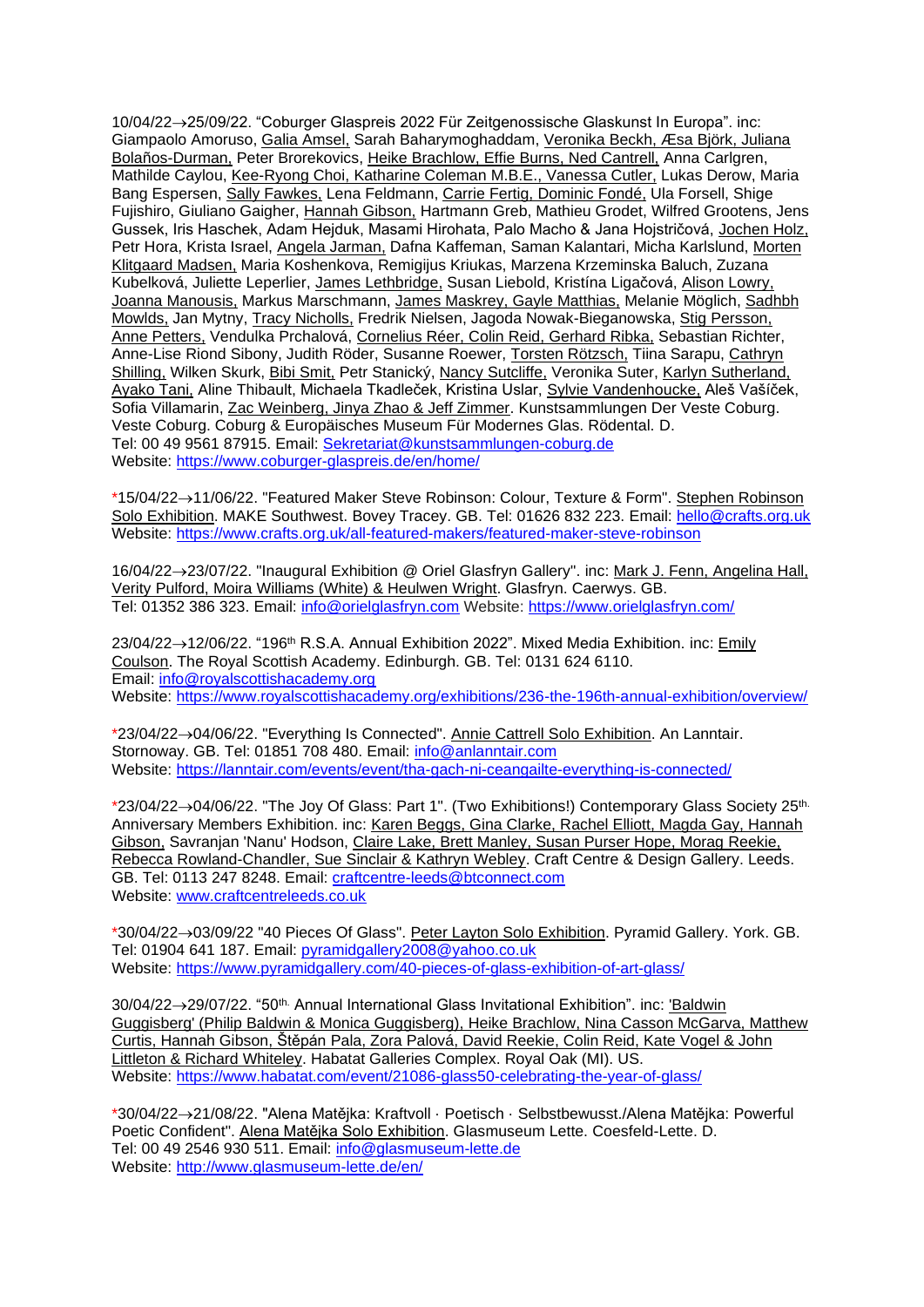\*30/04/22→11/06/22. "Joyful Reflections". Contemporary Glass Society 25th. Anniversary Members Exhibition. inc: Teresa Chlapowski, Hannah Gibson, Jianyong Guo, Laura Hart, Julie Light, Roberta Mason, Wendy Newhofer, Lisa Pettibone, Laura Quinn, Morag Reekie, Amelia 'Amy' Skachill Burke, Nancy Sutcliffe, Cara Wassenberg, Frans Wesselman & Sandra Young. New Ashgate Gallery. Farnham. GB. Tel: 01252 713 208. Email: [gallery@newashgate.org.uk](mailto:gallery@newashgate.org.uk) Website:<https://www.newashgate.org.uk/whats-on>

\*30/04/22→23/10/22. "NOVUM VITRUM - Et Romersk Ekko./NOVUM VITRUM - A Roman Echo". Morten Klitgaard Madsen Solo Exhibition. Hempel Glasmuseum. Nykøbing Sjælland. DK. Tel: 00 45 59 91 38 00. Email: [info@hempelglasmuseum.dk](mailto:info@hempelglasmuseum.dk) Website:<https://hempelglasmuseum.dk/en/exhibitions/ekshibition-2020-crafts-bornholm/>

01/05/22→12/06/22. "A Thread Of Light: Three Generations Of Kiln-Cast Glass Artists". *(formerly 'A Thread Of Light: British Glass' Touring Exhibition)*. inc: Karen Browning, Keith Cummings, Fiaz Elson, Sally Fawkes, Joseph Harrington, Richard Jackson, Angela Jarman, Colin Reid, Bruno Romanelli. Liuli Glass Museum. Taipei. RC./Liuli Glass Museum. Shanghai. PRC**./Museum In The Park. Stroud. GB**. Tel: 01453 763 394. Email: [museum@stroud.gov.uk](mailto:museum@stroud.gov.uk) Website:<https://museuminthepark.org.uk/calendar>

\*03/05/22→30/08/22. "True To Nature". Mixed Media Exhibition. inc: Maureen Charles. Fitzwilliam Museum. Cambridge. GB. Tel: 01223 332 947. Email: [vja1002@cam.ac.uk](mailto:vja1002@cam.ac.uk) Website: [https://www.fitzmuseum.cam.ac.uk/visit-us/exhibitions/true-to-nature-open-air-painting-in](https://www.fitzmuseum.cam.ac.uk/visit-us/exhibitions/true-to-nature-open-air-painting-in-europe-1780-1870)[europe-1780-1870](https://www.fitzmuseum.cam.ac.uk/visit-us/exhibitions/true-to-nature-open-air-painting-in-europe-1780-1870)

04/05/22→28/05/22. "Ma Olin Libilkas./I Was A Butterfly". Mare Saare Solo Exhibition. Saremaa Kunstistuudio Loomekeskus. Kuressaare. EE. Website:

[https://www.kunstistuudio.ee/?fbclid=IwAR2vUj4HE8Jyh2F7MC0vqlU6MuLSrITLVt9ekUpccreSyVnfeI](https://www.kunstistuudio.ee/?fbclid=IwAR2vUj4HE8Jyh2F7MC0vqlU6MuLSrITLVt9ekUpccreSyVnfeITAfpY-tF0) [TAfpY-tF0](https://www.kunstistuudio.ee/?fbclid=IwAR2vUj4HE8Jyh2F7MC0vqlU6MuLSrITLVt9ekUpccreSyVnfeITAfpY-tF0)

\*05/05/22→26/06/22. "Tell Me Who I Am". Kari Håkonsen Solo Exhibition. Galleri Format. Oslo. N. Tel: 00 47 22 414 540. Email: [oslo@format.no](mailto:oslo@format.no) Website:<https://www.format.no/upcoming>

\*06/05/22→28/05/22. "Barbican Revisited". A Lumini Glass Group Mixed Media Exhibition. Maria Beddoes, Jennifer Brown, Philippa 'Pippa' Davismoon, Charlotte Morrison & Jenny Sharp. Barbican Library, Barbican Centre. London. GB. Tel: 020 7638 0569. Email: [jennysharp70@hotmail.com](mailto:jennysharp70@hotmail.com) Website: [www.barbican.org.uk](http://www.barbican.org.uk/) & [www.luminiglass.co.uk](http://www.luminiglass.co.uk/)

07/05/22→14/07/22. "Guest Exhibition - Nina Casson McGarva". inc: Nina Casson McGarva. The Court Cupboard Craft Gallery. Abergavenny. GB. Tel: 01873 852 011. Email: [cccraftgallery@gmail.com](mailto:cccraftgallery@gmail.com) Website: [www.courtcupboardgallery.co.uk](http://www.courtcupboardgallery.co.uk/)

13/05/22→30/12/22. "Come Fly With Me". Steffen Dam Solo Exhibition. Ebeltoft Glasmuseet. Ebeltoft. DK. Tel: 00 45 86 34 17 99. Email: [glasmuseet@glasmuseet.dk](mailto:glasmuseet@glasmuseet.dk) Website:<https://glasmuseet.dk/kommende-udstillinger/?lang=en>

\*13/05/22→17/07/22. "Crafted". inc: Sigrun Hill & Sue Tinkler. The Hampshire & Berkshire Guild Of Craftsmen Mixed Media Exhibition @ Willis Museum & Sainsbury Gallery. Basingstoke. GB. Website:<https://www.hampshireculture.org.uk/event/crafted>

13/05/22→03/07/22. "FUSE Glass Prize Finalists Exhibition". Touring Exhibition. inc: Matthew Curtis & Kathryn Wightman. **JamFactory. Adelaide (SA)**./Canberra Glassworks. Canberra (ACT). (24/08/22→25/09/22)/Australian Design Centre. Darlinghurst. (NSW). (07/10/22→16/11/22). AUS. Website: [https://www.fuseglassprize.com/fuse-news/2022-finalists?fbclid=IwAR2\\_s1pg-](https://www.fuseglassprize.com/fuse-news/2022-finalists?fbclid=IwAR2_s1pg-OMJxUYqTmKtttkznKffS_0JCX08t2J9kM7nJNFIR6HhU7906pc)[OMJxUYqTmKtttkznKffS\\_0JCX08t2J9kM7nJNFIR6HhU7906pc](https://www.fuseglassprize.com/fuse-news/2022-finalists?fbclid=IwAR2_s1pg-OMJxUYqTmKtttkznKffS_0JCX08t2J9kM7nJNFIR6HhU7906pc)

\*13/05/22→31/12/22. "Stories To Be Told". Lene Bødker Solo Exhibition. Ebeltoft Glasmuseet. Ebeltoft. DK. Tel: 00 45 86 34 17 99. Email: [glasmuseet@glasmuseet.dk](mailto:glasmuseet@glasmuseet.dk) Website:<https://glasmuseet.dk/kommende-udstillinger/?lang=en>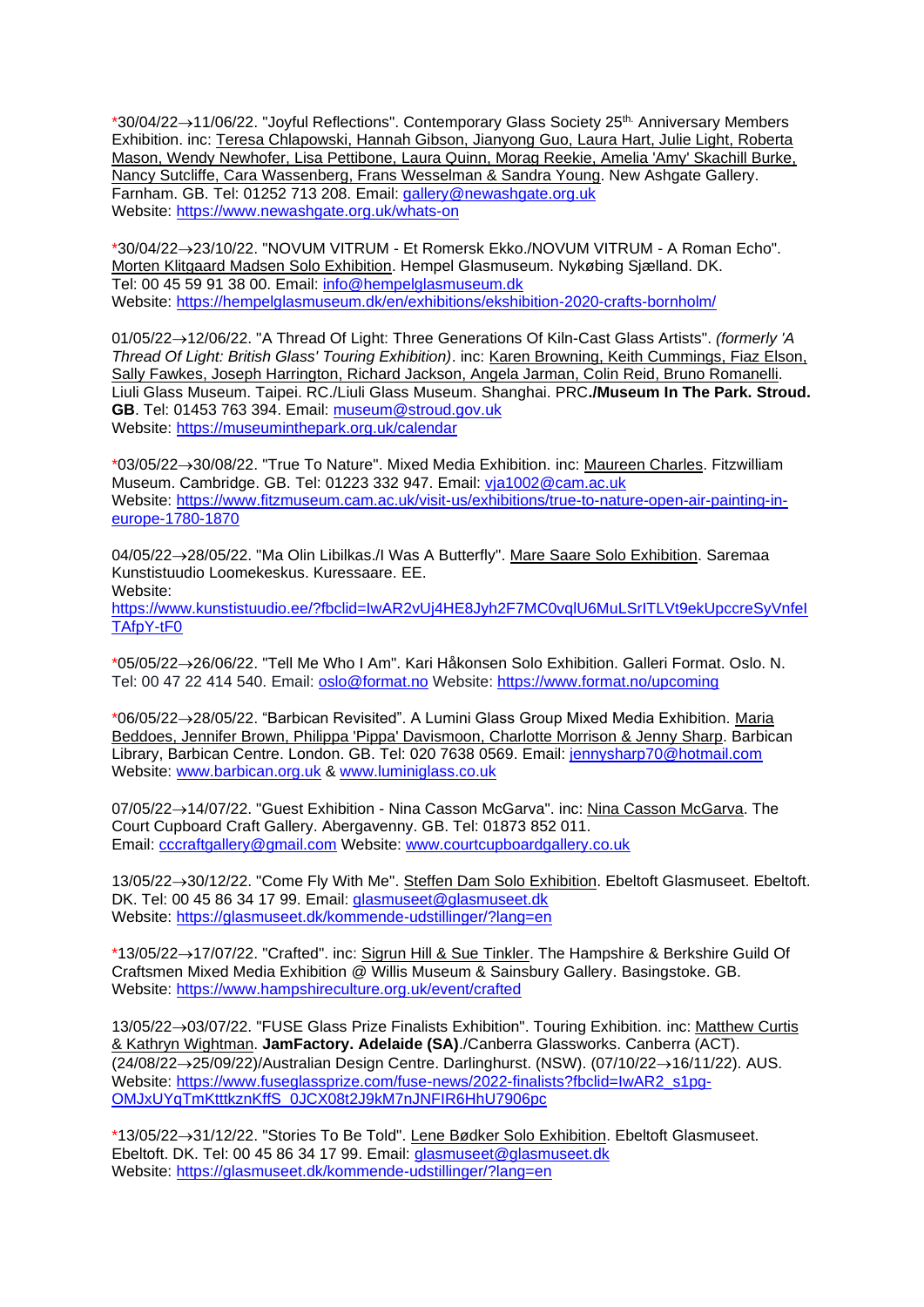\*17/05/22→06/06/22. "Centenary Exhibition". British Society Of Master Glass Painters Touring Exhibition. inc: Tamsin Abbott, Jude Alderman, Zoe Angle, John Barzallo, Fabrizia Bazzo, Peter Berry, Isobel Brunsdon, Glenn Carter, James Cockerill, Mary Corkery, John Corley, Catherine Day, Min Edmonds, Maria Fagan, Benjamin Finn, Juliet Forrest, Jacqui Fowler, Julia Gonyou, Janine Greenberg, Sophie Hacker, Kate Henderson, Alisoun Howie, Derek Hunt, Nicola Kantorowicz, Ruth Kersley-Griesman, Nathalie Liége, Jane Littlefield, Deborah Lowe, Philippa-Mary 'Pippa' Martin, Dora McCormack, Sarah Mullender, Wendy Newhofer, Rachel Phillips, Natasha Redina, Helen Robinson, Annie Ross, Jane Ross, Refia Sacks, Alzbeta Elizabeth Sinková, Caroline Small, Alison Smith, Veronica Smith, Pippa Stacey, Michael Stokes, Wendy Stone, Jessica Stroud, Ruth Taylor Jacobson, Jane Vincent, Michael Vincent, Surinder Warboys, Alan Wright, Muna Zuberi. The Stained Glass Museum. South Triforium, Ely Cathedral. Ely./Winchester Cathedral. Winchester./All Saints Church. Clifton, Bristol./National Waterfront Museum. Swansea./**Wells Cathedral. Wells**./Worcester Cathedral. Worcester. (13/06/22→23/06/22)./Oxford Festival Of The Arts. Oxford. (24/06/22→17/07/22)./Litchfield Cathedral. Litchfield. (18/07/22→25/08/22)./International Festival Of Glass. College Room, Glasshouse College, Ruskin Glass Centre. Amblecote. (26/08/22→29/08/22)./Manchester Cathedral. Manchester. (? T.B.C. September 2022). GB. Website: [https://www.bsmgp.org.uk/news](https://www.bsmgp.org.uk/news-events/events/exhibitions/?fbclid=IwAR3X5LfR14ualHC2FclHym0sGn0fn8n6AdbRqgwtevKyGlwdi0Ti-tMA090)[events/events/exhibitions/?fbclid=IwAR3X5LfR14ualHC2FclHym0sGn0fn8n6AdbRqgwtevKyGlwdi0Ti](https://www.bsmgp.org.uk/news-events/events/exhibitions/?fbclid=IwAR3X5LfR14ualHC2FclHym0sGn0fn8n6AdbRqgwtevKyGlwdi0Ti-tMA090)[tMA090](https://www.bsmgp.org.uk/news-events/events/exhibitions/?fbclid=IwAR3X5LfR14ualHC2FclHym0sGn0fn8n6AdbRqgwtevKyGlwdi0Ti-tMA090)

\*20/05/22→01/06/22. "Summer Exhibition". Degree Show. inc: BA Students, Bethany Coram, Sophie Henry, Megan Jamieson, Carwyn Llewellyn, Emma Martin, Sam Mathias & Kate Scale, MRes Student, Jacqui Fowler & MA Students, Tulin Bedri, Clare Pennells, Rhianon Snyder & Polly Thomas-Colquhoun, . Swansea College Of Art. University Of Wales Trinity St. David. Swansea. GB. Tel: 01792 481 058. Email: [catherine.brown@uwtsd.ac.uk](mailto:catherine.brown@uwtsd.ac.uk) Website:<http://www.uwtsd.ac.uk/>

\*21/05/22→14/08/22. "I & We: Norwegian Glass". inc: Maria Frantzsen. S12 Galleri & Verksted. Bergen. N. Tel: 00 47 55 315 310. Email: [post@s12.no](mailto:post@s12.no) Websites:<https://www.s12.no/en/exhibition/i-we-2/>

\*23/05/22→24/07/22. ""Royal Hibernian Academy Annual Exhibition". Mixed Media Exhibition. inc: Malgorzata Bialek. The Royal Hibernian Academy. Dublin. IRL. Tel: 00 353 1 661 2558. Website:<https://rhagallery.ie/192nd-rha-annual-exhibition/>

24/05/22→28/05/22. "R.H.S. Chelsea Flower Show 2022". The International Year Of Glass Garden @ The Royal Hospital Chelsea. inc: Gabrielle Argent, Gail Boothman, Emma Butler-Cole Aiken, Ian Godfrey, Anthony McCabe, Lisa Pettibone & Layne Rowe & University For The Creative Arts Glass Students. London. GB. Mob. 07887 812 346. Email: [gabrielle@gmppr.com](mailto:gabrielle@gmppr.com) Website:<https://theglassgardendesign.co.uk/>

25/05/22→? T./B.C. 2023. "Cancer Revolution: Science, Innovation & Hope". Mixed Media Touring Exhibition. inc: Katharine Dowson & Luke Jerram. Science & Industry Museum. Manchester./**Science Museum. London**. GB. Email: [info@sciencemuseumgroup.ac.uk](mailto:info@sciencemuseumgroup.ac.uk) Website:<https://www.scienceandindustrymuseum.org.uk/whats-on/cancer-revolution>

\*27/05/22→31/05/22. "Decorative Arts Showcase 2022". Degree Show. inc: Bethan Graham, Abby Joyce, Ilze Jursevica & Kamila Ratuszynska. Nottingham School Of Art & Design, Nottingham Trent University. Nottingham. GB. Mob. 07803 587 079. Email: [lharne.shaw@ntu.ac.uk](mailto:lharne.shaw@ntu.ac.uk) Website: [www.ntu.ac.uk](http://www.ntu.ac.uk/)

\*27/05/22→11/06/22 "Dry Run". University Of Sunderland 2nd. Year B.A. Student Exhibition. inc: Zoe Bowler, Jiayun Ding, Hannah Masi & Rosie Tremlett. Shipley Art Gallery. Gateshead. GB. Tel: 0191 477 1495. Email: [info@shipleyartgallery.org.uk](mailto:info@shipleyartgallery.org.uk) Website.<https://shipleyartgallery.org.uk/whats-on/dry-run-2022>

\*27/05/22→03/06/22. "The Works: The School Of Creative Arts Degree Show 2022". inc: Angela George. University Of Hertfordshire. Hatfield. GB. Tel: 01707 285 386. Email: [a.illner@herts.ac.uk](mailto:a.illner@herts.ac.uk) Website: [www.herts.ac.uk](http://www.herts.ac.uk/)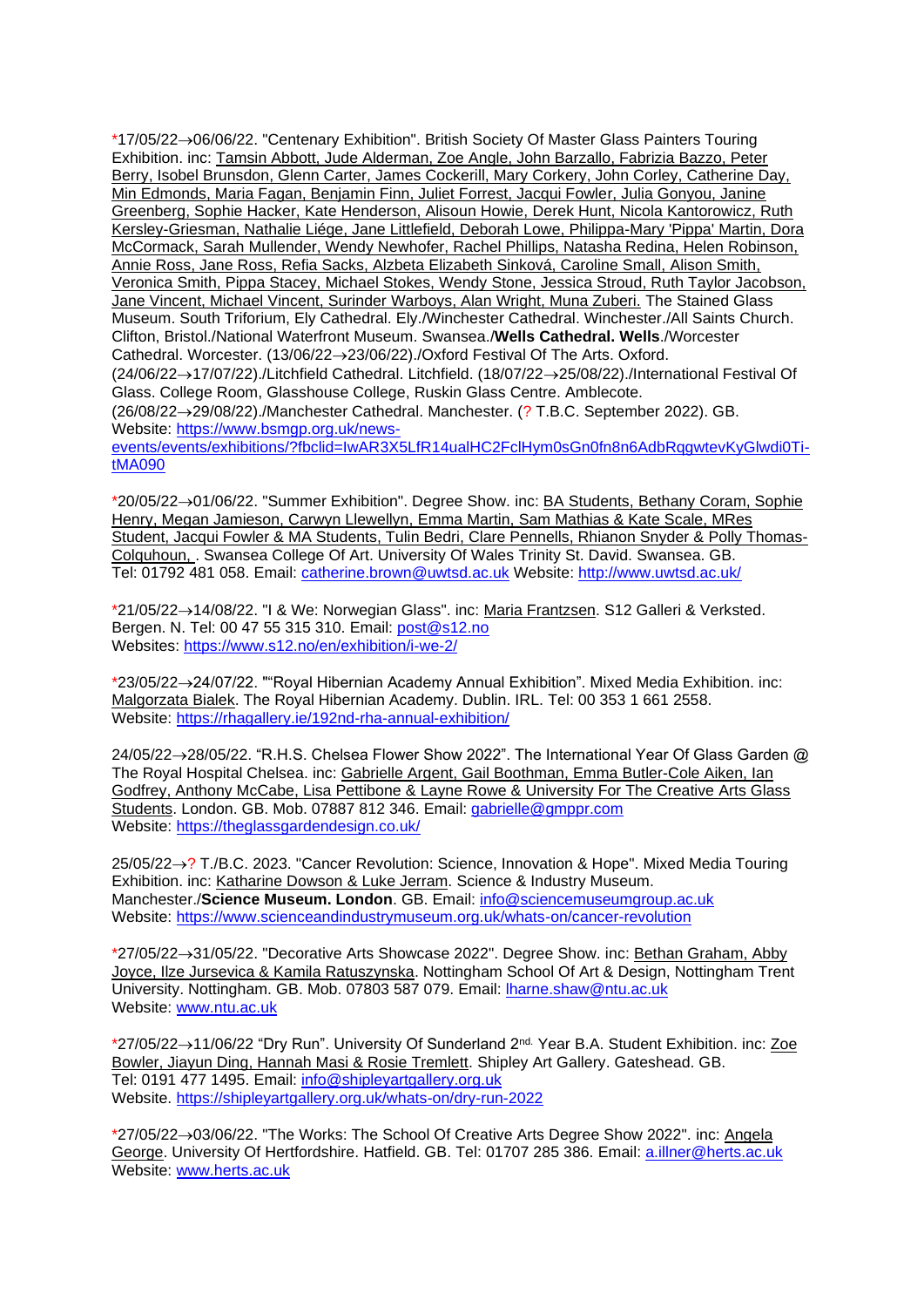\*28/05/22→22/06/22. "Andrew Bird & Gina Cowen". Two Person Mixed Media Exhibition With Gina Cowen & Andrew Bird, Fine Artist. Bircham Gallery. Holt. GB. Tel: 01263 713 312. Email: [info@birchamgallery.co.uk](mailto:info@birchamgallery.co.uk) Website:<https://www.birchamgallery.co.uk/visit/exhibition/andrew-bird-gina-cowen-202/>

28/05/22→25/09/22. "Brick By Brick - International LEGO Brick Art". Touring Exhibition. inc: Hannah Gibson. Gallery Oldham. Oldham./Shrewsbury Museum & Art Gallery. Shrewsbury./Rugby Art Gallery & Museum. Rugby./The Willis Museum & Sainsbury Gallery. Basingstoke./**Ferens Art Gallery. Kingston-Upon-Hull**./The Glassworks. Barnsley. (08/10/22→08/01/23)/The Burton & Bideford. Bideford. (21/01/23→11/03/23)/Hastings Museum. Hastings. (01/04/23→18/06/23)./Doncaster Museum. Doncaster. (01/07/23→03/09/23)./Dorset Museum. Dorchester. (16/09/23→11/11/23)./The Wilson. Cheltenham. (04/02/24→27/04/24). GB. Email: [hannah@hannahgibsonglass.co.uk](mailto:hannah@hannahgibsonglass.co.uk)

\*28/05/22→30/05/22. "Mentmore Arts Festival". Mixed Media Event. inc: 'Alison Vincent Glass' Alison Vincent), 'Blossom Glassworks' (Sharon Korek) & 'Studio JH' (Jenny Hoole). Mentmore Church & Village Hall. Mentmore. GB. Website:<https://mentmore-arts-festival.co.uk/>

02/06/22→05/06/22. "Spring Fling: Scotland's Premier Art & Craft Open Studios Event". Studio 46. Amanda Simmons. Corsock. GB. Website:<https://www.spring-fling.co.uk/>

\*04/06/22→09/06/22. "Graduate Exhibition". Degree Show. inc: Siobhán Quinlan. Sharman Crawford Street Campus, Crawford College Of Art & Design. Cork. IRL. Tel: 00 353 21 433 3115. Email: [debbie.dawson@cit.ie](mailto:debbie.dawson@cit.ie) Website:<https://crawford.cit.ie/graduates/>

\*04/06/22→12/06/22. "E.C.A. Graduate Show 2022". inc: Charlott Rodgers & Amy Truscott. Lauriston Campus, Edinburgh College Of Art. The University Of Edinburgh. Edinburgh. GB. Websites:<https://www.eca.ed.ac.uk/event/eca-graduate-show-2022> & <https://www.eventbrite.co.uk/e/eca-graduate-show-2022-tickets-324130702657?aff=%E2%80%A6>

\*05/06/22→26/06/22. "Freshair2022". Quenington Sculpture Trust Biennial Mixed Media Exterior Exhibition. inc: Richie Alli, Penny Carter, Fiaz Elson, Sally Fawkes, Sally Fawkes & Richard Jackson, Richard Jackson, Ruth Moilliet, Jacque Pavlosky, Cathryn Shilling & Neil Wilkin. Quenington Sculpture Garden. Quenington Old Rectory. Quenington. GB. Tel: 01285 750 358. Email: [info@freshairsculpture.com](mailto:info@freshairsculpture.com) Website:<https://www.freshairsculpture.com/artists/artists-2022/>

\*\*08/06/22→14/06/22. ? Degree Show. inc: Anne Baldrey & Siofra Connolly. National College Of Art & Design. Dublin. IRL. Tel: 00 353 1 818 2039. Email: [maddenc@staff.ncad.ie](mailto:maddenc@staff.ncad.ie) Website: [www.ncad.ie](http://www.ncad.ie/)

\*09/06/22→14/06/22. "Analogue Hearts". Dominic Fondé Solo Mixed Media Exhibition. Gallery Arai. Koshien. J.Tel: 00 81 0798 422 263. Email: [e-arai@gallery-arai.com](mailto:e-arai@gallery-arai.com) Website:<http://www.gallery-arai.com/>

\*09/06/22→07/07/22. "The Show 2022: Farnham Graduation Show 2022". B.A. Student Exhibition. inc: Shannon Baker, Eleanor Hughes & Frankie Leigh. University For The Creative Arts. Farnham. GB. Email: 01252 722 441 Ext. 2749. Email: [joshua.kerley@uca.ac.uk](mailto:joshua.kerley@uca.ac.uk) Website:<https://www.uca.ac.uk/events/galleries/graduation-show-2022-farnham/>

\*09/06/22→07/07/22. "The BA(hons) Ceramics & Glass Degree Show". inc: Shannon Baker, Eleanor Hughes & Frankie Leigh. University For The Creative Arts. Farnham. GB. Tel: 01252 722 441 Ext. 2749. Email: [joshua.kerley@uca.ac.uk](mailto:joshua.kerley@uca.ac.uk)

\*10/06/22→12/06/22. "Cockpit Arts Holborn Open Studios". inc: Katharine Coleman M.B.E., Lulu Harrison & Michèle Oberdieck. Cockpit Arts. London. GB. Tel: 020 7419 1959. Email: [info@cockpitarts.com](mailto:info@cockpitarts.com) Website: [www.cockpitarts.com](http://www.cockpitarts.com/)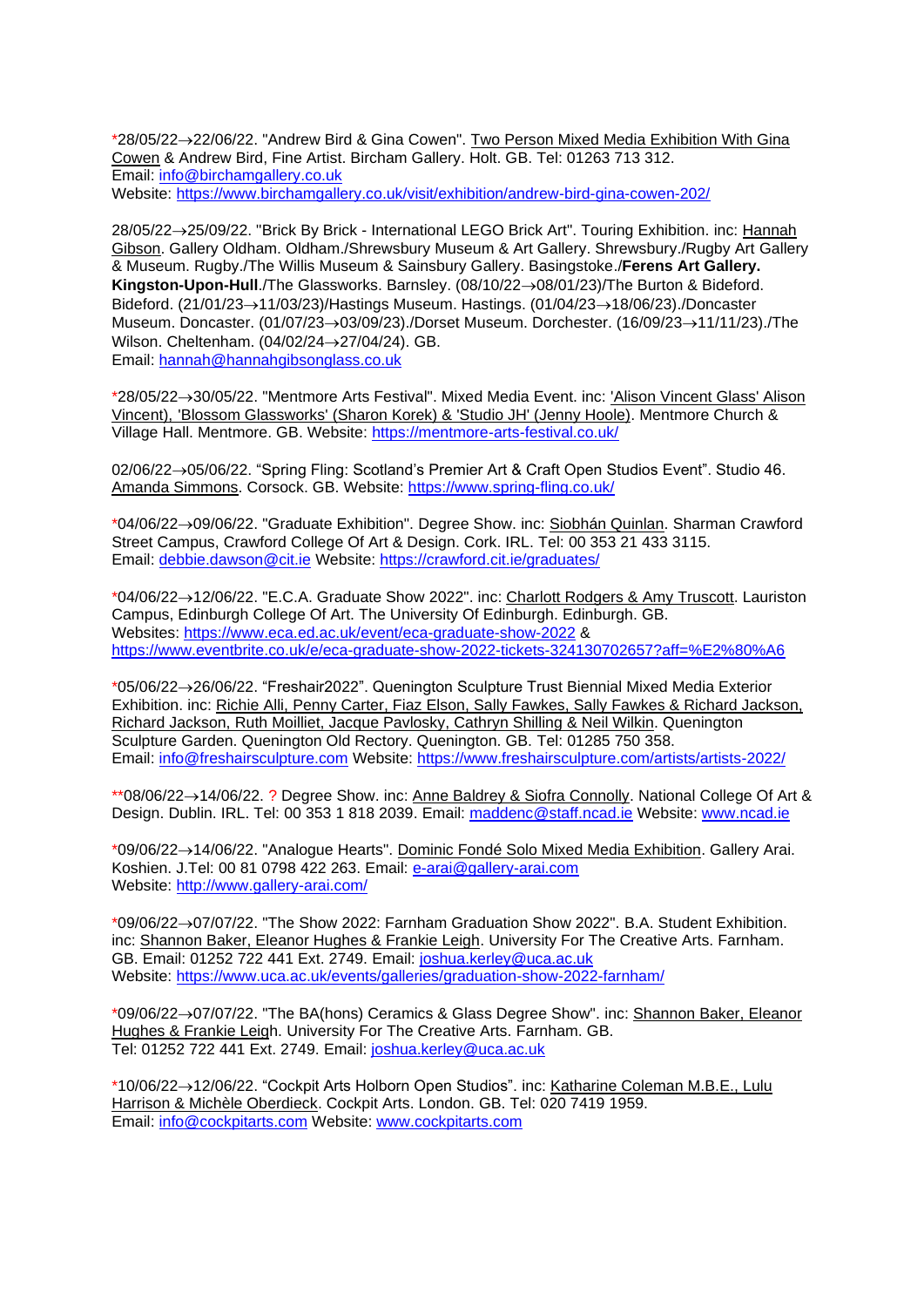\*11/06/22→17/06/22. Degree Show. inc: Jasmine Cygan, Georgia Hazell, Kyle Holmes 'Norton', Zoe Johnston & Katie Pinnell. VJ Patel Building. De Montfort University. Leicester. GB. Tel: 0116 257 7680. Email: [edmond.byrne@dmu.ac.uk](mailto:edmond.byrne@dmu.ac.uk) Website:<https://www.dmu.ac.uk/arts-design-humanities/foc/degree-show.aspx>

\*11/06/22→20/06/22. Degree Show. inc: Abbey Anson, Christine Dalton, Marco Goncalves, Hannah Peverley, Emma Riis, Anne Scott & Darren Whelan. Riverside Gallery. University Of Sunderland. National Glass Centre. Sunderland. GB. Tel: 0191 515 2117. Email: [robert.winter@sunderland.ac.uk](mailto:robert.winter@sunderland.ac.uk) Website:<https://www.sunderland.ac.uk/study/explore/arts-creative-industries/degreeshows/>

\*11/06/22→24/06/22. "Onsite". Degree Show. inc: B.A. Students - Kerrylee 'Kez' Cartwright, Georgia Griffiths, Natasha McGuinness & Krista Warklake & Level 5 Students, Beth Abbey, Ivet Benova, Anna Matczyak, Tracey O'Shea, Tamla Pearce & Níamh Reynolds. University Of Wolverhampton. Wolverhampton. GB. Tel: 01902 321 648. Email: [max.stewart@wlv.ac.uk](mailto:max.stewart@wlv.ac.uk) Website: [https://www.wlv.ac.uk/news-and-events/events/2022/june/onsite-school-of-art-degree-show-](https://www.wlv.ac.uk/news-and-events/events/2022/june/onsite-school-of-art-degree-show-2022.php)[2022.php](https://www.wlv.ac.uk/news-and-events/events/2022/june/onsite-school-of-art-degree-show-2022.php)

\*11/06/22→18/06/22. "Annual Miniature Art Exhibition". The Hilliard Society Of Miniaturists Mixed Media Exhibition. inc: Sue Burne & Dominic Fondé. Wells Town Hall. Wells. GB. Mob. 07582 019 359. Email: [info@hilliardsociety.org](mailto:info@hilliardsociety.org) Website:<https://www.hilliardsociety.org/exhibition.html>

\*11/06/22→26/06/22. "Bucks Art Weeks". Tlws Johnson Solo Exhibition. Tlws Johnson Designs. The Old Store Workshop, Main Street, Gawcott. GB. Tel/Fax. 01280 816 402. Email: [tlws.j@sky.com](mailto:tlws.j@sky.com) Website: [www.tlwsglass.co.uk](http://www.tlwsglass.co.uk/)

\*11/06/22→30/09/22. "In Harmony". Royal Society Of Sculptors Mixed Media Exhibition. inc: Lisa Pettibone. Broomhill Estate Sculpture Garden. Barnstaple. GB. Website:<https://broomhill-estate.com/events/whats-on/rss2022/>

\*11/06/22→23/07/22. "The Joy Of Glass: Part 2". (Two Exhibitions!) Contemporary Glass Society 25th. Anniversary Members Exhibition. inc: Effie Burns, 'Gillies · Jones' (Stephen Gillies & Kate Jones), Steven Graham, Catherine Mahé, Caroline Moraes, Kate Park, Verity Pulford, Karen Redmayne, David Reekie, Penny Riley-Smith, Alzbeta 'Elizabeth' Sinková & Samantha Yates. Craft Centre & Design Gallery. Leeds. GB. Tel: 0113 247 8248. Email: [craftcentre-leeds@btconnect.com](mailto:craftcentre-leeds@btconnect.com) Website: [www.craftcentreleeds.co.uk](http://www.craftcentreleeds.co.uk/)

15/06/22→26/06/22. "Transformations". The Society Of Designer Craftsmen Mixed Media Exhibition. inc: Hannah Gibson. Bankside Gallery. London. GB. Email: [info@societyofdesignercraftsmen.org.uk](mailto:info@societyofdesignercraftsmen.org.uk) Website. [www.societyofdesignercraftsmen.org.uk](http://www.societyofdesignercraftsmen.org.uk/)

\*16/06/22→19/06/22. "Summer Exhibition". Mixed Media Exhibition. inc: Vicky Walker. Magpie Contemporary Art. Farnham. GB. Mob. 07799 066 230. Email: [hello@magpiecontemporaryart.co.uk](mailto:hello@magpiecontemporaryart.co.uk) Website:<https://www.magpiecontemporaryart.co.uk/summer-exhibition-2022-1>

\*17/06/22→19/06/22. "Cockpit Arts Deptford Open Studios". inc: Amber Khokhar. Cockpit Arts. London. GB. Tel: 020 7419 1959. Email: [info@cockpitarts.com](mailto:info@cockpitarts.com) Website: [www.cockpitarts.com](http://www.cockpitarts.com/)

\*17/06/22→19/06/22 FOR TWO DAYS ONLY - BY APPOINTMENT ONLY!!!!

"Glass Glamour". inc: Emma Baker, 'Benefield Spencer Glass' (Scott Benefield & Andrea Spencer), Juli Bolaños-Durman, Penny Carter, Nina Casson McGarva, Katharine Coleman M.B.E., Róisín De Buitléar, Fiaz Elson, Carrie Fertig, Stewart Hearn, Sam Herman, Max Jacquard, Dante Marioni, 'Lindean Mill Glass' (David Kaplan & Annica Sandström), Harry Morgan, Lisa Pettibone (Screen Print), Jade Pinnell, David Reekie (Drawings), Colin Reid, Katrina Rothe, Angela Thwaites & Elliot Walker. Quenington Old Rectory. Quenington. GB. Tel: 01285 750 358. Email: [info@freshairsculpture.com](mailto:info@freshairsculpture.com) Website:<https://www.freshairsculpture.com/artists/glass-glamour-2022/>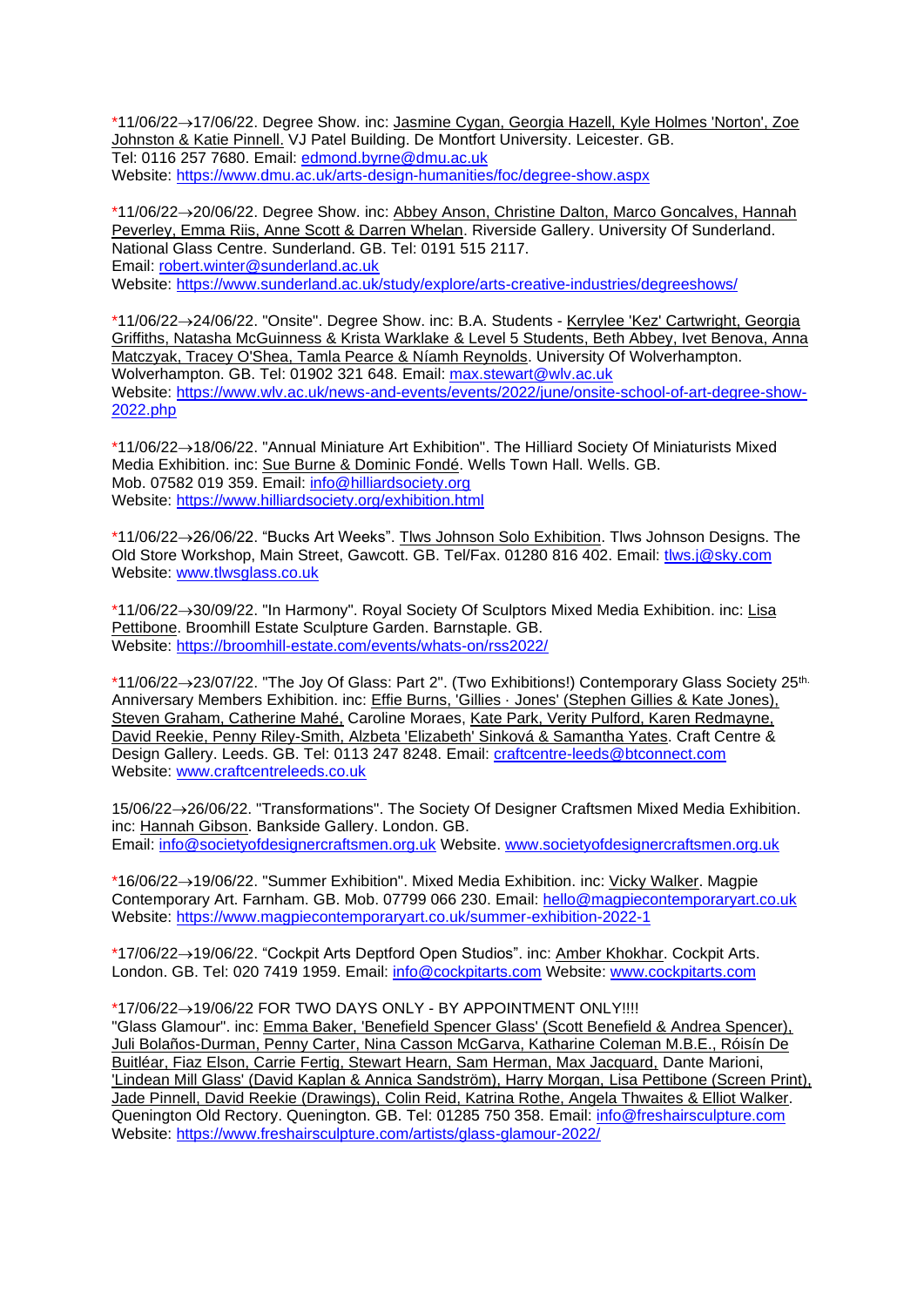\*17/06/22→19/06/22. "The Contemporary Craft Festival". Crafts At Bovey Tracey./MAKE Southwest Mixed Media Event. inc: 'Barbara Roll Glass' (Barbara Roll), G.R. Hawes Glass' (Graeme Hawes), 'Jess Davids Glass' (Jessica 'Jess' Davids), 'Maggie Williams Glass' (Maggie Williams) & 'Steve Robinson Glass Ltd.' (Stephen 'Steve' Robinson). Mill Marsh Park. Bovey Tracey. GB. Email: [hello@craftfestival.co.uk](mailto:hello@craftfestival.co.uk) Website:<https://www.craftfestival.co.uk/Bovey-Tracey/>

18/06/22→24/06/22. "2022 Degree Show". inc: Susan 'Sue' Jones, Rosemary 'Roe' Holcombe & Gill O'Hara. University Centre Hastings. East Sussex College Hastings. Hastings. GB. Tel: 01424 458 336. Email: [ashley.heminway@escg.ac.uk](mailto:ashley.heminway@escg.ac.uk) Website: [www.escg.ac.uk](http://www.escg.ac.uk/)

21/06/22→21/08/22. "Summer Exhibition". Mixed Media Exhibition. inc: Charmaine Maw. Royal Academy Of Arts. Burlington House. London. GB. Email: [press.office@royalacademy.org.uk](mailto:press.office@royalacademy.org.uk) Website:<https://www.royalacademy.org.uk/exhibition/summer-exhibition-2022>

\*26/06/22→27/11/22. "Amphore Metaphore". 'Baldwin Guggisberg' (Philip Baldwin & Monica Guggisberg) Solo Exhibition. Musée Du Verre De Conches. Conches-En-Ouche. F. Tel: 00 33 2 32 30 90 41. Email: [musees@conchesenouche.com](mailto:musees@conchesenouche.com) Website: [https://mcusercontent.com/b2d1294943fc78f2decb60af7/files/beb3924e-e2cf-ce95-2d38](https://mcusercontent.com/b2d1294943fc78f2decb60af7/files/beb3924e-e2cf-ce95-2d38-d0214d80de36/Conches_Press_Release_3.pdf) [d0214d80de36/Conches\\_Press\\_Release\\_3.pdf](https://mcusercontent.com/b2d1294943fc78f2decb60af7/files/beb3924e-e2cf-ce95-2d38-d0214d80de36/Conches_Press_Release_3.pdf)

\*29/06/22→03/07/22. ? Degree Show. inc: Poppy Keating. City & Guilds London Art School. London GB. Tel: 020 7735 2306. Email: [a.petters@cityandguildsartschool.ac.uk](mailto:a.petters@cityandguildsartschool.ac.uk) Website.<https://www.cityandguildsartschool.ac.uk/degree-show/>

\*29/06/22→02/07/22. "New Designers 2022: Part 1". Nottingham School Of Art & Design, Nottingham Trent University @ The Business Design Centre. inc: Bethan Graham, Abby Joyce, Ilze Jursevica & Kamila Ratuszynska. London. GB. Website: [www.newdesigners.com](http://www.newdesigners.com/)

\*29/06/22→02/07/22. "New Designers 2022: Part 1". Plymouth College Of Art @ The Business Design Centre. inc: Stephen 'Harry' Chadwick, Vanessa McGill & Bonny Mustoe-Whitehill. London. GB. Website: [www.newdesigners.com](http://www.newdesigners.com/)

**\***30/06/22→03/07/22. "From The Fragment To The Whole". inc. Roberta De Caro & domestic abuse survivors. Espacio Gallery. London. GB. Mob. 07951 391 987. Email: [fragmenttowhole@gmail.com](mailto:fragmenttowhole@gmail.com) Website: [http://robertadecaro.com/community-participatory-art-projects/from-the-fragment-to-the](http://robertadecaro.com/community-participatory-art-projects/from-the-fragment-to-the-whole/)[whole/](http://robertadecaro.com/community-participatory-art-projects/from-the-fragment-to-the-whole/)

30/06/22→06/07/22. "Masterpiece 2022|London". Mixed Media Fair. inc: Katharine Coleman M.B.E. Adrian Sassoon @ The Royal Hospital Chelsea. South Grounds. London. GB. Website:<https://www.masterpiecefair.com/about>

01/07/22→23/07/22. "Earth/Sea/Sky". Contemporary Glass Society 25th. Anniversary Members Exhibition. inc: Nour El Huda Awad, Sarah L. Brown, Effie Burns, Chi-Son Chang, Vanessa Cutler, Samantha Donaldson, Jacky Edwards & Yvette Bartlett, Rachel Elliott, Fiona Fawcett, Dominic Fondé & Junko Tominaga, Hannah Gibson, 'Gillies · Jones' (Stephen Gillies & Kate Jones), Emma Goring, Janine Greenberg, Helen Grierson, Jianyong Guo, Claire Hall, Helen Hancock, Katherine Huskie, Angela Jarman, So Gon Kim, Susan Kinley, Monette Larsen & Megan Rowden, Juliette Leperlier, Julie Light, Charlotte McClelland, Linda Norris, Jan O'Highway, Purnima Patel, Verity Pulford, Laura Quinn, Tim Rawlinson & Graeme Reeves, Jane Reeves, E. Ruth Shelley, Susan 'Sue' Sinclair, Andrea Spencer, Pippa Stacey & Liz Pearson, Nancy Sutcliffe, Deborah Timperley, Jane Vincent, Cara Wassenberg, Cheryl Wilson & Jerre Davidson. The Gallery @ London Glassblowing. London Glassblowing Workshop. London. GB. Tel: 020 7403 2800. Email: [gallery@londonglassblowing.co.uk](mailto:gallery@londonglassblowing.co.uk) Website: [www.londonglassblowing.co.uk](http://www.londonglassblowing.co.uk/)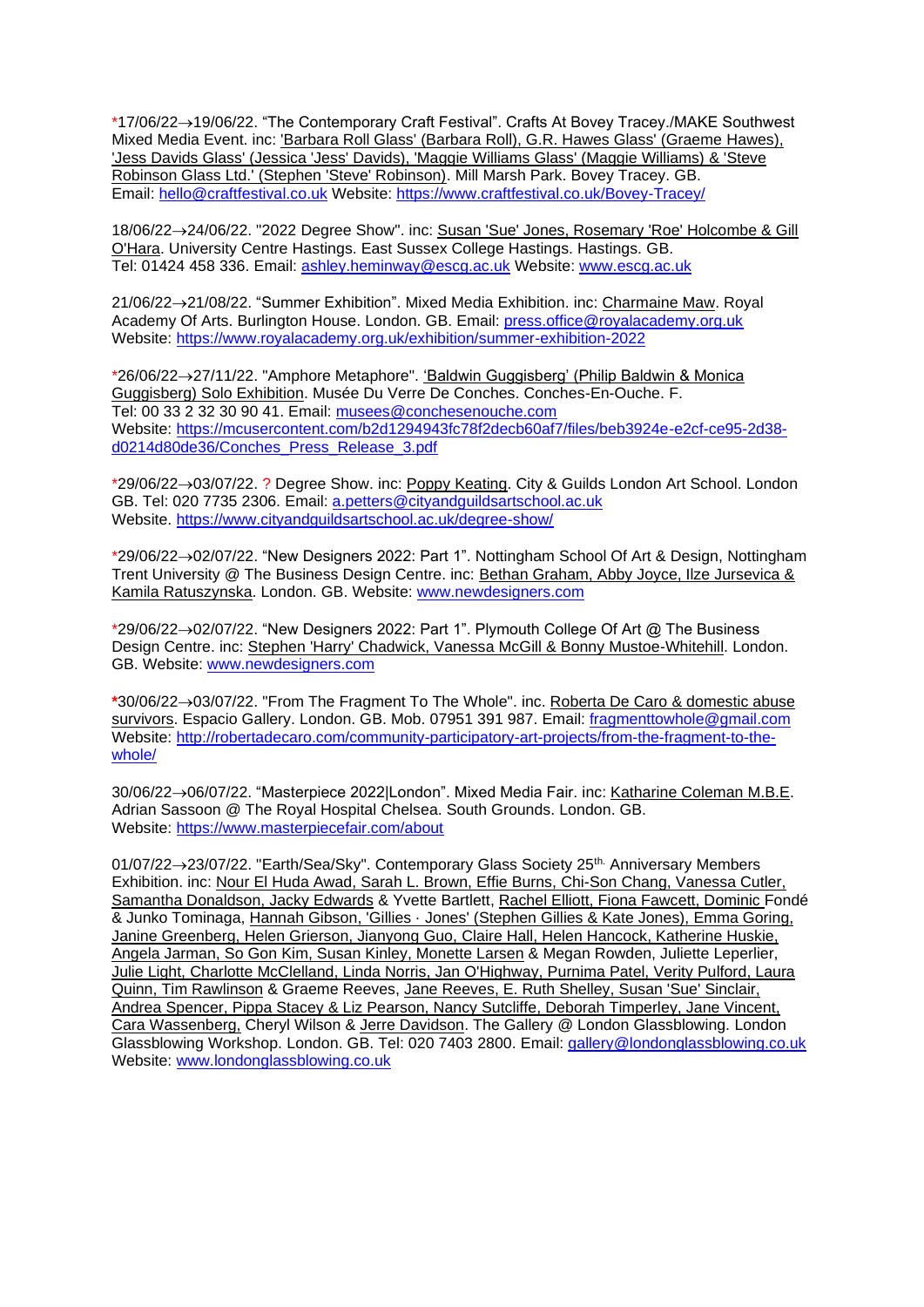\*01/07/22→04/09/22. "Made In Ireland". Mixed Media Touring Exhibition. inc: Scott Benefield, Emma Bourke, Sinéad Brennan, Debbie Dawson, Róisín De Buitléar 'Jerpoint Glass Studio Ltd.' (Rory Leadbetter), Peadar Lamb, Alison Lowry, Caroline Madden, Maggie Napier, Andrea Spencer, Katie Spiers, Eamonn Terry & Peter Young. National Design & Craft Gallery. Kilkenny./**Farmleigh Gallery. Dublin.**/F.E. McWilliams. Banbridge. GB. (24/09/22→21/01/23). Tel: 00 353 1 815 5900. Email: [farmleighinfo@opw.ie](mailto:farmleighinfo@opw.ie) Website:<http://www.farmleigh.ie/Gallery/>

\*02/07/22→03/09/22. "Summer 2022 Exhibition". inc: Stephen Robinson. The White House Gallery. Kirkcudbright. GB. Tel: 01557 330 223. Email: [info@whitehousegallery.co.uk](mailto:info@whitehousegallery.co.uk) Website: [https://www.whitehousegallery.co.uk/product-category/exhibitions/forthcoming-summer](https://www.whitehousegallery.co.uk/product-category/exhibitions/forthcoming-summer-exhibition-2022/)[exhibition-2022/](https://www.whitehousegallery.co.uk/product-category/exhibitions/forthcoming-summer-exhibition-2022/)

09/07/2021→31/12/22. "Verriales 2022: Migration". inc: David Reekie. Galerie International Du Verre À La Verrerie De Biot. Biot. F. Tel: 00 33 4 93 65 03 00. Email: [serge@galerieduverre.com](mailto:serge@galerieduverre.com) Website: [www.galerieduverre.com](http://www.galerieduverre.com/)

\*\*12/07/22→15/07/22. ? Degree Show. inc: Stephen 'Harry' Chadwick, Vanessa McGill & Bonny Mustoe-Whitehill. Studio 11, Plymouth College Of Art. Plymouth. GB. Tel: 01752 203 434 Ext. 357. Email: [gmatthias@pca.ac.uk](mailto:gmatthias@pca.ac.uk) Website: [www.plymouthart.ac.uk](http://www.plymouthart.ac.uk/)

\*14/07/22→26/07/22. "Glass Works". inc: Dominic Fondé (in collaboration with Junko Tominaga, Cabinet Maker). Gallery Kitanozaka. Kobe. J. Tel: 00 81 78 222 5517. Website:<http://gallery-kitanozaka.com/>

\*23/07/22→30/10/22. "Contemporary Glass Society @ 25 - Past, Present, The Future". Contemporary Glass Society 25th. Anniversary Members Exhibition./International Festival Of Glass Exhibition. inc: Nina Casson McGarva, Katharine Coleman M.B.E., Keith Cummings, Chris Day, Sally Fawkes, 'Gillies · Jones' (Kate Jones & Stephen Gillies), Catherine Hough, Max Jacquard, Angela Jarman, Joshua Kerley, Alison Kinnaird M.B.E., Peter Layton, James Maskrey, Joanne Mitchell, Keïko Mukaïdé, Erica Poyser, David Reekie, Colin Reid, Bruno Romanelli, Anthony Scala, Cathryn Shilling, Nancy Sutcliffe, Ayako Tani, Elliot Walker, Frans Wesselman & Jeff Zimmer. Stourbridge Glass Museum. Wordsley. GB. Tel: 01384 431 761.

Email: [info@stourbridgeglassmuseum.org.uk](mailto:info@stourbridgeglassmuseum.org.uk) Website.<https://www.ifg.org.uk/cgs-at-25>

\*20/08/22→16/10/22. "Collaborations". International Festival Of Glass Exhibition. inc: Ian Chadwick & Kirsteen Aubrey, Keith Cummings & Elliot Walker, Chris Day & Grace Ayson, Stephen Foster & Georgia Redpath, Max Jacquard & Kirsty Brooks, Jon Lewis & Karen Browning, Allister Malcolm & Vanessa Cutler, Max Stewart & Carrie Fertig, Angela Thwaites & Liz Waugh McManus & Jeff Zimmer & Anne Petters. Wolverhampton Art Gallery. Wolverhampton. GB. Email: [max.stewart@wlv.ac.uk](mailto:max.stewart@wlv.ac.uk) Tel: 01902 552 055. Website:<https://www.ifg.org.uk/collaborations>

26/08/22→29/08/22. "Contemporary Craft & Design Fair". Craft In Focus Mixed Media Craft Fairs. inc: ? T.B.C. R.H.S. Hyde Hall. Chelmsford. GB. Tel: 01622 747 325. Email: [info@craftinfocus.com](mailto:info@craftinfocus.com) Website:<https://www.craftinfocus.com/next-fair/rhs-hyde-hall-2022>

\*26/08/22→23/09/22. "Holiday Heaven - A Postcard From The Commonwealth". Contemporary Glass Society 25th. Anniversary Members Exhibition./International Festival Of Glass Exhibition. inc: ? T.B.C. The Ruskin Glass Centre. Amblecote. GB. Tel: 01379 741 120. Email: [admin@cgs.org.uk](mailto:admin@cgs.org.uk) Website:<https://www.ifg.org.uk/holiday-heaven>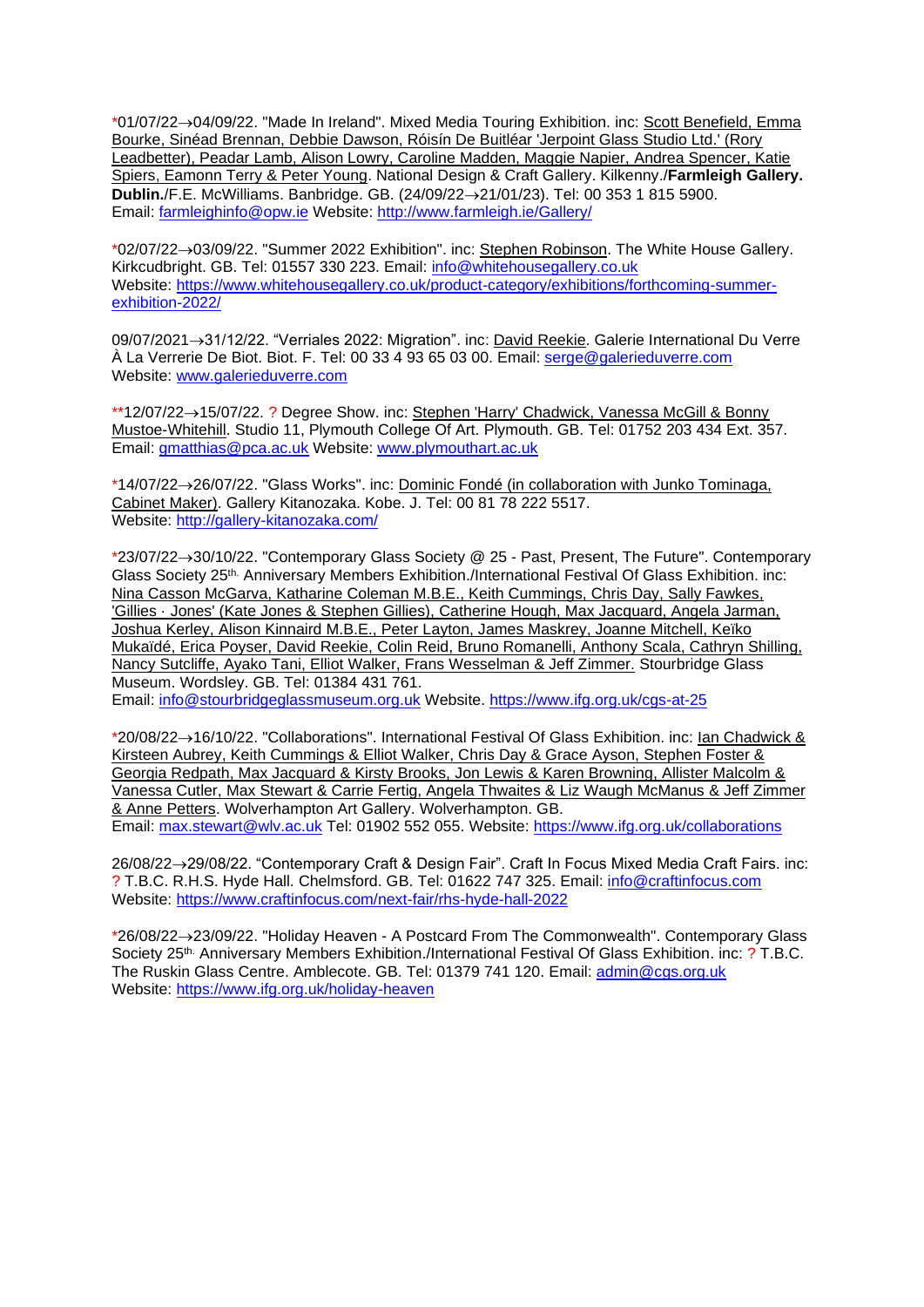\*26/08/22→01/10/22. "British Glass Biennale 2022'. International Festival Of Glass Exhibition. inc: Scott Benefield, Chris Bird-Jones, Heike Brachlow, Keith Brocklehurst, Theo Brooks, Steve Brown, Sarah L. Brown, Karen Browning, Susan 'Sue' Burne, Tabitha Burrill, Phillipa Candy, Sabrina Cant, Nina Casson McGarva, Ian Chadwick, Kee-Ryong Choi, Clare Cleary, Louise 'Kate' Courtney-Taylor, Amy Cushing, Vanessa Cutler, Calum Dawes, Christopher 'Chris' Day, James Denison-Pender, Samantha Donaldson, Rachel Elliott, Fiaz Elson, Sally Fawkes, Jahday Ford, Juliet Forrest, Alexander 'Alec' Galloway, Hannah Gibson, 'Gillies · Jones' (Stephen Gillies & Kate Jones), Emma Goring, Jianyong Guo, Claire Hall, Laura Hart, Gillian Hobson, Charlotte Hughes-Martin, Katherine Huskie, Henry Hussey, Richard Jackson, Angela Jarman, Joshua Kerley, Alison Kinnaird M.B.E., Isabella Kullmann, Monette Larsen, Jessie Lee, James Lethbridge, Jon Lewis, Julie Light, Alison Lowry, Allister Malcolm, Bruce Marks, Laura McKinley, Joanne Mitchell, Rachel Mulligan, Tracy Nicholls, Marged Owain, Purnima Patel, Lisa Pettibone, Richard Platt, Verity Pulford, Laura Quinn, Tim Rawlinson, David Reekie, Colin Reid, Bruno Romanelli, Paul Rowbottom, Layne Rowe, Anthony Scala, Opal Seabrook, Cathryn Shilling, Helen Slater-Stokes ,Andrea Spencer, Angela Steel, Nancy Sutcliffe, Ayako Tani, Louis Thompson, Sue Tinkler, Disha Trivedi, Elliot Walker, Gregory Warren Wilson, Sarah Wiberley, Bethany Wood, Sandra Young & Maria Zulueta. Student Artists, Gregory Alliss, Anthony Amoako-Attah, Cherisse Appleby, Ben Bavin, Stephen Chadwick, Wai Yan Choi, Catherine Dunstan, Giles Fearon, Jemma Finch, Dovile Grigaliunaite, So Gon Kim, Joanna Manousis, Nikki Tamar Palmer, Lauren Puckett, Charlott Rodgers, Moonju Suh, Liz Waugh McManus & Yixue Yang. Invited Artists, Matt Durran, James Devereux & Michelle Keeling. Ruskin Glass Centre. Amblecote. GB. Tel: 01384 399 410. Email: [info@biennale.org.uk](mailto:info@biennale.org.uk) Website:<https://www.glassbiennale.org/>

\*26/08/22→29/08/22. "Centenary Exhibition". British Society Of Master Glass Painters Touring Exhibition. inc: Tamsin Abbott, Jude Alderman, Zoe Angle, John Barzallo, Fabrizia Bazzo, Peter Berry, Isobel Brunsdon, Glenn Carter, James Cockerill, Mary Corkery, John Corley, Catherine Day, Min Edmonds, Maria Fagan, Benjamin Finn, Juliet Forrest, Jacqui Fowler, Julia Gonyou, Janine Greenberg, Sophie Hacker, Kate Henderson, Alisoun Howie, Derek Hunt, Nicola Kantorowicz, Ruth Kersley-Griesman, Nathalie Liége, Jane Littlefield, Deborah Lowe, Philippa-Mary 'Pippa' Martin, Dora McCormack, Sarah Mullender, Wendy Newhofer, Rachel Phillips, Natasha Redina, Helen Robinson, Annie Ross, Jane Ross, Refia Sacks, Alzbeta Elizabeth Sinková, Caroline Small, Alison Smith, Veronica Smith, Pippa Stacey, Michael Stokes, Wendy Stone, Jessica Stroud, Ruth Taylor Jacobson, Jane Vincent, Michael Vincent, Surinder Warboys, Alan Wright, Muna Zuberi. The Stained Glass Museum. South Triforium, Ely Cathedral. Ely./Winchester Cathedral. Winchester./All Saints Church. Clifton, Bristol./National Waterfront Museum. Swansea./Wells Cathedral. Wells./Worcester Cathedral. Worcester. (13/06/22→23/06/22)./Oxford Festival Of The Arts. Oxford.

(24/06/22→17/07/22)./Litchfield Cathedral. Litchfield. (18/07/22→25/08/22)./**International Festival Of Glass. College Room, Glasshouse College, Ruskin Glass Centre. Amblecote. (26/08/22**→**29/08/22)./**Manchester Cathedral. Manchester. (? T.B.C. September 2022). GB. Website: <https://www.ifg.org.uk/bsmgp>

\*26/08/22→29/08/22. "Expanding Horizons: Korea · Japan · China · Taiwan". International Festival Of Glass Exhibition. inc: Eunsuh Choi, Hye Sook Choi, Ayaha Fujiwara, Donghai Guan, Xi Han, Ayako Hirogaki, Sung Hwan Hong, Etsuko Ichikawa, Satoshi Ishida, Ayuko Iizuka, Joon Yong Kim, Yukako Kojima, Jiyong Lee, Zhenning Li, Meng Du, Kwang Min Jung, Keïko Mukaïdé, Momo Omura, Young Ho Park, Yi 'Pearl' Peng, Yukiko Sugano, Makiko Takahashi, Daisuke Takeuchi, Yoko Togashi, Midori Tsukada, Ryoko Tsukurimichi, 'Vezzini & Chen' (Sheng-Tsang 'Stan' Chen & Cristina Vezzini), Hiroshi Yamano, Jinya Zhao, Liyue Zhu & Xiao Wei Zhuang. Glasshouse Arts & Heritage Centre. Amblecote. GB. Tel: 01384 399 410. Website:<https://www.ifg.org.uk/expanding-horizons>

\*26/08/22→01/10/22. "International Glass Bead Biennale 2022'. International Festival Of Glass Exhibition. inc: Laurie Ament, Keith Brocklehurst, Michel Bullen, Madeline Bunyan, Effie Burns, Ian Chadwick, Anne Clifton, Sarah Downton, Rachel Elliott, Josean Garcia, Jennie Lamb, Julie Light, Anu Luht, Maggie Napier, Stéphane Oliver, Astrid Riedel, Tina Smith, Michi Suzuki, Angela Thwaites, Arthur Buuren, Jolene Wolfe, Lu 'Shelly' Xue, Caterina Zucchi & Mateja Zugman. Invited Artists, Vic Bamforth, Daisuke Takeuchi & Sakiyo Takeuchi. The Glasshouse Arts Centre. Amblecote. GB. Tel: 01384 399 410. Email: [info@biennale.org.uk](mailto:info@biennale.org.uk) Website:<https://www.glassbiennale.org/bead-biennale>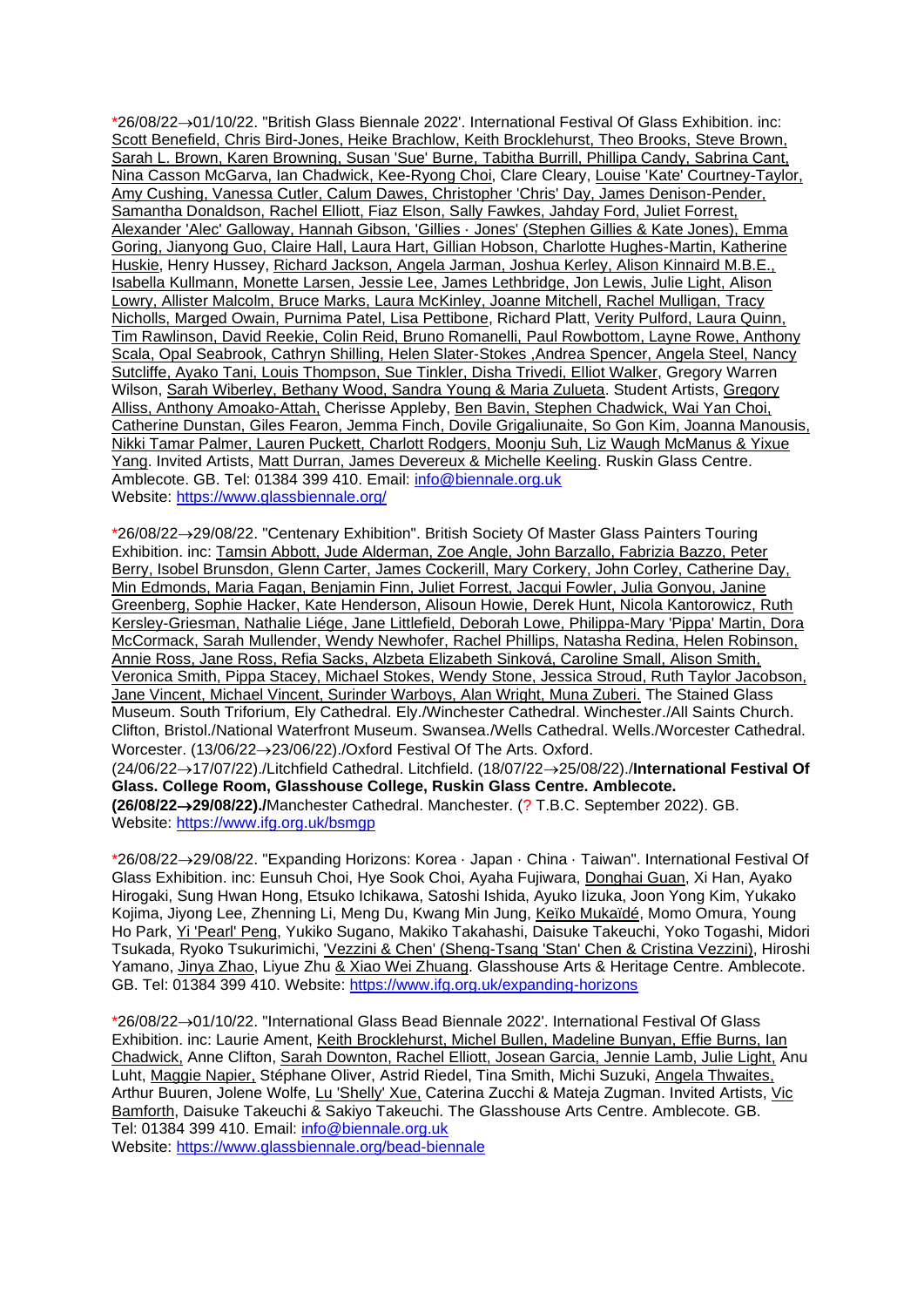\*26/08/22→29/08/22. "Vessels Of Memory". International Festival Of Glass Exhibition Ayako Tani Solo Exhibition. Glasshouse Arts & Heritage Centre. Amblecote. GB. Tel: 01384 399 410. Website:<https://www.ifg.org.uk/vessels-of-memory>

10/09/22→30/10/22. "Bedazzled - 25 Glassmakers Impress". Contemporary Glass Society 25th. Anniversary Members Exhibition. inc: ? T.B.C. Pyramid Gallery. York. GB. Tel: 01904 641 187. Email: [pyramidgallery2008@yahoo.co.uk](mailto:pyramidgallery2008@yahoo.co.uk) Website: [www.pyramidgallery.com](http://www.pyramidgallery.com/)

10/09/22→30/10/22. "Razzle Dazzle - FIVE X FIVE". Contemporary Glass Society 25th. Anniversary Members Exhibition. inc: ? T.B.C. Pyramid Gallery. York. GB. Tel: 01904 641 187. Email: [pyramidgallery2008@yahoo.co.uk](mailto:pyramidgallery2008@yahoo.co.uk) Website: [www.pyramidgallery.com](http://www.pyramidgallery.com/)

14/09/22→22/09/22. "Whispers From The Past And The Present". Contemporary Glass Society 25<sup>th.</sup> Anniversary Members Exhibition./Scottish Glass Society Touring Exhibition. inc: ? T.B.C. **The Trades House Of Glasgow. Glasgow.**/WASPS Creative Academy. Inverness. (03/10/22→29/10/22). GB. Tel: 0141 553 1605. Email: [elaine@tradeshallglasgow.co.uk](mailto:elaine@tradeshallglasgow.co.uk) Website: ?

\*01/10/22→31/10/22. "Pilar Aldana-Méndez". Pilar Aldana-Méndez Solo Exhibition. Museo De Arte En Vidrio De Alcorcón. Alcorcón. E. Tel: 00 34 91 619 9086. Email: [mava@ayto-alcorcon.es](mailto:mava@ayto-alcorcon.es) Website: [www.mava.es](http://www.mava.es/)

13/10/22→25/10/22. "International Exhibition Of Glass Kanazawa 2022". Touring Exhibition. inc: ? T.B.C. Shiinoki Culture Complex. Hirosaka. Kanazawa. J. Email: [info@design-ishikawa.jp](mailto:info@design-ishikawa.jp) Website: [www.design-ishikawa.jp](http://www.design-ishikawa.jp/)

12/11/22→26/03/23. "Georgia Redpath: Nature | Architecture". Georgia Redpath Solo Exhibition. Stourbridge Glass Museum. Wordsley. GB. Tel: 01384 431 761. Email: [info@stourbridgeglassmuseum.org.uk](mailto:info@stourbridgeglassmuseum.org.uk) Website. [www.stourbridgeglassmuseum.org.uk](http://www.stourbridgeglassmuseum.org.uk/)

25/11/22→27/11/22. "Cockpit Arts Holborn Christmas Open Studios". inc: Katharine Coleman M.B.E. Cockpit Arts. London. GB. Tel: 020 7419 1959. Email: [info@cockpitarts.com](mailto:info@cockpitarts.com) Website: [www.cockpitarts.com](http://www.cockpitarts.com/)

26/11/22→24/12/22. "Glorious Glass". Contemporary Glass Society 25<sup>th.</sup> Anniversary Members Exhibition. inc: ? T.B.C. Artizan Gallery. Torquay. GB. Tel: 01803 428 626. Email: [juliebrandon@artizangallery.co.uk](mailto:juliebrandon@artizangallery.co.uk) Website:<https://www.art-hub.co.uk/exhibitions>

#### **A.G.M., CONFERENCES, FESTIVALS, FORUMS, LECTURES, MEETINGS, PECHAKUCHAS, SEMINARS, SYMPOSIUMS, TALKS, TOURS, TRIPS & WEBINARS**

\*'A Thread Of Light' exhibition at Stroud's Museum In The Park: Talk by Sally Fawkes. Website:<https://www.youtube.com/watch?v=Y4Ni6VmMWcQ>

U.N. International Year Of Glass 2022:

Glass and its applications. This video explains how amazing glass is and how it can fulfil our needs for a functional but recyclable and sustainable material. It helped secure 2022 as the U.N. International Year Of Glass. YouTube - Weblink:<https://www.youtube.com/watch?v=Jz6xUJfIdlo>

\*Contemporary Glass Society Live Talks Every Wednesday 19:30 - 20:30 - Why Not Become A Member?!:

Each Wednesday C.G.S. stages a talk/lecture using ZOOM a free video conferencing product. If you are interested to views these, just join C.G.S.

Previous weeks' lectures:

1<sup>st.</sup> lecture: 'A Collection Of Stories' by Mark Holford on his Glass Collection.

2<sup>nd.</sup> lecture: Commissions In Cast Glass' by Colin Reid.

3<sup>rd.</sup> lecture: '25 Years Making A Living Creating Glass' by Kate Jones.

4 th. lecture: *'*Exploring The Gallery' with Terry Brett from Pyramid Gallery in York.

5<sup>th.</sup> lecture: 'From Textbook To Colourful Teardrop (via the hotshop)' with **Beth Gates.** 

6 th. lecture: *'*A Glass Journey. - The Ups And Downs Of Collecting Glass' with Mike Barnes.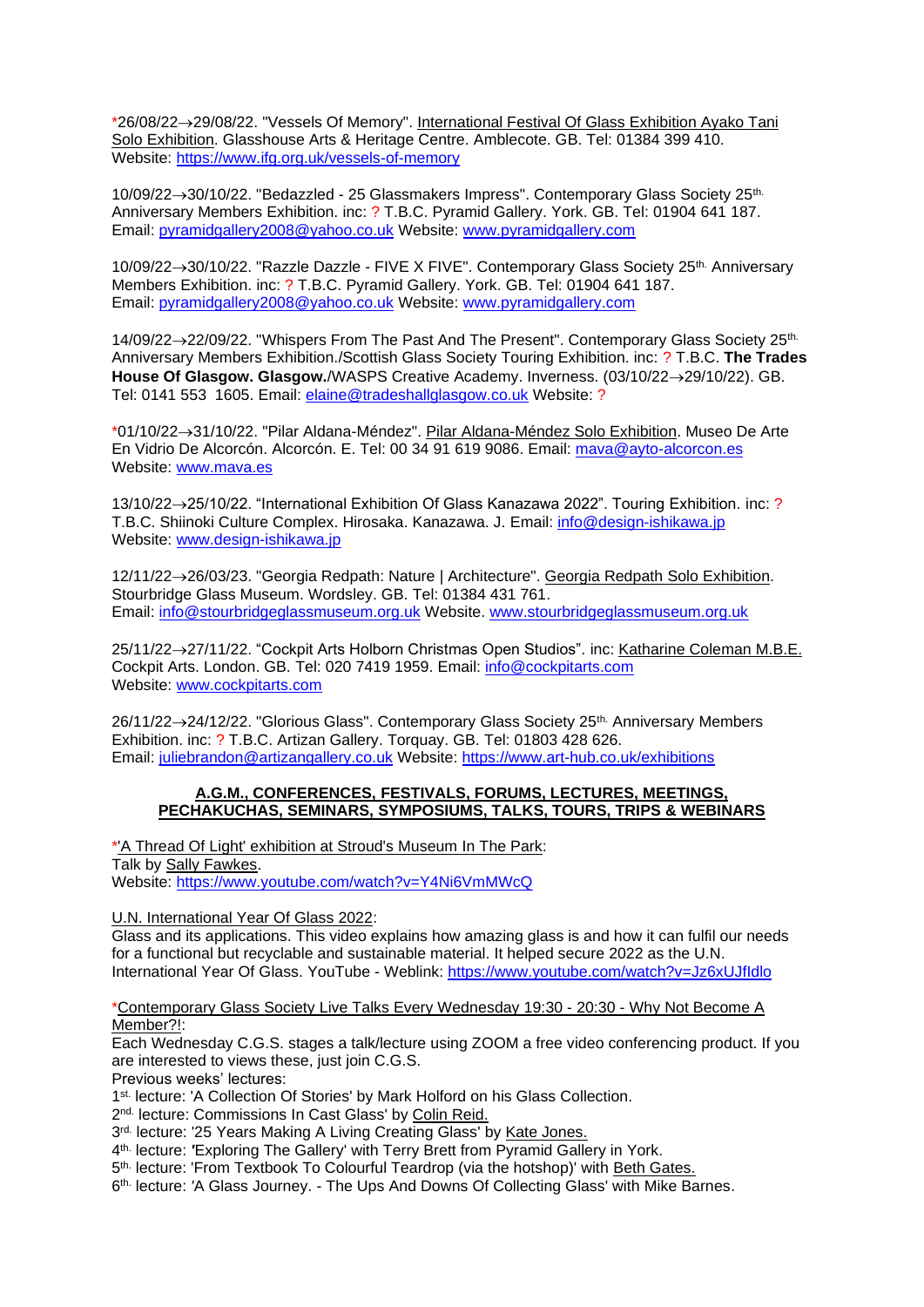- 7<sup>th.</sup> lecture 'Gravur On Tour Back On Tour' with Katharine Coleman M.B.E.
- 8<sup>th.</sup> lecture: 'That Which Inspires Us' with Cathryn 16/12/2021.
- 9<sup>th.</sup> lecture 'Beaumaris Castle Windows A Contemporary Artwork For A Historic Building' with Rachel Phillips & Linda Norris.
- 10th. lecture 'From Local Craft Fairs To The Wonderful World Of The British Glass Biennale' with Opal Seabrook.
- 11<sup>th.</sup> lecture: 'What Now? How To Plan Post-Lockdown' with Patricia Van Den Akker.
- 12<sup>th.</sup> lecture: 'Natural Progression' with Andrea Spencer.
- 13<sup>th.</sup> lecture: 'The Architecture Of Light' with Anthony Scala.
- 14th. lecture*: '*Drawing From Reality' with Sarah L. Brown.
- 15<sup>th.</sup> lecture: 'The Opportunities Of Lockdown' with Emma Butler-Cole Aiken.
- 16<sup>th.</sup> lecture: 'Chipping Away' with James Devereux.
- 17<sup>th.</sup> lecture: 'A Life of Glass Lampworking' with Sandra Young.
- 18th. lecture: 'Adventures In Techni-Colour' with Angela Jarman.
- 19th. lecture: 'Discovery: A Journey Through A Creative Career with James Maskrey.
- 20<sup>th.</sup> lecture: 'Unravelling with Morgan Stockton.

International Day Talks:

Scott Chaseling (Australia) - 'Just Popping Out For A Pack Of Cigarettes'.

- Silvia Levenson (Italy) 'Who In The World Am I?'.
- Matthew Szösz (USA) 'Form Follows Failure'.
- 21<sup>st.</sup> lecture: 'In The Light' with **Bruno Romanelli**.
- 22<sup>nd.</sup> lecture: 'Serendipity One Thing Leads To Another' with Alison Kinnaird M.B.E.
- 23rd. lecture: 'Outside-In' with Philippa Beveridge.
- 24th. lecture: 'Keeping Glass Alive Helga Watkins-Baker Of The Glass Hub'.
- 25<sup>th</sup> lecture: 'Glass As Metaphor. Life And Death In Fragile Materials' with Carrie Fertig.
- 26<sup>th.</sup> lecture: 'How A Studio Influences Your Work' panel presentation and discussion (Sarah L Brown,
- Lisa Pettibone, Iain Smith & Amy Whittingham).
- 27<sup>th.</sup> lecture: 'Glass Portraits Of Women In The 21<sup>st.</sup> Century' with Alison Allum.
- 28th. lecture: 'The Landscape Imagine Through Clay, Plaster & Glass' with Crispian Heath.
- 29<sup>th</sup>. lecture: 'Kiln Casters Question Time' with Joseph Harrington, Angela Jarman & Colin Reid.
- 30th. lecture: 'Colour + Form + Light' with Heike Brachlow.
- C.G.S. A.G.M. 2020.
- 31st. lecture: 'CHIT CHAT'.
- 32nd. lecture: 'Beauty And The Beast' with Chris Day.
- 33<sup>rd.</sup> lecture: 'A New Beginning Starting In The Middle' with Roberta Mason.
- 34th. lecture: 'Surviving The Pandemic And New Ways Of Marketing And Selling Glass- An Unusual Year For Pyramid Gallery' with Terry Brett.

International Day:

- 'Posh Graffiti: Contemporary Mural Engraving' with Claire Bell (New Zealand),
- 'Finding The Balance' with Julie Johnson (France) &
- 'What's It All About?' with Bob Leatherbarrow (Canada).
- 35<sup>th.</sup> lecture: 'A Family Run Business' with Amelia & Charlie Burke.
- 36<sup>th.</sup> lecture: 'Ice And Landscapes' with Joseph Harrington.
- 37<sup>th.</sup> lecture: 'Academic Antidote How Glass Saved My Sanity' with Martin Parsons.
- 38<sup>th.</sup> lecture: 'The Art Of Falling' with Lisa Pettibone.
- 39<sup>th.</sup> lecture: 'Against The Grain' with Joshua Kerley.
- 40<sup>th.</sup> lecture: 'Women In The Glass Industry' with Dr. Kate Round.
- Glass Weekend Extravaganza:
- 41<sup>st.</sup> lecture|: 'The Harmony Of Glass, Stone & Metal' with Johannes Von Stumm.
- 42<sup>nd.</sup> lecture: 'Techniques For Telling A Story' with David Reekie.
- 43<sup>rd.</sup> lecture: Pâte De Verre Demonstration with Joshua Kerley.
- 44<sup>th.</sup> lecture: 'Glasswork In A Spin' with Pippa Stacey.
- 45<sup>th.</sup> lecture: 'Complex Reflections' with Sally Fawkes.
- 46th. Lecture: 'Bringing Things To Life' with Liz Waugh McManus.
- 47<sup>th.</sup> Lecture: 'Fragile Earth" with Laura Hart.
- 48<sup>th.</sup> lecture: '(Almost) True Stories' with Dominic Fondé.
- 49<sup>th.</sup> lecture: 'The Ramblings Of A Grumpy Technician' with Michael Bullen.
- 50<sup>th.</sup> lecture: 'Postcard From Mesopotamia'. with Anthony McCabe.
- 51<sup>st.</sup> lecture: 'From Hammers To Harpsichords' with Rosie Deegan.
- 52<sup>nd.</sup> lecture: 'A View From Both Sides Of The Bench' with Max Jacquard.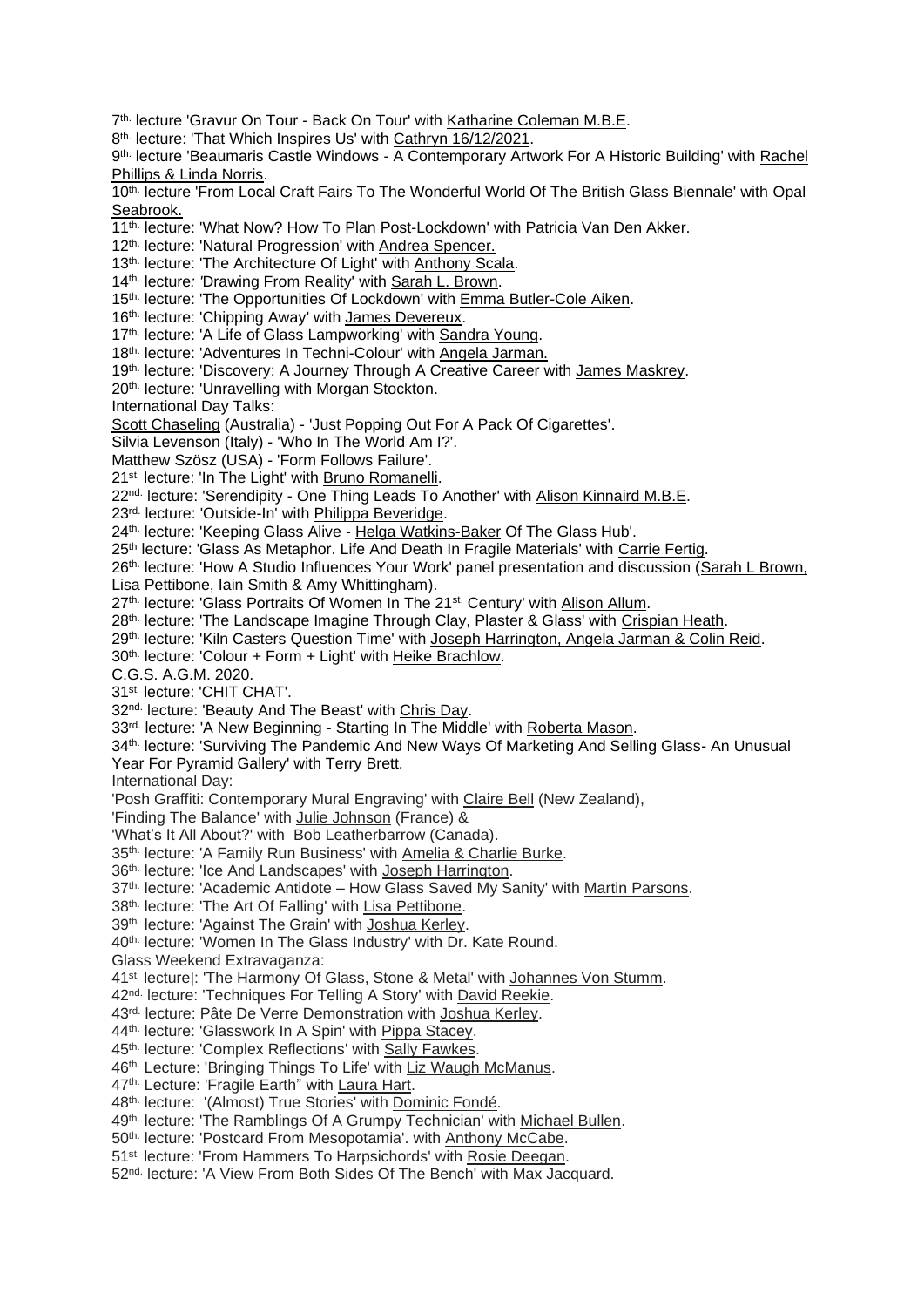53<sup>rd.</sup> lecture: 'A Journey Of A Thousand Miles' with Katherine Huskie.

54th. lecture: '"Painting With Diamonds- a brief look at a 38 year glass engraving adventure' with Lesley Pyke.

55<sup>th.</sup> lecture: 'Hidden, Forgotten, Invisible: The Women Artists Who Helped To Replenish Our Stained Glass Heritage Following The Two World Wars. with Jacqui Fowler.

56<sup>th.</sup> lecture: 'Five Weeks – Five Works' with **Julie Johnson & Eric Lemarié**.

57<sup>th.</sup> lecture: 'Paper, Paint, Glass, Steel' with Amber Hiscott.

58<sup>th.</sup> lecture: 'We Are All Fragile' with Chris Bird-Jones.

59<sup>th.</sup> lecture: 'From Growing Up In A Craft Family To having My First Solo Exhibition' with Nina Casson McGarva.

60<sup>th.</sup> lecture: 'Antipodes' with **Jeffrey Sarmiento**.

61<sup>st.</sup> lecture: '(A)dressing The Past, The Present And The Future' with **Alison Lowry**.

62<sup>nd.</sup> lecture: 'Cast Glass, Copper & Steel: A Search For Organic Integration (and for places to swim….)' with Cara Wassenberg.

63<sup>rd.</sup> lecture: 'From Hand Built To 3-D Printed' with Jessie Lee.

64<sup>th.</sup> lecture: 'Touch | Don't Touch' with Charlotte Wilkinson.

65<sup>th.</sup> lecture: 'Hidden Depth' with Ruth Shelley.

66<sup>th.</sup> lecture: 'The Virtue Of Versatility' with **Scott Benefield**.

67<sup>th.</sup> lecture: 'What Now?!' with Angela Thwaites.

68<sup>th.</sup> lecture: 'Art School To The Silurian Sea' with Stephen Foster.

International Day:

'Metatamorphic Muse/Glass Is Glue' with Tom Moore (AUS), 'Faith In The Promise Of The Material' with Han De Kluijver (NL) & 'Towards Understanding - There And back Again' with Jane Bruce (ENG→US).

69<sup>th.</sup> lecture: '5,000 Years Of Glass' with Andy McConnell.

70<sup>th.</sup> lecture: 'Reflections - The Journey Of a Lifetime' with Peter Layton.

71<sup>st.</sup> lecture: 'The Future: Introducing Our Plans For A New Hybrid Workshop & Gallery' with **Elliot** Walker & Bethany Wood.

72<sup>nd.</sup> lecture: 'Illuminating Science And Nature Through Light' with Katharine Dowson.

73<sup>rd.</sup> lecture: 'The Science And Art Of Lampworking' with lan Pearson & Robert McLeod.

74th. lecture: 'Stories Of Colour And Light In A Public Artist's Journey' with Stephen Broadbent.

75<sup>th.</sup> lecture: 'Action Potential- Combining Glass, Science And Technology' with Jenny Walsh.

76<sup>th.</sup> lecture: 'Sensual Clarity' with **Flavie Audi**.

77<sup>th.</sup> lecture: 'Never A Dull Moment' with Peter Bremers.

78th. lecture: 'The Upcycled Glass Company. Innovations In Glass And Contemporary Craft

Engineering' with Ian Hankey, Dr. Katie Shanks & Dr. Sarah Fearn.

79th. lecture: 'Glass Making In The Modern World' with Dave Dalton of British Glass.

80<sup>th.</sup> lecture: 'Moth's To A Flame: A Creative Response To The Climate Emergency' with Jenny Ayrton & Liz Waugh McManus.

81<sup>st.</sup> lecture: 'For The Love Of Small Glass Parts' (and the other materials that support it) with Krista Israel.

82nd. lecture: 'Vessel Gallery - Committed To Glass' A talk by Angel Monson.

Should you wish to join C.G.S., be a part of a vibrant glass community and enjoy fantastic talks and demonstrations, please contact Pam Reekie at Email: [admin@cgs.org.uk](mailto:admin@cgs.org.uk) or go to the Website: <https://www.cgs.org.uk/join-today/>

\*09/06/22 - Ageing Artfully Going Global:

Cost: Free.

Location: Online.

The coronavirus pandemic forced cultural organisations around the world to change how they engaged with older audiences. What have we learnt from the past two years and what new approaches do we want to take forward? As we begin to emerge from restrictions, what is the future of creative ageing? This online conference will showcase inspiring practice from around the world. Speakers include David Cutler, Director of The Baring Foundation, Maura O'Malley, Lifetime Arts' CEO and Naoki Sugawara, OiBokkeShi.

Weblink:<https://www.eventbrite.com/e/ageing-artfully-going-global-tickets-304730556297>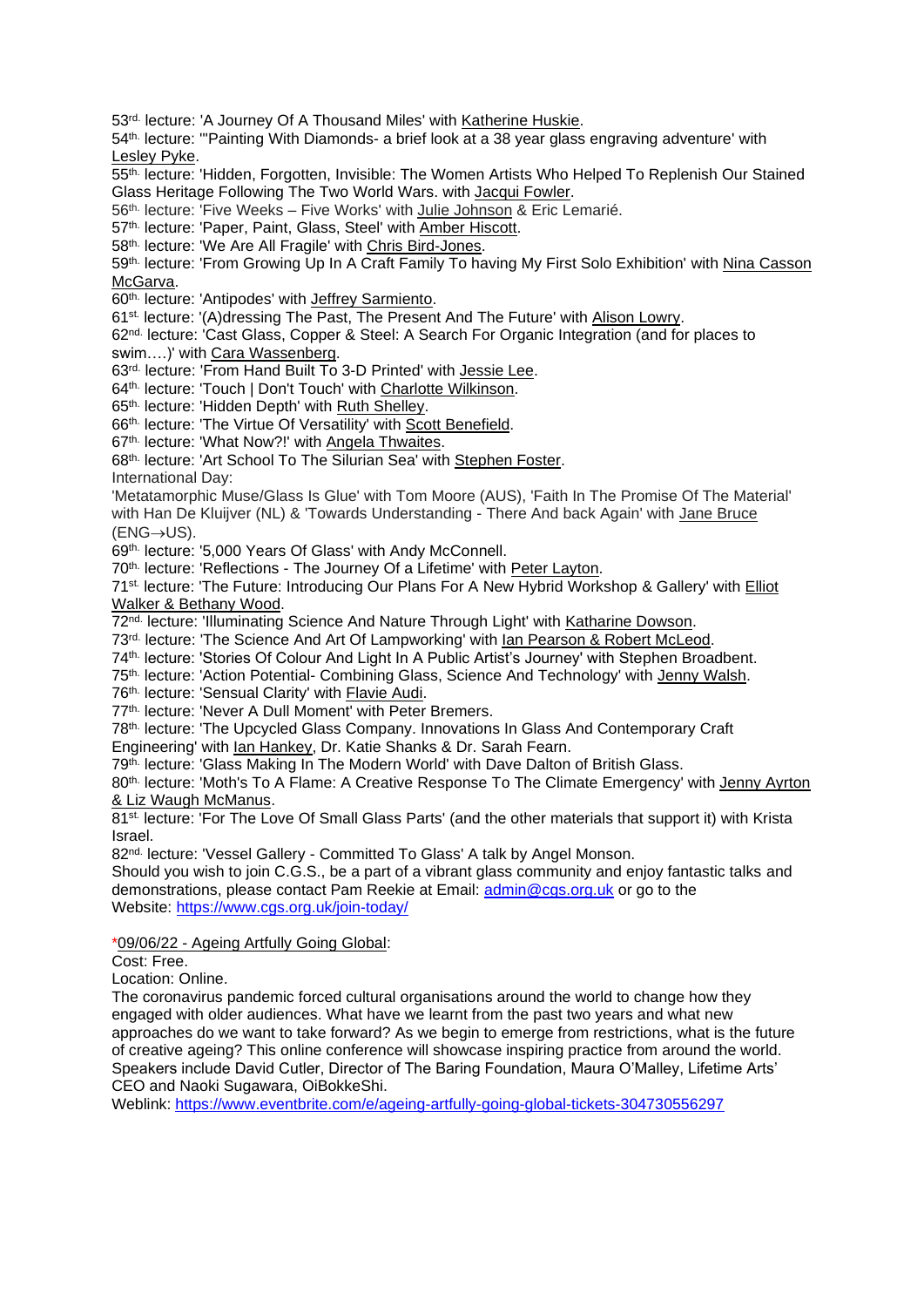\*30/06/22→03/07/22. 'From the Fragment to the Whole' A collection of glass works that explores the materiality of glass as a metaphor for surviving domestic abuse. The glasswork exhibited is made by survivors of domestic abuse in a series of workshops run by Roberta De Caro. This project is supported using the National Lottery funds through Arts Council England and it's in support of Women's Aid.

Programme of talks on Sat 2nd. July including artist Silvia Levenson, Philippa Beveridge, Roberta De Caro and philosopher Dr Matthew Rowe.To book a place: [https://www.eventbrite.com/e/from-the](https://www.eventbrite.com/e/from-the-fragment-to-the-whole-programme-of-talks-tickets-319338970457)[fragment-to-the-whole-programme-of-talks-tickets-319338970457](https://www.eventbrite.com/e/from-the-fragment-to-the-whole-programme-of-talks-tickets-319338970457) @Espacio Gallery, 159 Bethnal Green Road, London.

For info at Mob. 07951 391 987. Email: [fragmenttowhole@gmail.com](mailto:fragmenttowhole@gmail.com)

<http://robertadecaro.com/community-participatory-art-projects/from-the-fragment-to-the-whole/> [roberta@robertadecaro.com](mailto:roberta@robertadecaro.com)

\*26/08/22 - Chit Chat With CGS @ The International Festival Of Glass, 26th. - 29th. August 2022: Once again, we are holding a Chit Chat event at the Festival on Friday, 26<sup>th.</sup> August. We are looking for 10 Members who would like to talk about their work for 3 minutes each along with a powerpoint of images.

Want to tell us a little about your work, what inspires you or how you develop your technique? We'd love to hear all about you!

Please contact Sue Purser Hope at Email: [susan@purserhope.co.uk](mailto:susan@purserhope.co.uk) if you feel you'd like to take part in this fun event!

#### 05/09/22→11/09/22 - Art & Archaeology Symposium:

Saints and Stones - Art and Archaeology Symposium. September 5<sup>th.</sup> - 11<sup>th.</sup> 2022. St. Davids, Pembrokeshire. Co-ordinators: Linda Norris and Jane Bruce. Cost: £1,350.00. Applications are now open for a 7 day artists symposium inspired by the archaeology of Pembrokeshire.

Please note there will be no glass working facilities available, rather the symposium will focus on an experimental and open-minded approach to working, utilizing drawing, painting, writing and model making in a small group of ten artists. The event will encompass a balance of field trips into the Welsh environment and self-directed studio time. An integral, and important, component of the experience will be group communication, with each participant being encouraged to exchange points of view as both maker and viewer. The coming together with others of diverse backgrounds to explore the past and to consider the future is a perfect way to view the world and one's work in a fresh light. More information is available at Website: <http://www.linda-norris.com/artandarchaeology/> To apply please email a current c.v. together with a short statement outlining your interest in the symposium and 5 images of your work to Jane Bruce by May 10<sup>th.</sup> at Email: [janefbny@gmail.com](mailto:janefbny@gmail.com)

15/09/22→17/09/22. British Society Of Scientific Glassblowers Annual Symposium:

The Annual symposium, celebrating 60 years will be held at Oulton Hall, near Leeds. Please go to their website for further information and bookings at, Website:<http://www.bssg.co.uk/symposium/bssg-symposium-2022/> Booking bank details information, contact Email: [m.myles@uea.ac.uk](mailto:m.myles@uea.ac.uk) Oulton Hall:<https://www.oultonhallhotel.co.uk/>

## **APPRENTICESHIPS, JOBS, INTERNSHIPS, PLACEMENTS/WORK EXPERIENCE & RESIDENCIES.**

\*Glassblower: 'Experiences' & Production Assistant:

 $£21,902.50 - £23,926.50 +$  assistance towards accommodation.

Initial contract runs to December 23<sup>rd.</sup> 2022 with the potential to become permanent in 2023. Due to the initial short-term duration of this contract additional support towards the cost of accommodation is available.

Cumbria Crystal is seeking to appoint a glassblower to deliver hands-on glassblowing 'Experiences' to the public. Prior to Covid and suspension of the programme, this primarily consisted of one-on-one bauble and paperweight workshops, with occasional longer workshops. With tourism in Cumbria projected to recover this year we are now ready to restart. In 2020, after only two years of running, the Glassblowing Experiences programme was voted in the top three, 'Best Experiences of the Year' by Cumbria Tourism Awards, so there is an opportunity and demand for the right person to really develop this offering longer term.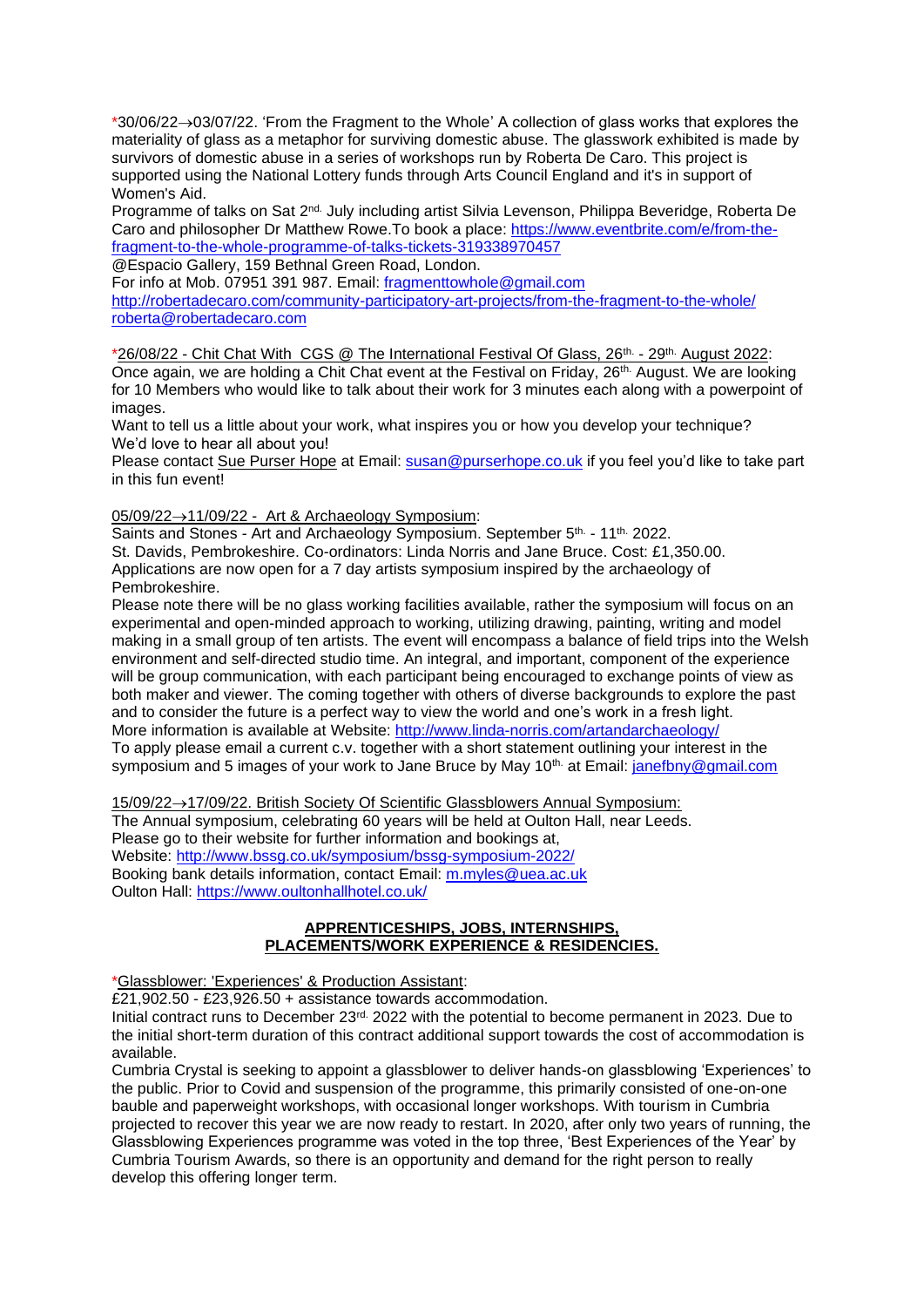Depending on your expertise, and demand from the public, you may also be asked to assist our team of 5 production blowers &/or our glass processing team when Experiences are not running. This role is ideal for a talented graduate possessing sound glassmaking ability, with the confidence to teach, or a more experienced blower wishing to do something different for a while. Cumbria Crystal is the only 'luxury' lead crystal manufacturer in the UK and as such offers the opportunity to experience the processes & techniques used in a production environment. Situated in the picturesque town of Ulverston (16,000 people) the company is on the edge of the English Lake District, Cumbria – a stunningly beautiful county with World Heritage Site status ideal for nature lovers, walkers, cyclists, climbers and artists.

Primary Responsibilities:

To deliver a variety of short income generating glass-blowing experiences to the public.

Responsibility for the safe delivery & smooth running of the day-to-day activities.

To ensure participants are fully briefed & supervised about Health & Safety.

5/7 day working week may be required (ie. weekends with weekdays off).

To maintain the highest standards of customer experience & service.

Work closely with key staff to ensure products are accurately packaged & marked for collection &/or dispatch.

Liaise with Shop and bookings staff to ensure good communication with customers before/after their visit.

To assist the Production blowing team when workshops are not running.

Update 'Trip Advisor' and supply content for use on the company Social Media channels.

Production of small stock items for sale in the Factory Shop (dependant on experience).

Charging the furnace; lighting glory holes; ensure materials and safety equipment are available and used appropriately.

Occasional work with the Dispatch staff & to assist with other reasonable duties as requested by the Operations Manager.

Person Specification:

Bachelor's Degree in Glass, or equivalent glassblowing experience.

Cold working experience.

Experience & confidence to deliver hands-on, One-on-One glassblowing experiences.

Fluent English.

Good time-management and organisational skills and an ability to work calmly under pressure. Ability to communicate clearly, enthusiastically, and effectively.

Understanding & adhering to the Health & Safety issues relating to glass making.

A positive attitude and strong work ethic.

Computer and social media skills.

Demonstrates respect and consideration towards colleagues.

Ability to work independently and as part of a team.

Reliable trustworthy and a good timekeeper.

Demonstrate excellent attention to detail.

Demonstrate a willingness to learn and take instruction.

Additional Information:

Glassblowing Experiences: Short Video:<https://vimeo.com/337001619>

Trip Advisor: Feedback about Cumbria Crystal Experiences:

[https://www.tripadvisor.co.uk/Attraction\\_Review-g499564-d4606306-Reviews-Cumbria\\_Crystal-](https://www.tripadvisor.co.uk/Attraction_Review-g499564-d4606306-Reviews-Cumbria_Crystal-Ulverston_Lake_District_Cumbria_England.html)[Ulverston\\_Lake\\_District\\_Cumbria\\_England.html](https://www.tripadvisor.co.uk/Attraction_Review-g499564-d4606306-Reviews-Cumbria_Crystal-Ulverston_Lake_District_Cumbria_England.html)

Cumbria Crystal: General video about the company:

<https://www.youtube.com/watch?v=EafFus8TUNk>

Applications to Email: [chris.blade@cumbriacrystal.com](mailto:chris.blade@cumbriacrystal.com)

Include your C.V., images of your work and a brief statement outlining relevant experience and suitability for the role. Please Email if you would like to arrange an informal chat. Start date: ASAP.

\*Deadline 15/06/22 - Arts Practitioner, Sampad:

Part time fixed term contract (2 years). Salary: £25,419.00 – £27,905.00.

Hours: 2 days per week (15 hours).

Location: Based at Dolphin Womens Centre, Washwood Heath and Sampad offices, Midlands Arts Centre.

Sampad is seeking an Artist Practitioner to lead our arts and wellbeing work in Washwood Heath, Birmingham based at Dolphin Women's Centre. Artists, creative practitioners or creatives with a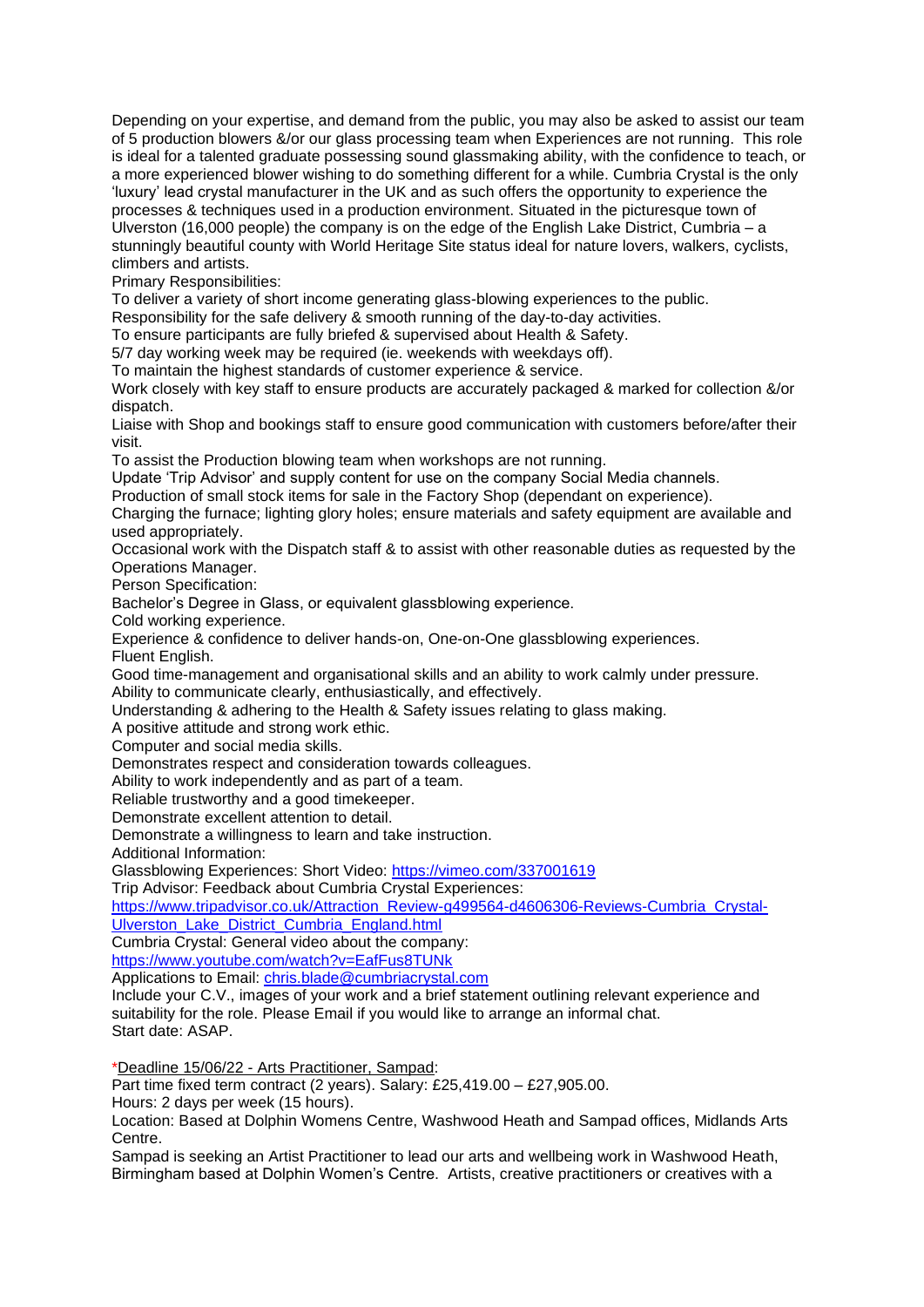teaching background, who have an interest in pursuing professional practice within the expanding and vital field of arts, health and wellbeing are welcome to apply.

You will be facilitating participation in the Arts that impacts directly on wellbeing improvement across the range of venues and partners Sampad work with. We are looking for a good communicator, disseminator and facilitator who is approachable, friendly and enthusiastic. For job description and application form go to

Website:<https://www.sampad.org.uk/job-vacancy-artist-practitioner/>

\*Hadeland Glassverk:

Hello, the factory I work in (Hadeland Glassverk) are looking for glassblowers, I thought I'd send you a message and you could let people know! It's a great place to work.

Email: [Marius.fiskebeck@hadeland-glassverk.no](mailto:Marius.fiskebeck@hadeland-glassverk.no) Website:<https://en.hadeland.com/>

The website of the factory is here, you can find the products we make on the site.

Batch Glass Vacancies:

Production glassblower:

Experienced glassmaker required for hot glass production work, working as part of a team making production lighting and tableware.

Initial 3 month contract, at least 3 days per week, with potential to become a full time permanent position for the right person.

You will work in one bench of a production 2-3 bench set up, so you need to be a good team player and keep pace with production.

Must be able to reliably handle 2 and 3 gather pieces.

Must be able to consistently reproduce specific shapes to size with callipers, blow into a mould, and get desired results with colour applications.

Training will be provided on the job for unfamiliar pieces.

Will be required to lend a hand in the cold shop when needed.

You will also share some responsibility for maintenance and general upkeep of the workshops in line with our company procedures. This might include furnace charging and maintenance, machinery and tool maintenance.

You must be reliable and punctual.

Pay dependent on experience.

Application Process:

Email your C.V. and a note explaining your interest, training and/or previous experience to Email: [info@batch.glass](mailto:info@batch.glass) with either 'Studio Assistant' or 'Production Glassblower' in the subject line. We aim to interview potential applicants, and run trial days for the production blower job. We will hold the application open till we find the right people, but please state your start date availability, as we are keen to grow the team soon.

&

Glassblowing Job Vacancies:

Website: [www.batch.glass](http://www.batch.glass/)

Batch is a growing contemporary glassblowing studio, based in Clavering, Essex. We make handblown lighting and tableware and produce glassware for luxury brands all over the world. We're looking to expand our team with the following roles:

Studio Assistant:

Entry level assistant needed for hot and cold work.

Full time position, 9-5, 5 days per week - Monday to Friday or Tuesday to Saturday. Hours may sometimes vary.

Would suit someone who has some glassmaking experience, but a college degree in glass is not essential.

Must be hard working with the desire to learn proficient glass making. The job is manual and physical, you need to be able to work in a workshop environment on your feet for the entire week.

We run glassmaking classes at the weekend, so you may need to assist on some Saturdays. You will share responsibility for maintenance with other assistants and share general upkeep of the

workshops in line with our company procedures. This will include furnace charging and maintenance, ordering of supplies and other machinery and tool maintenance.

You may be required to occasionally work at events, shows and open studios, representing Batch and taking payments.

You must be reliable and punctual.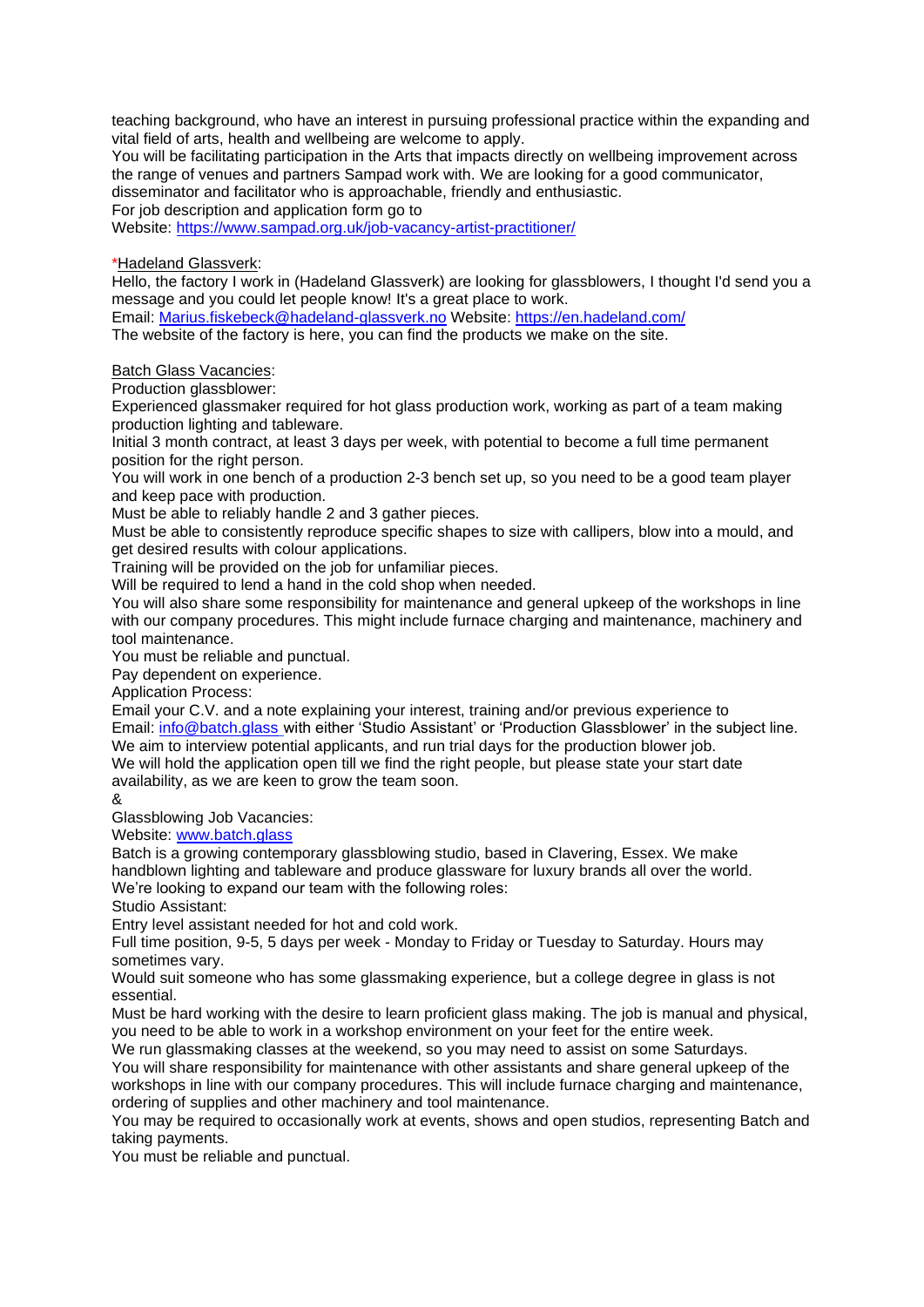You will also be expected to help with other workshop tasks including packing and cleaning, and might sometimes include photography, inventory and associated tasks.

While this job is suited to someone with some glass experience, we will provide training and our company's aim is to progress our assistants technical skills towards becoming proficient production blowers.

Competitive pay plus some bench time to practice and develop your own work.

Production glassblower:

Experienced glassmaker required for hot glass production work, working as part of a team making production lighting and tableware.

Initial 3 month contract, at least 3 days per week, with potential to become a full time permanent position for the right person.

You will work in one bench of a production 2-3 bench set up, so you need to be a good team player and keep pace with production.

Must be able to reliably handle 2 and 3 gather pieces.

Must be able to consistently reproduce specific shapes to size with callipers, blow into a mould, and get desired results with colour applications.

Training will be provided on the job for unfamiliar pieces.

Will be required to lend a hand in the cold shop when needed.

You will also share some responsibility for maintenance and general upkeep of the workshops in line with our company procedures. This might include furnace charging and maintenance, machinery and tool maintenance.

You must be reliable and punctual.

Pay dependent on experience.

Application Process:

Email your C.V. and a note explaining your interest, training and/or previous experience to Email: [info@batch.glass](mailto:info@batch.glass) with either 'Studio Assistant' or 'Production Glassblower' in the subject line. We aim to interview potential applicants, and run trial days for the production blower job. We will hold the application open till we find the right people, but please state your start date availability, as we are keen to grow the team soon.

## **AUCTIONS INCLUDING CONTEMPORARY GLASS.**

## - + -

#### **AWARDS- (COMPETITIONS/EXHIBITIONS), BURSARIES, DISCOUNTS, GRANTS, PRIZES & SCHOLARSHIPS.**

\*Deadline 30/06/22 - Artists' Collecting Society: ACS Studio Prize 2022 – Win Studio Funding: The Artists' Collecting Society (ACS) is offering one student or recent graduate £4,500.00 to contribute to the cost of an artist's studio in a UK city of their choice. The [Studio Prize](https://suffolk.us10.list-manage.com/track/click?u=2f98ac64432b62bd227a5ba11&id=b5ecb89de6&e=6becaf6737) ( <https://artistscollectingsociety.org/acs-studio-prize/> ) was established by ACS in 2017 to help artists with the costs of rising studio rents. It recognises the need for studio space and financial stability for emerging artists at the pivotal stage of beginning their careers. Website:<https://artistscollectingsociety.org/acs-studio-prize/>

\*\*FUSE Glass Prize 2022:

It has just been announced that Matthew Curtis is the 2022 Winner of the FUSE Glass Prize. Very many congratulations Matt. Richly deserved. AJP

13/05/22→03/07/22. "FUSE Glass Prize Finalists Exhibition". Touring Exhibition. inc: Matthew Curtis & Kathryn Wightman. **JamFactory. Adelaide (SA)**./Canberra Glassworks. Canberra (ACT). (24/08/22→25/09/22)/Australian Design Centre. Darlinghurst. (NSW). (07/10/22→16/11/22). AUS. Website:

[https://www.instagram.com/fuseglassprize/?fbclid=IwAR3kXrqNjkjMdaGhUjgDJtn0kYyz4vcTL-](https://www.instagram.com/fuseglassprize/?fbclid=IwAR3kXrqNjkjMdaGhUjgDJtn0kYyz4vcTL-GMJ4AmJuySwGe7ffdpy8jm33Y)[GMJ4AmJuySwGe7ffdpy8jm33Y](https://www.instagram.com/fuseglassprize/?fbclid=IwAR3kXrqNjkjMdaGhUjgDJtn0kYyz4vcTL-GMJ4AmJuySwGe7ffdpy8jm33Y)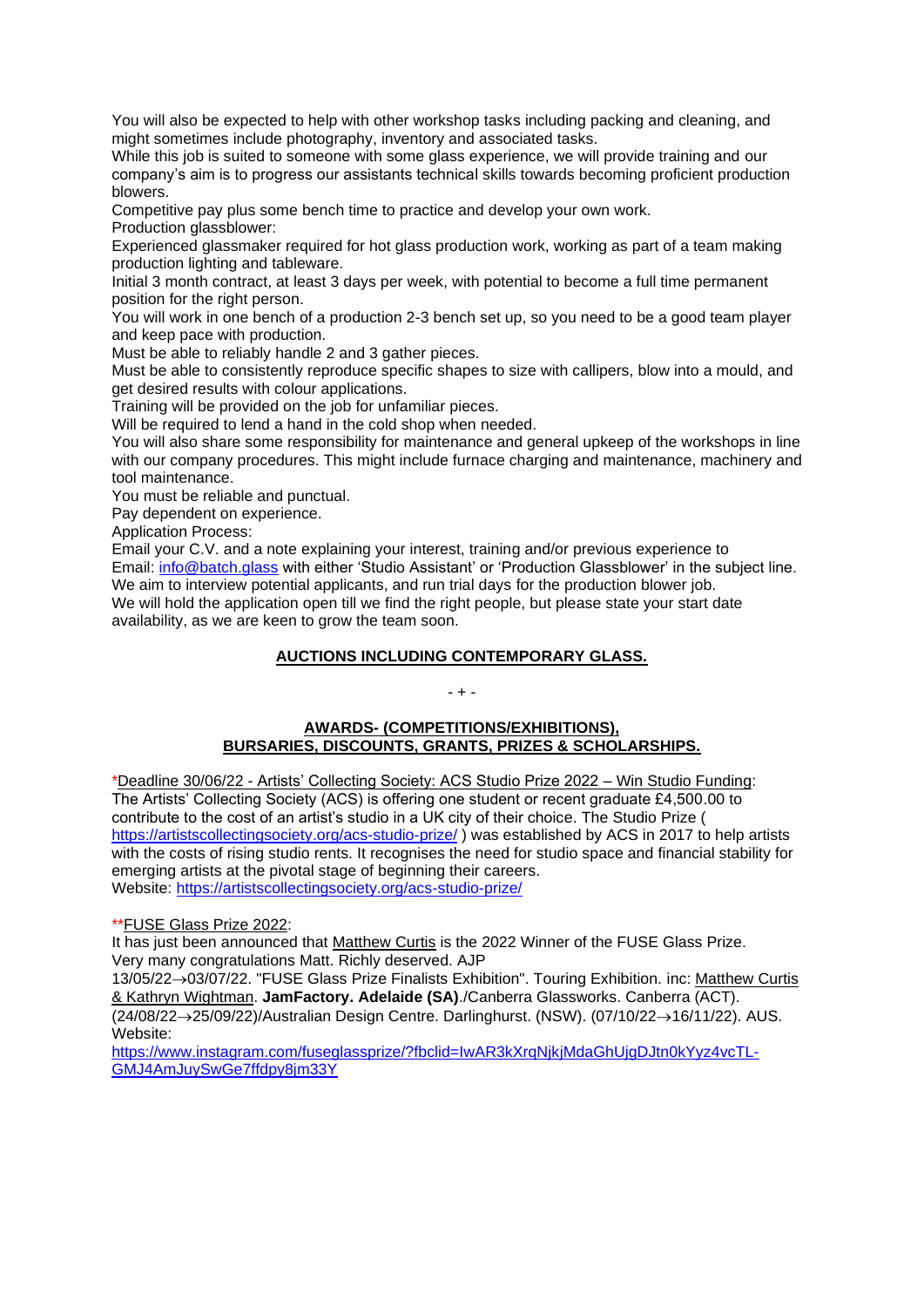## **BOOKS & MAGAZINES.**

New Magazine Just Out - 'Mosaic & Glass': Should anyone be interested, there is a new, above mentioned magazine out, produced in the UK which some Glass Artists may find of interest. Issue 1 is already out. Issue and to enquire or find out more, go to Website:<https://mosaicandglass.com/>

'Pâte De Verre: The Material Of Time':

Soon to be published book co-written by Max Stewart & Tone Ørvik. Pâte De Verre: The Material Of Time, will come out in the US in late May this year, and will be launched in Europe at the International Festival Of Glass in Stourbridge in August. Schiffer Publishing. Atglen (PA). USA. Link: [https://schifferbooks.com/products/pate-de-verre?\\_pos=1&\\_sid=e6dc06f70&\\_ss=r](https://schifferbooks.com/products/pate-de-verre?_pos=1&_sid=e6dc06f70&_ss=r)

Alan J Poole Glass Books: I have a large selection of glass related titles and duplicates. Email: [alanjpoole@aol.com](mailto:alanjpoole@aol.com)

## **CALL OUTS:**

\*Scottish Glass Society Members Exhibition Series Launch:

S.G.S. are pleased, to announce it will be hosting a rolling series of online exhibitions to enable S.G.S. Artist Members to have a platform to display their work online as a group. This will also give an extra opportunity for our Members to display art for sale.

How it will work:

4 exhibitions a year with a changing theme and title.

The first exhibition will still be entitled "Summer".

The exhibition will be hosted on the S.G.S. Website.

There will be no charge for entries.

You can submit up to 2 items.

You can also have up to 2 photographs per item.

Any sale and delivery would be arranged directly with the artist.

For the first exhibition S.G.S. will take 0% commission.

If you sell an item or it is no longer available, you can submit another one.

Closing Date For Submissions: Friday, 1st. July 2022.

Online exhibition dates 1<sup>st.</sup> August - 30<sup>th.</sup> September 2022.

More information and an entry form will be set out by separate email shortly**.** Email: [scotglasssoc@gmail.com](mailto:scotglasssoc@gmail.com)

\*Art Glass Studies For A Changing World – The International Year Of Glass Call For Papers To Be Submitted To A Special Issue Journal:

Dear Colleagues, Since their publication in 2015, the world has reflected upon and utilised the [UN](https://sdgs.un.org/goals)  [Sustainable Development Goals](https://sdgs.un.org/goals) (UN SDG) (<https://sdgs.un.org/goals> ) as a target, revising its actions and focusing its research drivers with an aim to implement these goals by 2030. This call to action is a collective, universal wake-up call to end poverty, protect the environment, achieve gender equality, and ensure health, well-being, peace and prosperity for all. However, what does this mean in terms of Art Glass?

Two emerging themes for this journal have been developed to find the answer:

1.) Articles that examine a range of sustainability drivers focused on responsible glass production and consumption, the key changes being made through studio practice, and exemplar models of practice will be welcomed.

2. Articles that examine a range of equality, diversity and inclusivity drivers from the perspective of the art glass community, and articles that engage with socio-political narratives will be welcomed. The far-reaching effect of the SDGs when viewed through the lens of the international art glass movement is an engaging and exciting topic to examine. Understanding how these goals can be or have been applied to contemporary art glass practice, education and its community is an important enquiry for this sector. This Special Issue will focus on the effect of the Sustainable Development Goals and how they can act within creative art glass practice as a form of socio-political commentary and narrative.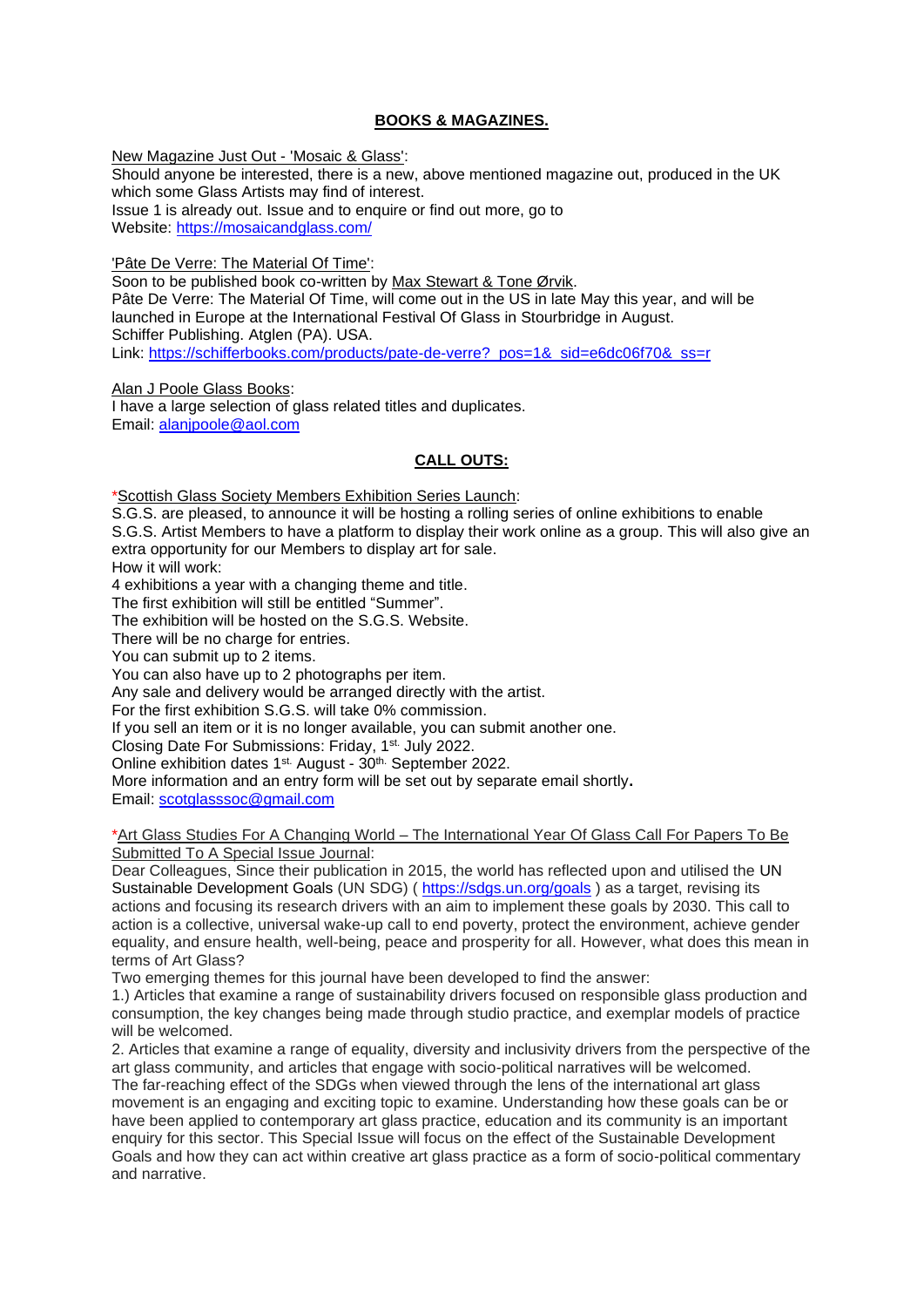We invite potential contributors to submit written reports on their research, creative practice, innovations, and experiences in the field of art glass, which will be considered by our review panel: Dr. Jessamy Kelly and Sarah Rothwell (*Collection Editors).*

This second edition, is a follow on from the first edition Topical Collection: ["Contemporary Glass Art:](https://www.mdpi.com/journal/arts/special_issues/Contemporary_Glass_Materiality_Digital)  [Materiality and Digital Technologies"](https://www.mdpi.com/journal/arts/special_issues/Contemporary_Glass_Materiality_Digital)

[\(https://www.mdpi.com/journal/arts/special\\_issues/Contemporary\\_Glass\\_Materiality\\_Digital](https://www.mdpi.com/journal/arts/special_issues/Contemporary_Glass_Materiality_Digital) ).

2022 is the [International Year Of Glass](https://www.iyog2022.org/) [\(https://www.iyog2022.org/](https://www.iyog2022.org/)), a significant and vital moment for the art glass community to consider the impact glass has on the world and challenge the status quo, leading to change within our international community of practice. This Special Issue will offer a series of papers from a diverse community of researchers and practitioners who are advancing and challenging the boundaries of the field of art glass through their work and research. Through their contributions, a new perspective about the changing world of contemporary art glass will be presented. Kindest regards, Dr. Jessamy Kelly & Sarah Rothwell (Guest Editors).

Website: [https://www.mdpi.com/journal/arts/special\\_issues/Art\\_Glass](https://www.mdpi.com/journal/arts/special_issues/Art_Glass)

This special issue has a rolling deadline, submission can be made up until the 23rd. April 2023. Manuscript Submission Information:

Manuscripts should be submitted online at Website: [www.mdpi.com](https://www.mdpi.com/) by [registering](https://www.mdpi.com/user/register/) [\(https://susy.mdpi.com/](https://susy.mdpi.com/) ) and [logging in to this Website](https://www.mdpi.com/user/login/)

[https://login.mdpi.com/login?\\_target\\_path=https%3A%2F%2Fwww.mdpi.com%2Fuser%2Flogin%3Fa](https://login.mdpi.com/login?_target_path=https%3A%2F%2Fwww.mdpi.com%2Fuser%2Flogin%3FauthAll%3Dtrue) [uthAll%3Dtrue](https://login.mdpi.com/login?_target_path=https%3A%2F%2Fwww.mdpi.com%2Fuser%2Flogin%3FauthAll%3Dtrue) . Once you are registered, [click here to go to the submission form](https://susy.mdpi.com/user/manuscripts/upload/?journal=arts)

[\(https://login.mdpi.com/login?\\_target\\_path=https%3A%2F%2Fsusy.mdpi.com%2Fuser%2Flogin%3Fa](https://login.mdpi.com/login?_target_path=https%3A%2F%2Fsusy.mdpi.com%2Fuser%2Flogin%3FauthAll%3Dtrue) [uthAll%3Dtrue](https://login.mdpi.com/login?_target_path=https%3A%2F%2Fsusy.mdpi.com%2Fuser%2Flogin%3FauthAll%3Dtrue) ). Manuscripts can be submitted until the deadline. All submissions that pass precheck are peer-reviewed. Accepted papers will be published continuously in the journal (as soon as accepted) and will be listed together on the special issue website. Research articles, review articles as well as short communications are invited. For planned papers, a title and short abstract (about 100 words) can be sent to the Editorial Office for announcement on this website.

Submitted manuscripts should not have been published previously, nor be under consideration for publication elsewhere (except conference proceedings papers). All manuscripts are thoroughly refereed through a double-blind peer-review process. A guide for authors and other relevant information for submission of manuscripts is available on the [Instructions for Authors](https://www.mdpi.com/journal/arts/instructions) page [\(https://www.mdpi.com/journal/arts/instructions](https://www.mdpi.com/journal/arts/instructions) ). ['Arts'](https://www.mdpi.com/journal/arts/) [\(https://www.mdpi.com/journal/arts](https://www.mdpi.com/journal/arts) ) is an international peer-reviewed open access semi-monthly journal published by MDPI.

Please visit the [Instructions for Authors](https://www.mdpi.com/journal/arts/instructions) page [\(https://www.mdpi.com/journal/arts/instructions](https://www.mdpi.com/journal/arts/instructions) ) before submitting a manuscript. The [Article Processing Charge \(APC\)](https://www.mdpi.com/about/apc/) [\(https://www.mdpi.com/about/apc](https://www.mdpi.com/about/apc) ) for publication in this [open access](https://www.mdpi.com/about/openaccess/) [\(https://www.mdpi.com/about/openaccess](https://www.mdpi.com/about/openaccess) ) journal is CHFr1200 (Swiss Francs). Submitted papers should be well formatted and use good English. Authors may use MDPI's [English editing service](https://www.mdpi.com/authors/english) [\(https://www.mdpi.com/authors/english](https://www.mdpi.com/authors/english) ) prior to publication or during author revisions.

Keywords: art glass studio glass socio-political commentary new narratives Sustainable Development Goals (SDGs) sustainability equality, diversity, inclusivity (EDI) Published Papers: This special issue is now open for submission

\*Deadline 31/05/22 - FLUX Exhibition - Group Summer Virtual Exhibition 01/06/22→30/07/22):

Artists can exhibit up to 4 artworks. The virtual exhibition will be live for 4 weeks.

All artworks are clickable, and viewers will receive more information about the artist.

The exhibition artworks will link directly to the artist's website and can feature social media links. Each selected artist can be featured on The FLUX Review Blog – either as a profile and images or  $O\&A$ 

All participants will be promoted across social media with 1 post on Facebook and 3 on Instagram. All participants will receive a PDF of the exhibition catalogue

The exhibition artworks will link directly to the artist's website and can feature social media links. Fees and Commission:

There is no fee to apply.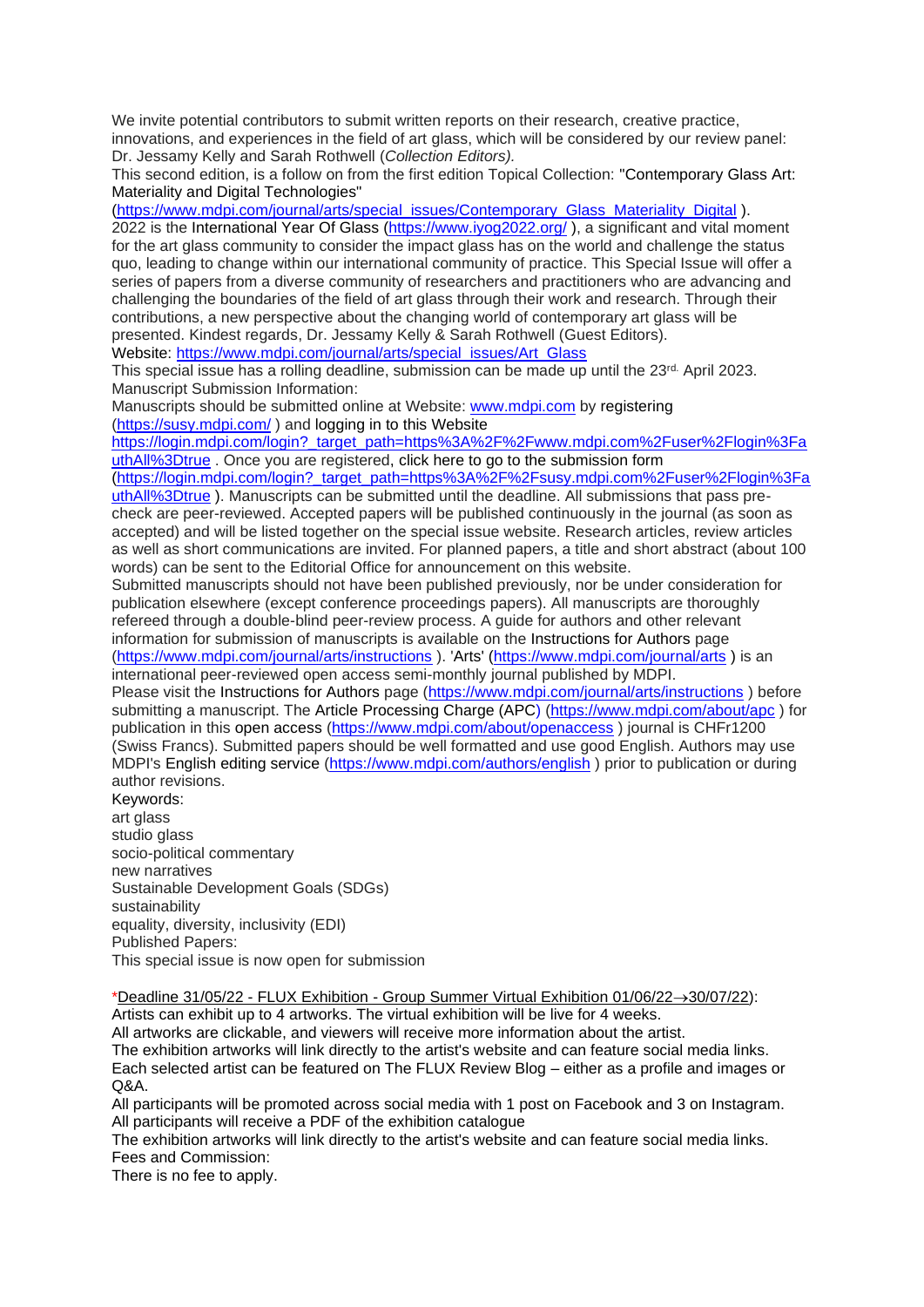Commission on sales is 0% unless the sale is generated from a private client of FLUX Exhibition / The FLUX Review. In these circumstances, we e-mail the artist and discuss the offer. The offer can be accepted or refused – commission in these cases are 25%.

If selected for a virtual exhibition there is a small administration fee of £35. This goes towards the design of the exhibition PDF, the loading of artists' information on both the gallery and blog, and the charges to maintain the virtual space. This is per artist, not each artwork.

Weblink: [https://www.curatorspace.com/opportunities/detail/flux-exhibition--group-summer-virtual](https://www.curatorspace.com/opportunities/detail/flux-exhibition--group-summer-virtual-exhibition/6299)[exhibition/6299](https://www.curatorspace.com/opportunities/detail/flux-exhibition--group-summer-virtual-exhibition/6299)

## \*Deadline 07/06/22 - The Sea - Open Call:

Fronteer Gallery invite UK based artists to submit work to our exhibition of the sea. This could be work in any medium (except audio or video) that responds to any aspect of 'the sea'. The exhibition will run for 5 weeks from Sunday  $17<sup>th</sup>$ . July in the main gallery space.

There will be a private view evening on Sunday 17<sup>th.</sup> July.

It is free to submit work, with only successful artists paying a £40.00 fee.

In return for your fee, you will get full invigilation throughout the exhibition, a private view evening with free drinks which you are welcome to bring friends and family along to, and promotion of the exhibition online through social media.

UK based artists are invited to submit ONE piece of work along with up to 150 words which will be displayed on the wall alongside your work.

Website:<https://www.curatorspace.com/opportunities/detail/the-sea--open-call/6290>

## \*Deadline 12/06/22 - Atelier By the Sea – Open Call Exhibition:

Atelier Beside the Sea will have been open for 12 months in July.

To celebrate were throwing open the doors to the artists. We're running an Open Call Exhibition and we want to exhibit a riotous cacophony of art and a multiplicity of artists.

To celebrate 12 months of our beautiful gallery beside the sea we're throwing open the doors to the artist's community and having an OPEN – and exhibition that is open to anyone over the age of 16 to apply and open to (almost) any subject and method.

The Exhibition takes place from 14th. July to the 3rd. September – the peak of the busy season on Brighton Beach. We are expecting this exhibition to be a busy one, and are looking for a real celebration of the vibrancy and variety of visual art in all its forms.

Selection of artists will be announced 19<sup>th.</sup> June with delivery of work to the gallery 7<sup>th.</sup> – 10<sup>th.</sup> July. Website: [https://openatelier.co.uk/?mc\\_cid=b5da87be44&mc\\_eid=4f2e4991c5](https://openatelier.co.uk/?mc_cid=b5da87be44&mc_eid=4f2e4991c5)

\*Deadline 16/06/22 - Tarpey Gallery Open 2022:

Tarpey Gallery Open 2022 continues on from last year's hugely successful open with online applications and a more minimal hang. Any 2-D or 3-D medium will be accepted, I'm afraid we can't accept moving image or performance this time. The exhibition will take place from 16<sup>th.</sup> July – 14<sup>th.</sup> August 2022. A Cash Prize of £250.00 for the Winner chosen by Gallery Manager, Luke Tarpey. Website:<https://tarpeygallery.com/open/>

\*Deadline 21/06/22 - Opportunity For Emerging Artists: FRESH Exhibition 2022, Rural Arts: FRESH is an annual cross-disciplinary exhibition of art from early career artists in the North of England. In 2022, the exhibition will take place Saturday  $10^{th}$  – Saturday 24<sup>th.</sup> September 2022 at The Courthouse, Thirsk.

Northern artists within the first 5 years of their practice are invited to submit work from a wide range of media, including but not limited to painting, drawing, photography, printmaking, textiles, ceramics, glass, sculpture, installation, film and projection.

Up to 8 artists will be selected, and each will receive a mentoring and support package valued at £400.00. One artist will be chosen as the winner of the FRESH Award 2022, receiving a solo exhibition at The Courthouse, Thirsk in 2023 and a support and mentoring package worth £3,000.00. Website:<https://www.ruralarts.org/get-involved/adults/fresh>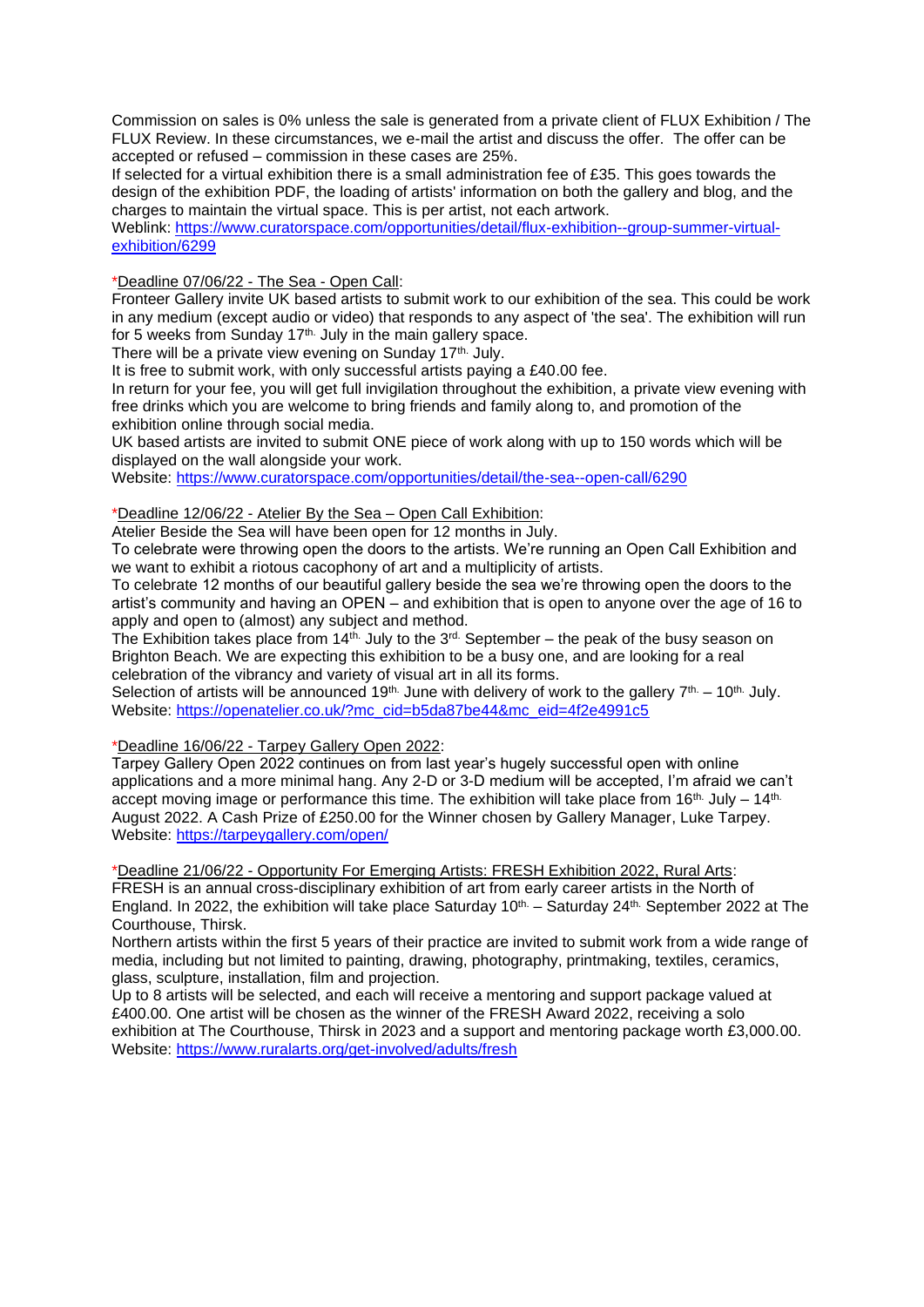\*Extended Deadline 27/06/22 - @ 17:00 - Exhibition One: 'Bedazzled - 25 Glass Makers Impress': The meaning of Bedazzle is "to greatly impress (someone) with outstanding ability or striking appearance". What more could anyone ask for in a glass show to celebrate the Silver Anniversary of the Contemporary Glass Society? We invite you to provide us with glasswork that dazzles us with your technique and the quality of your work! Show us why glass is such a precious material to work with. Maybe even introduce an element of silver to bedazzle us and to commemorate our 25 years. This is a selected selling show of 25 glass artists, featuring up to 3 pieces of work each. There is an administration fee of £15.00 and successful artists will be asked for a marketing contribution of £30.00 per artist.

Download application form Weblink: [https://www.cgs.org.uk/noticeboards/call-to-artists-cgs-pyramid](https://www.cgs.org.uk/noticeboards/call-to-artists-cgs-pyramid-gallery-bedazzled-25-glass-makers-impress/)[gallery-bedazzled-25-glass-makers-impress/](https://www.cgs.org.uk/noticeboards/call-to-artists-cgs-pyramid-gallery-bedazzled-25-glass-makers-impress/)

#### \*Extended Deadline 27/06/22 - @ 17:00 - Exhibition Two: 'Razzle Dazzle: FIVE X FIVE':

After a couple of years with little live entertainment, let's add a little razzle dazzle to our lives and celebrate what we love to watch or take part in. It could be a night at the opera, your favourite Bacall/ Bogart film, the end of pier show, partying in Ibiza, a family barbeque or simply watching a flock of soaring birds. We want a bit of showiness, a flash of brilliance, a little decorative loveliness, even a little opulence to enhance our spirits and make us smile with joyfulness!

We invite you to make a little piece of eye-catching beauty in glass – a colourful celebration of live entertainment to make our hearts beat faster.

This is an unselected show for 100 members. Once you have registered and, if you are one of the first 100, you are in the show.

Use your imagination to create a little gem that fits 5 inches x 5 inches. (127 x 127mm) x 1 inch deep (25mm). This is a maximum size. However, if that piece is framed, the frame can be additional to the sizes given for the glass work. To make it fun and challenging, all pieces of work will be sold for between £100 to £300. This show is free to enter.

You do not need to have made your piece by 27<sup>th.</sup> June. It is not needed until September but we need to know how many artists are taking part so please register by 9<sup>th.</sup> May!

Download application form Weblink: [https://www.cgs.org.uk/noticeboards/razzle-dazzle-five-x-five](https://www.cgs.org.uk/noticeboards/razzle-dazzle-five-x-five-pyramid-gallery-cgs-open-exhibition/)[pyramid-gallery-cgs-open-exhibition/](https://www.cgs.org.uk/noticeboards/razzle-dazzle-five-x-five-pyramid-gallery-cgs-open-exhibition/)

Deadline 01/07/22 - Call Out For Suggestions, The Seven Glass Wonders Of The World: The International Year Of Glass Museums Committee (IYOG2022) is aiming to identify The Seven Glass Wonders of the World. As a first step local groups have been asked to select possible candidates 'objects'. The formal deadline for suggestions is 1st. June - Please send suggestions (name and place, weblink if possible) to Email: [j.m.parker@sheffield.ac.uk](mailto:j.m.parker@sheffield.ac.uk) . All suggestions though will be considered for inclusion on a UK/Ireland based list with the intention of making this more widely accessible. Best wishes, John Parker - Emeritus Professor, Dept of Materials Science & Engineering, University Of Sheffield. Curator, Turner Museum Of Glass.

Deadline 11/07/22 @ 17:00 - Glass Sellers' CGS Glass Prize & 'New Graduate Review', 2022: The Contemporary Glass Society (C.G.S.) is pleased to announce the launch of the 2022 Graduate Prize and New Graduate Review. We are delighted this year that the Worshipful Company Of Glass Sellers Of London Charity Fund have helped fund the Prize and Review together with Prof. Mike Barnes MC FRCP.

The Contemporary Glass Society is the leading organisation representing national and international Glass Artists, Designers, and Makers in the UK. With over 1,000 members, the Society champions the work of independent makers through a variety of initiatives including holding exhibitions at leading galleries all over the country to highlight the glory of contemporary glass.

The Worshipful Company of Glass Sellers of London received its Charter in 1664. Initially founded to regulate the Glass Selling and Pot-Making industries within the City of London, the role of the livery company today is to stimulate interest in glass in all its aspects and carry out charitable works, with special emphasis on education.

This Prize is part of C.G.S.'s 25th. Anniversary celebrations and also takes place during the International Year Of Glass. As we emerge from exceedingly difficult years - especially for education – C.G.S.'s ambition is to support graduates at the beginning of what we hope will be a long career in glass making.

All students graduating from a British and Irish accredited course both in 2022 will be eligible to enter. The application form is available at Website: [www.cgs.org.uk](http://www.cgs.org.uk/)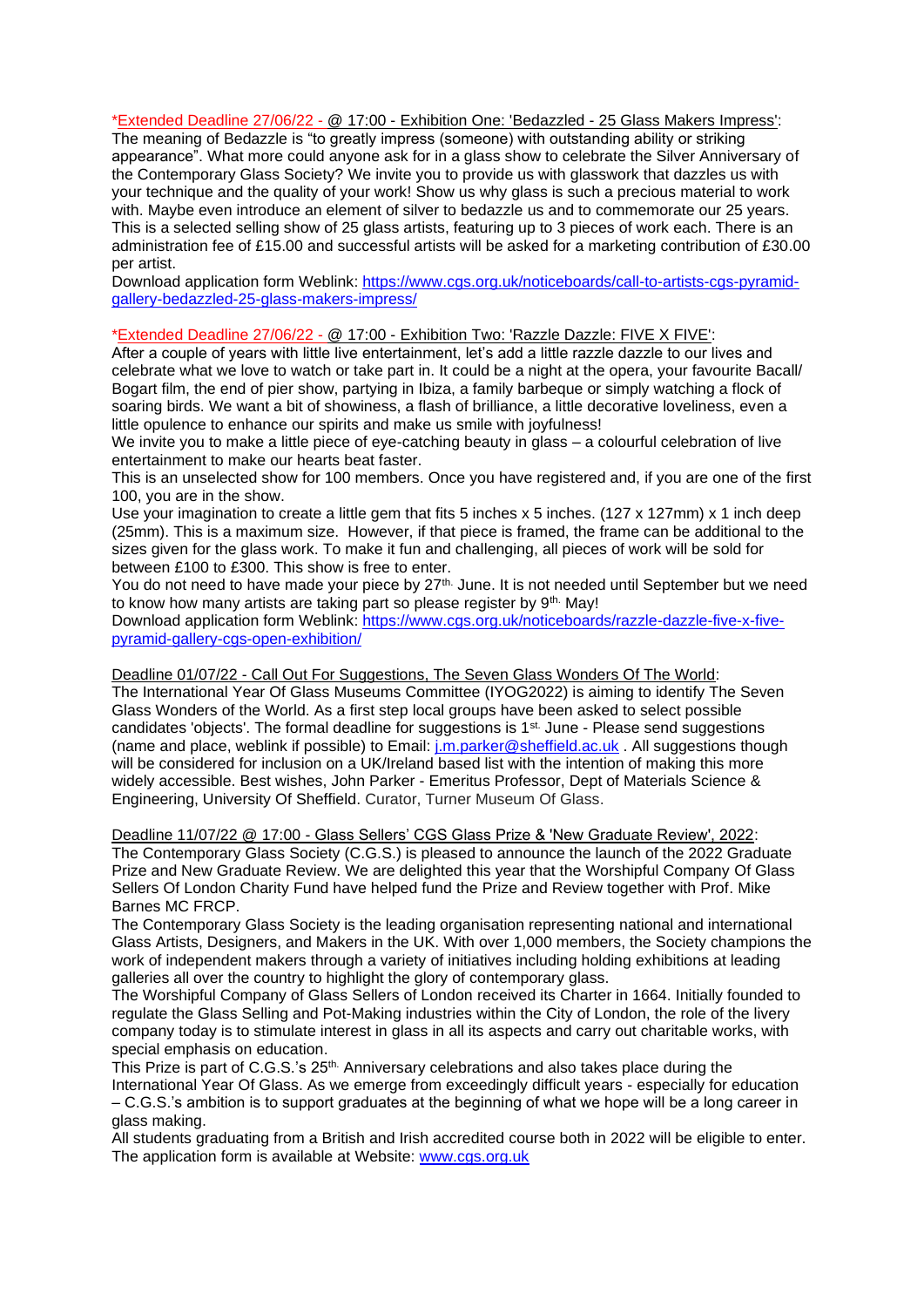There will be a Winner and Second Prize plus two Runners-up prizes and several Commendations. All will appear in C.G.S.'s 'New Graduate Review 2022'. The deadline is 5pm on Monday, 11<sup>th.</sup> July, 2022: Prizes: The first prize includes: £500.00 Cash, £200.00 Vouchers from Creative Glass UK, A promotional package, including cover & feature in the 'New Graduate Review', Two years' C.G.S. Membership, A year's subscription to 'Neues Glas – New Glass: Art & Architecture' magazine, A selection of glass related books provided by Alan J. Poole. Second Prize: £150.00 Cash, £100.00 Voucher from Warm Glass, One year's Membership of C.G.S., A year's subscription to 'Neues Glas – New Glass: Art & Architecture' magazine. Publication in 'New Graduate Review'. 2 x Runners Up: £50.00 Vouchers from Pearsons Glass, One year's Membership of C.G.S., A year's subscription to 'Neues Glas – New Glass: Art & Architecture' magazine. Publication in 'New Graduate Review'. A 16 page publication. It will be circulated extensively to all Universities/Colleges, Museums and C.G.S. Members. It will appear in 'Neues Glas – New Glass: Art & Architecture' magazine which has a worldwide circulation. An Online Exhibition on C.G.S. Website: [www.cgs.org.uk](http://www.cgs.org.uk/) of all Graduates in 'New Graduate Review'. This is a wonderful opportunity for Glass Graduates to have their work seen across the world and to promote the future of British and Irish contemporary glass art. A panel of experts will select the winner and the decision will be announced on 8th. August, 2022. We are grateful to all the sponsors, without whom these wonderful opportunities for Graduates would not be possible. Download Application - [Contemporary Glass Society \(cgs.org.uk\)](https://www.cgs.org.uk/noticeboards/17896/) - Website:<https://www.cgs.org.uk/noticeboards/17896/> Promoted by: the Contemporary Glass Society (CGS). Website: [www.cgs.org.uk](http://www.cgs.org.uk/) Sponsored By: Prof Mike Barnes MD FRCP, The Worshipful Company Of Glass Sellers Of London Charity Fund, Creative Glass UK, Pearsons Glass, Warm Glass, 'Neues Glas – New Glass: Art & Architecture' and Alan J. Poole. \*Deadline for Applications: Monday, 25/07/22 - NEW: Call To Artists - 'Stories - Whispers From The Past And The Present': A joint exhibition by the Scottish Glass Society & the Contemporary Glass Society. 18/09/22→22/09/22, Trades House, Glasgow. 03/10/22→29/10/22, WASPS Creative Academy, Inverness. Theme: In 2022, the Scottish Glass Society (S.G.S.) and the Contemporary Glass Society (C.G.S.) are promoting the U.N. designated International Year Of Glass with a joint exhibition of contemporary

glass art created by their members. This is part of C.G.S.'s ongoing celebrations of their  $25<sup>th</sup>$ anniversary as the principle supporter and promoter of artists and collectors of contemporary glass in the  $I\,$ 

The theme for the exhibition is taken from Scotland's Year of Stories. This spotlights, celebrates and promotes the wealth of stories inspired by, written, or created in Scotland. From icons of literature to local tales, the 2022 Year of Stories aims to encourage locals and visitors to experience a diversity of voices, take part in events and explore the places, people and cultures connected to all forms of our stories, past and present.

For more information and to download application form

Website: [https://www.cgs.org.uk/noticeboards/stories-whispers-from-the-past-and-the-present-a-joint](https://www.cgs.org.uk/noticeboards/stories-whispers-from-the-past-and-the-present-a-joint-exhibition-by-the-scottish-glass-society-and-the-contemporary-glass-society/)[exhibition-by-the-scottish-glass-society-and-the-contemporary-glass-society/](https://www.cgs.org.uk/noticeboards/stories-whispers-from-the-past-and-the-present-a-joint-exhibition-by-the-scottish-glass-society-and-the-contemporary-glass-society/)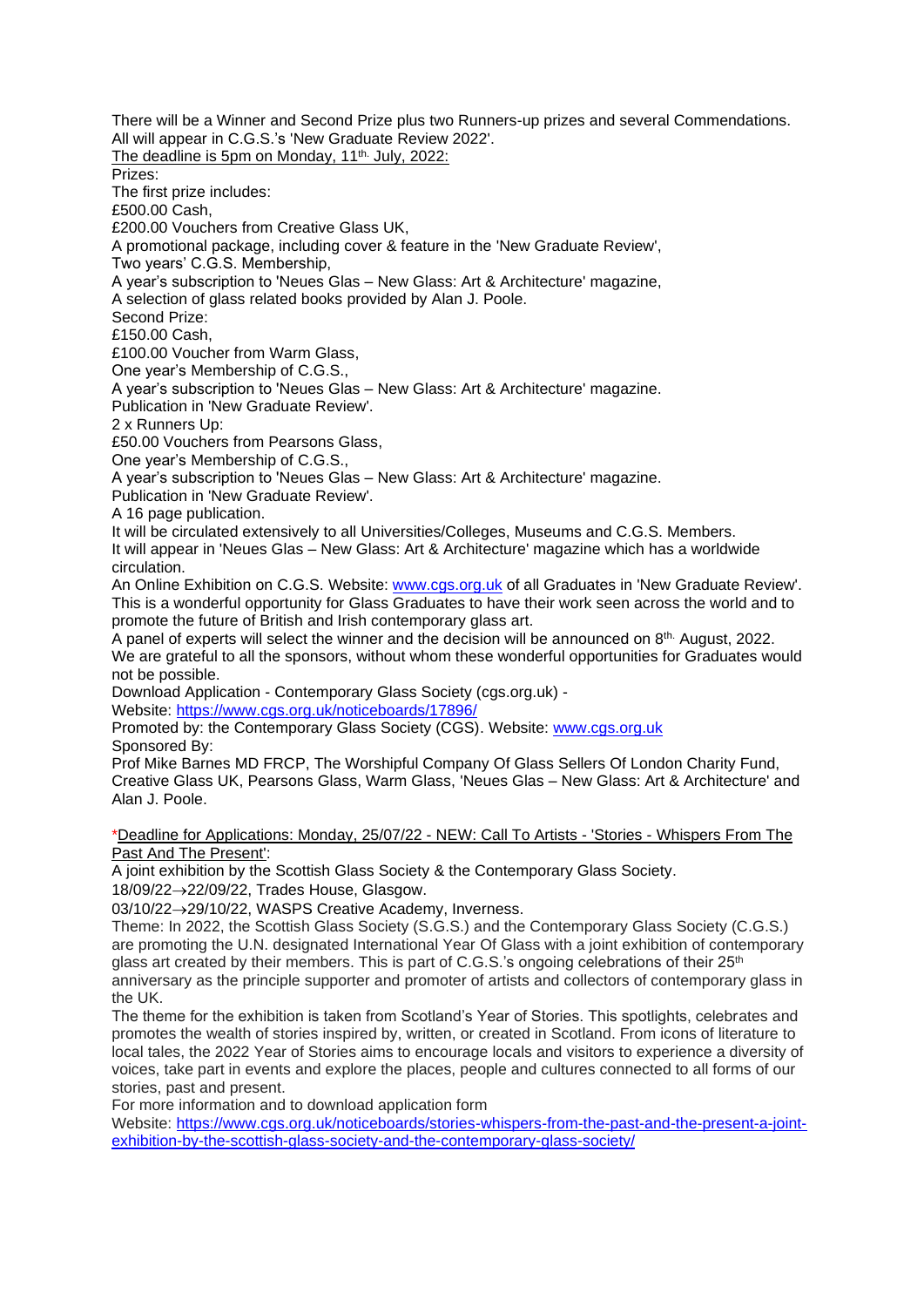## **CLASSES, COURSES, DEMONSTRATIONS, MASTERCLASSES, MENTORING, OPEN DAYS & WORKSHOPS.**

\*13/06/22→16/06/22 - Katrina Beattie Glass @ West Dean College:

This is my next course at the stunning West Dean College 13<sup>th.</sup> - 16<sup>th.</sup> June 2022. Come and learn how to fuse and slump glass, or broaden your skill base if you have experience. <Website:> [https://www.westdean.org.uk/study/short-courses/courses/s3d11833-glass-fusion](https://www.westdean.org.uk/study/short-courses/courses/s3d11833-glass-fusion-techniques?fbclid=IwAR3Ft8qINhS4RYbA1YYid7PEbViOXVAyjFDXB1qVp3K6cqZNgBy2jZfD4K4)[techniques?fbclid=IwAR3Ft8qINhS4RYbA1YYid7PEbViOXVAyjFDXB1qVp3K6cqZNgBy2jZfD4K4](https://www.westdean.org.uk/study/short-courses/courses/s3d11833-glass-fusion-techniques?fbclid=IwAR3Ft8qINhS4RYbA1YYid7PEbViOXVAyjFDXB1qVp3K6cqZNgBy2jZfD4K4)

\*Isle Of Wight Glass Museum Special Event: A date for your diary!

Saturday 28th. May 2022, 10:30.

'A Lifetime In Glass: The Story Of Okra And Station Glass.

A demonstration of, the art of glassmaking by internationally renowned master craftsman Richard Golding. Hosted at the studio of the island's own Timothy Harris, of Isle Of Wight Studio Glass, the demo will be followed by a Q&A session. Guests will then be treated to an audio visual presentation by Richard Golding in the museum's Art Deco gallery, followed by a private viewing and sale of selected artworks, a guided tour by the Director, and the opportunity to engage directly with the experts, one-to-one. Tel: 01983 716 270. Email: [info@isleofwightglassmuseum.org.uk](mailto:info@isleofwightglassmuseum.org.uk) Tickets £15.00. Available online at Website: [www.isleofwightglassmuseum.org.uk/events](http://www.isleofwightglassmuseum.org.uk/events)

## \*International Festival of Glass - Masterclasses:

Festival masterclasses take place in the four days leading up to the Festival itself and are a fantastic opportunity to learn new skills and techniques with leading glass artists.

The 2022 Masterclass Leaders are; Wayne Strattman & Bryn Reeves, Daisuke Takeuchi, Jiyong Lee, Satoshi Ishida, Keïko Mukaïdé, Joon yong Kim, Ka-yee Chan, Etsuko Ishikawa and Eunsuh Choi. Locations: The Ruskin Glass Centre, Glasshouse, Stourbridge and University Of Wolverhampton. Masterclass bookings, Website: [www.ifg.org.uk](http://www.ifg.org.uk/) Website:

[https://www.rmlt.org.uk/Pages/Events/Default.aspx?CategoryTitle=masterclasses&SubsiteTitle=intern](https://www.rmlt.org.uk/Pages/Events/Default.aspx?CategoryTitle=masterclasses&SubsiteTitle=international-festival-of-glass) [ational-festival-of-glass](https://www.rmlt.org.uk/Pages/Events/Default.aspx?CategoryTitle=masterclasses&SubsiteTitle=international-festival-of-glass)

\*Autumn 2022 Glass Painting Masterclasses At Swansea College Of Art - U.W.T.S.D.:

The Architectural Glass Centre at Swansea College of Art is pleased to announce the autumn session of specialist glass painting masterclasses by Jonathan Cooke.

The glass painting masterclass is suitable for both beginners and those with previous experience of glass painting. Jonathan will demonstrate and teach his techniques, and discuss materials, tools and firing schedules. There will be ample time for participants to practise, produce samples and create finished pieces to their own designs.

An additional masterclass will be available focusing specifically on the use of enamel and silver stains: an exploration of materials and techniques for use principally in traditional glass painting, using a range of stains, transparent and opaque enamels, a range of media and mixing techniques, application and firing regimes to achieve differing effects and outcomes.

Glass Painting Masterclass: 20<sup>th.</sup> - 23<sup>rd.</sup> September £290.00.

Silver Stain & Enamel Masterclass: 24<sup>th.</sup> – 26<sup>th.</sup> September £310.00.

To book please contact Email: [agc@uwtsd.ac.uk](mailto:agc@uwtsd.ac.uk) Mob: 07769 210 127 for examples of Jonathan's own work, visit Website: [www.jonathancooke.com](https://eur01.safelinks.protection.outlook.com/?url=http%3A%2F%2Fwww.jonathancooke.com%2F&data=05%7C01%7Cowen.luetchford%40uwtsd.ac.uk%7C69f563bb3c8d4899456e08da2ec9a84c%7C4e0f11f9046e45059cb8db2152311e21%7C0%7C0%7C637873740897477997%7CUnknown%7CTWFpbGZsb3d8eyJWIjoiMC4wLjAwMDAiLCJQIjoiV2luMzIiLCJBTiI6Ik1haWwiLCJXVCI6Mn0%3D%7C3000%7C%7C%7C&sdata=SzR0Q51P3%2BcRmErdvLJlUPi2oBkjNArsFZ9KErG4m2U%3D&reserved=0)

For more information on glass courses at Swansea College Of Art - U.W.T.S.D. visit Website: [www.uwtsd.ac.uk](http://www.uwtsd.ac.uk/)

\*The Glass Hub Workshops & Classes can be found at:

5/10/22→07/10/22: Masterclass: Pâte De Verre With Joshua Kerley:

Wed 5 - Fri 7 October.

Create beautiful thin-walled vessels and delicate sculptural objects with subtle translucency using a glassmaking technique known as Pâte de Verre. In this class you will be introduced to the Pâte de Verre process starting with a range of intuitive ways to fabricate positive models. This may include, but is not limited to, modelling in clay, plaster, foam, paper, card, and wax. From your models you will produce negative refractory moulds ready to be packed with a paste of crushed glass frit mixed with a binding agent.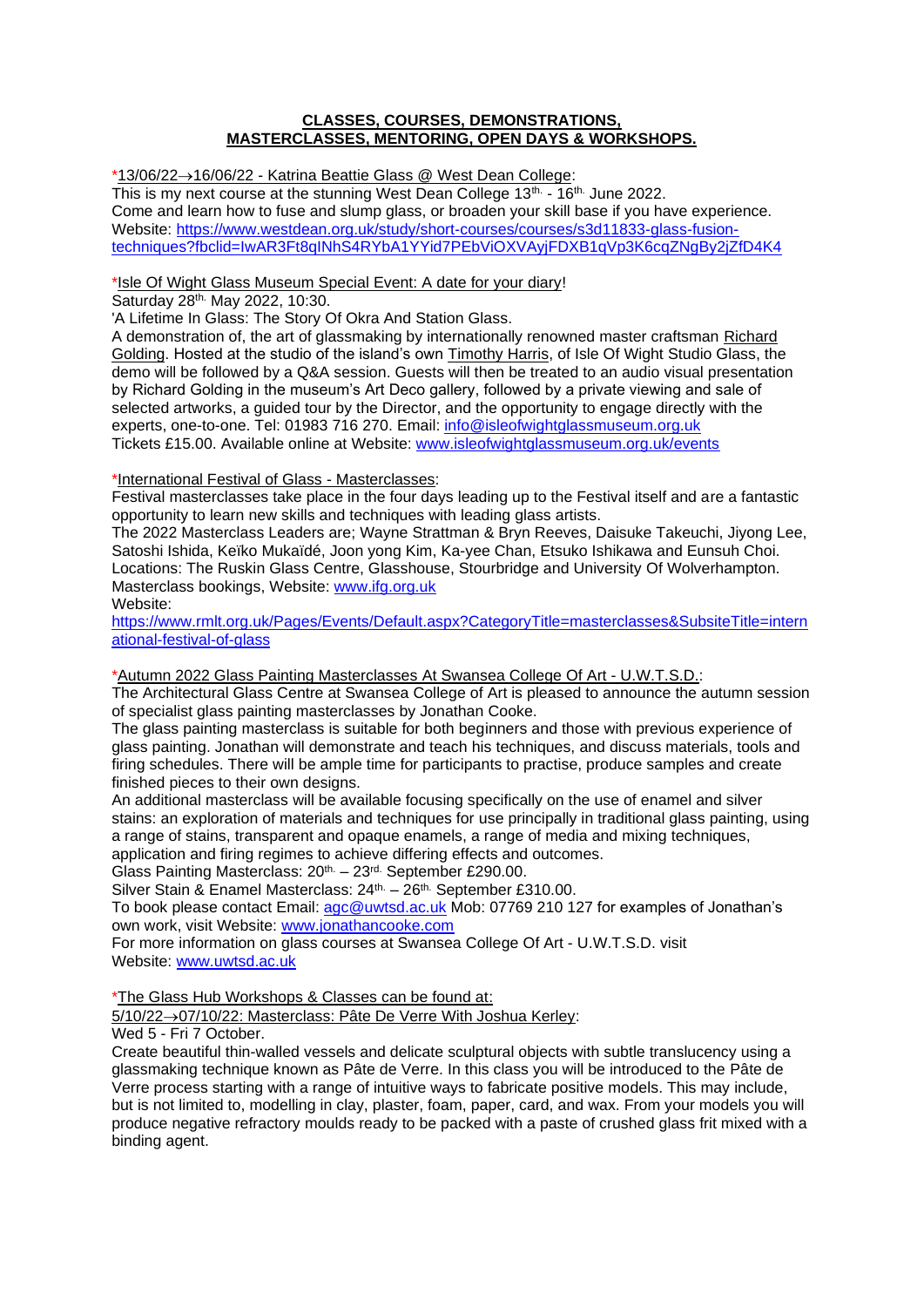Using a range of grades of frit, you will experiment with colour mixing and blending to produce a palette of unique hues and tones. You will also learn how to pack, programme and fire kilns for pâte de verre.

Joshua Kerley holds a BA in Contemporary Crafts at Falmouth University and a M.A. Ceramics & Glass from the Royal College Of Art, London. Since graduating, he has won several prizes, including the Glass Art Society Saxe Emerging Artist Prize. Examples of Joshua's work are held in the permanent collection of Bullseye Glass Co. and the Special Collections Museum at Manchester School of Art. Joshua currently works from a studio in rural Wiltshire and teaches glass at the University of the Creative Arts, Farnham. Website: [www.joshuakerley.com](http://www.joshuakerley.com/)

Info & Booking, Website: [https://theglasshub.com/course/masterclass-pate-de-verre-with-joshua](https://theglasshub.com/course/masterclass-pate-de-verre-with-joshua-kerley/?mc_cid=4adf01fada&mc_eid=b65e065e84)[kerley/?mc\\_cid=4adf01fada&mc\\_eid=b65e065e84](https://theglasshub.com/course/masterclass-pate-de-verre-with-joshua-kerley/?mc_cid=4adf01fada&mc_eid=b65e065e84)

\*The Glass Hub – 10% off Selected Courses until 31st. May:

With a few places left this term, we are offering a special discount on selected courses. This 10% offer is subject to course availability and only applicable for new bookings.

Simply use the discount code MAYSPECIAL10 at checkout. Weblink:

[https://theglasshub.com/?gclid=Cj0KCQjwyYKUBhDJARIsAMj9lkE6NBd40ktHadIdEeNhPSNyZFaHfp](https://theglasshub.com/?gclid=Cj0KCQjwyYKUBhDJARIsAMj9lkE6NBd40ktHadIdEeNhPSNyZFaHfp_9by-Ex8tMX6VKbIOYrOliAwUaAu88EALw_wcB) 9by-Ex8tMX6VKbIOYrOliAwUaAu88EALw\_wcB

## **COMMISSIONS.**

#### $- + -$

## **FOR HIRE, FOR RENT, FOR SALE & LOOKING FOR.**

\*HELP!!!!!!!!!!! - C.G.S. @ The International Festival Of Glass 26/08/22→29/08/22:

As in previous years, CGS is promoting the postcard show in our display cases at The Ruskin Centre during the Festival. This year's theme is "Holiday Heaven". We will also be manning an information stall and selling our Raffle tickets again in the Ruskin Centre.

WE NEED YOUR HELP!!!! Would you be able to give us a couple of hours of your time to join us in looking after our stall plus selling postcards and raffle tickets? If nothing else you'll have a good laugh and a free cup of coffee with us!

We need help on:

Friday, 26th. August/Saturday, 27th. August/Sunday, 28th. August/ Monday, 29th. August. Please contact Pam Reekie on Email: [admin@cgs.org.uk](mailto:admin@cgs.org.uk) if you feel you can help.

#### \*Billets For Sale:

Hi Alan I hope you are well! I would like to sell my billets with 30percent off price compared to glass studio supplies. £29.00 whole lemon tint billet £19.00 2/3 grass green billet £14.50 half oliven billet £29.00 whole medium amber1838 billet £35.00 whole red amber billet.

Buyers should come to Royal College Of Art, Battersea to collect. Thank you always, So Gon Kim. Email: [whisperingsogon@gmail.com](mailto:whisperingsogon@gmail.com)

#### \*Kilncare Flatbed FK8 Kiln For Sale:

We are selling one of our trusty Kilncare flatbed kilns to make space in new studio.

The kiln has had only ourselves as one careful owner since new at the end of 2003. It was last serviced in 2019 and works brilliantly.

Currently new the FK8 is around £12000. We are looking for around £7,000.00 (including VAT) – open to sensible offers.

We run ours from a 3 phase supply; we believe it might be possible to adapt the kiln to run off single phase if required - but would recommend you check this with Kilncare if that is your intention. Buyer to arrange own collection from our studio near Totnes, South Devon. You can partially dismantle it if necessary. Spec is as follows: Internal size 1550mm (wide) x 1050mm (deep) x 265mm (High) External size 1910mm (wide) x 1600mm (deep) x 1240mm (High) Weight 380kg Power 16KW Amps 67.2A

Voltage 400v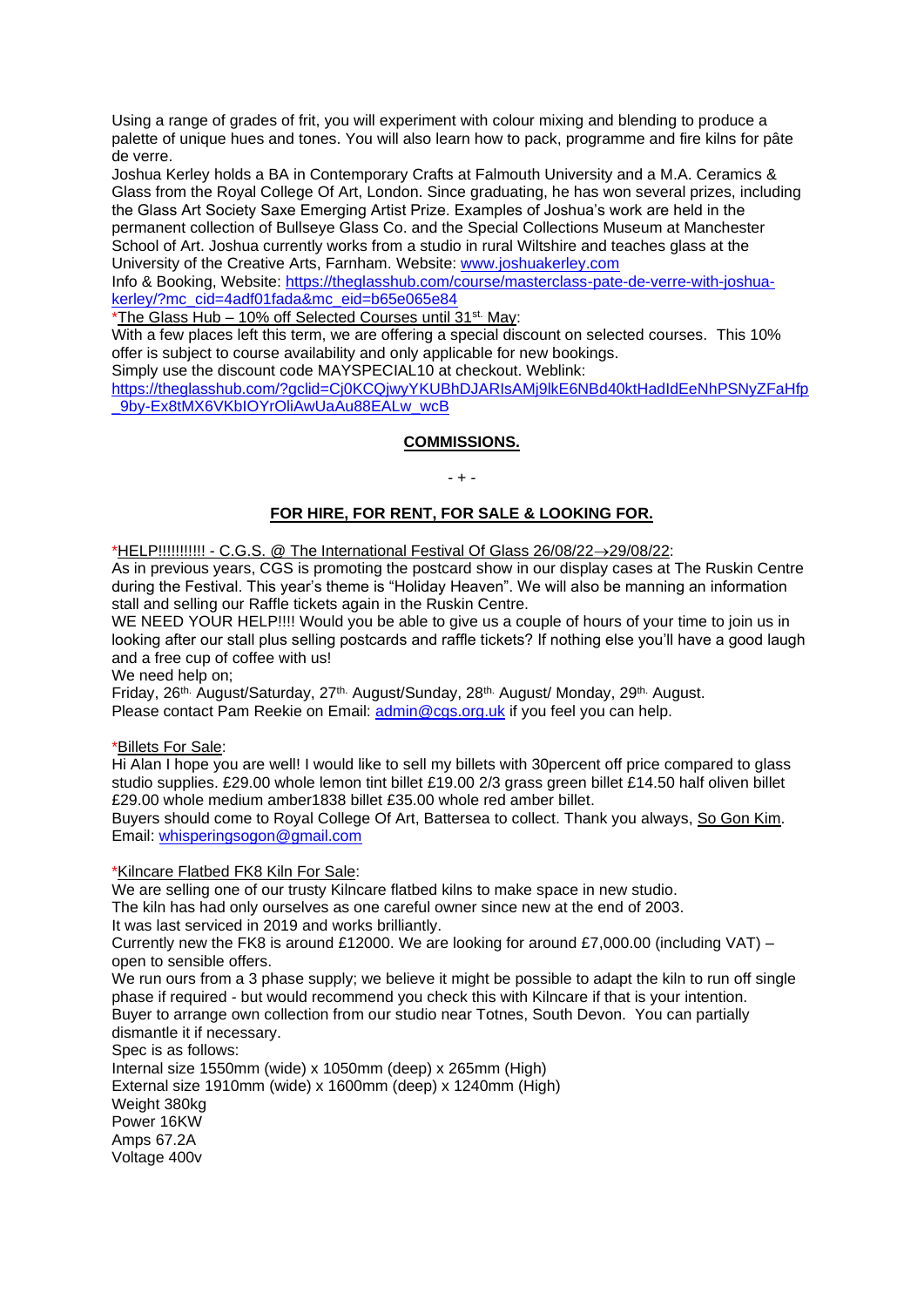Please message Email: [studio@steverobinsonglass.com](mailto:studio@steverobinsonglass.com) or call Tel: 01803 866 835 if interested, and speak to Hannah.

#### **NEWS (General).**

\*HELP!!!!!!!!!!! - C.G.S. @ The International Festival Of Glass 26/08/22→29/08/22:

As in previous years, CGS is promoting the postcard show in our display cases at The Ruskin Centre during the Festival. This year's theme is "Holiday Heaven". We will also be manning an information stall and selling our Raffle tickets again in the Ruskin Centre.

WE NEED YOUR HELP!!!! Would you be able to give us a couple of hours of your time to join us in looking after our stall plus selling postcards and raffle tickets? If nothing else you'll have a good laugh and a free cup of coffee with us!

We need help on:

Friday, 26<sup>th.</sup> August/Saturday, 27<sup>th.</sup> August/Sunday, 28<sup>th.</sup> August/ Monday, 29<sup>th.</sup> August. Please contact Pam Reekie on Email: [admin@cgs.org.uk](mailto:admin@cgs.org.uk) if you feel you can help.

\*Cathryn Shilling - Elected Artisan Freeman:

An email that has just arrived, includes the news that Cathryn Shilling has been elected 'Artisan Freeman' of The Worshipful Company Of Glass Sellers. London. GB. Congratulations to hr. AJP.

\*Bild-Werk: Crowdfunding for GLASS WORKS - Support the Future of Glass in Europe. Dear friends, I am forwarding the Crowdfunding call which Bild-Werk Frauenau, and Glass Works has made.

Any assistance you can give us, such as passing on the call to others that you know, would be greatly appreciated. Maybe companies or collectors, or simply persons who could contribute! Our project is worth supporting, our success with the Trainees is worth celebrating, and the future of glass making / glass art is essential. The links (German and English) are: [www.startnext.com/glass-works](http://www.startnext.com/glass-works) & [www.startnext.com/en/glass-works](http://www.startnext.com/en/glass-works) Many thanks, Best wishes, Mark Angus. Email: [eisch.angus@gmx.net](mailto:eisch.angus@gmx.net)

#### British Glass Biennale 2022 - Trivia:

For those that like a spot of irrelevant information, whether interesting or not, I thought you might like to know where most of the participating Artists and Students originate from: Bermuda. 1. Cyprus. 1. England. 42. Germany. 2. Ghana. 1. Hong Kong. 1. India. 1. Isle Of Wight. 1. Japan. 2. Kenya. 1. Lithuania. 1. Malaysia. 2. New Zealand. 1. Northern Ireland. 1. People's Republic Of China. 1. Republic Of Ireland. 1. Republic Of South Africa. 1. Republic Of South Korea. 3. Scotland. 3. Spain. 1. USA. 2. Wales 3 Please note that this list isn't entirely complete as several Artists and Students have been less than forthcoming. ... See you there. AJP :-)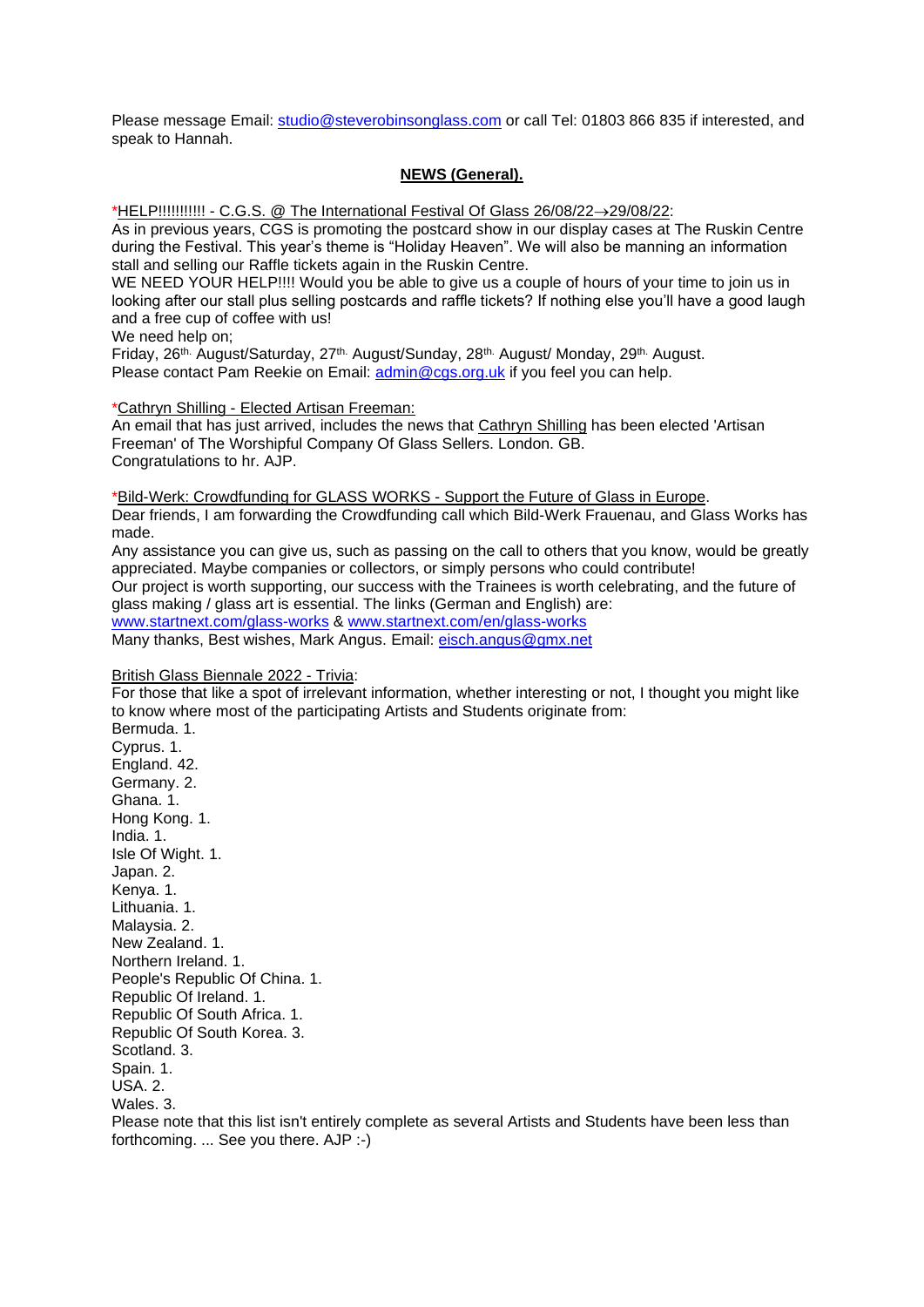#### \*Coburger Glaspreis 2022 Awards/Prizes Announced:

The Prize Winners of the Coburg Prize For Contemporary Glass 2022 have been chosen. With 400 applications, the competition, which was advertised throughout Europe, met with a broad response. In a multi-stage selection process, 90 artists were nominated, whose works can be seen in an exhibition at the Veste Coburg Art Collections and the European Museum of Modern Glass in Rödental from 10 April 2022. In the second step the international jury selected seven award winners. The 1<sup>st.</sup> Prize, worth €15,000.00, goes to the Norwegian <u>Æsa Björk</u> (Iceland). Her work "Fragments", which consists of two large, convex lenses, is based on a particularly sophisticated manufacturing technique. The fragile pâte de verre texture of the blistered, in some places perforated glass surface, with its silvery sheen and resulting reflections has something magical about it, reminiscent of the Big Bang and the creation of the universe.

The Irish artist **Alison Lowry** wins the 2<sup>nd.</sup> Prize of  $\epsilon$ 10,000.00 for her sculptural group of christening gowns and baby shoes, executed in the most delicate pâte de verre technique. Lowry succeeds in creating a touching memorial to the decades of tragic treatment of illegitimate children in church run mother-and-baby homes in Ireland.

Judith Röder from Germany received the 3<sup>rd.</sup> Prize, endowed with €5,000.00, for an installation made of superficially antiquated overhead projectors. Discarded window panes serve as projection templates. These seemingly unimportant remnants are impressively recontectualised in the projected image, reminiscent of micro and macro photographs from nature.

Other award winners are Petr Stanický, Czech Republic, who receives the Senior Prize of the Alexander Tutsek-Stiftung (45 years, €5,000.00), Slovakian Kristína Ligačová, who receives the Prize of the Alexander Tutsek-Stiftung (€2,000.00) and Zuzana Kubelková, Czech Republic, receiving the Prize of the Achilles-Stiftung (35 years, €2,000.00).

The Honorary Prize in memory of Otto Waldrich (€2,000.00, donated by Gertrud Bartelmus) goes to the Swedish artist Ulla Forsell.

The exhibition of the Coburg Prize For Contemporary Glass presents a Europe-wide overview of current trends and developments in contemporary glass art and again take stock of the situation. Technically, conceptually and in terms of complexity, the works have reached a high artistic level, which has increased significantly in the last ten years.

"The magical material glass has a variety of surprising effects, evokes emotions in a special way and makes you think," says the Director of the art collections, jury member and exhibition curator Sven Hauschke. A large amount of works submitted are dedicated to socially relevant topics. Current problems such as the extinction of species, climate change, environmental destruction and exclusion are addressed with sculptures or multimedia installations. The corona pandemic is also reflected. After the award by the expert jury, the visitors are now asked to choose their favorite. The votes for the Visitors' Choice Award, which is worth €2,00000, and the Young Visitors' Choice Award, which is worth €500.00, will run until 8<sup>th.</sup> August 2022.

The Coburg Prize For Contemporary Glass 2022 is organized by the Veste Coburg Art Collections in cooperation with the Alexander Tutsek-Stiftung. The exhibition is accompanied by a diverse educational and event program.

The Coburg prize for Contemporary Glass 2022. 10<sup>th.</sup> April until 25<sup>th.</sup> September 2022, Veste Coburg Art Collections, Coburg and European Museum Of Modern Glass, Rödental. D.

Website: [www.coburger-glaspreis.de](http://www.coburger-glaspreis.de/)

The Prize Winners:

1<sup>st</sup> Prize (€15.000) *Æsa Björk*, Iceland, lives in Norway.

2<sup>nd</sup> Prize (€10.000) Alison Lowry, Ireland.

3 rd Prize (€5.000) Judith Röder, Germany.

Senior Prize of the Alexander Tutsek-Stiftung (45 years, €5.000) Petr Stanický, Czech Republic. Prize of the Alexander Tutsek-Stiftung (€2.000) Kristína Ligačová, Slovakia.

Prize of the Achilles-Stiftung (35 years, €2.000) Zuzana Kubelková, , Czech Republic.

Honorary Prize in Memory of Otto Waldrich (€2.000, donated by Gertrud Bartelmus) Ulla Forsell, Sweden.

Please note that I have now closed down my website. If anyone is interested in purchasing and glass books and magazines, contact me at Email: [alanjpoole@aol.com](mailto:alanjpoole@aol.com)

New, Updated & Recently Discovered Artist Websites & Blogs: \*Shelagh Swanson: - [www.shelaghswanson.com](http://www.shelaghswanson.com/)